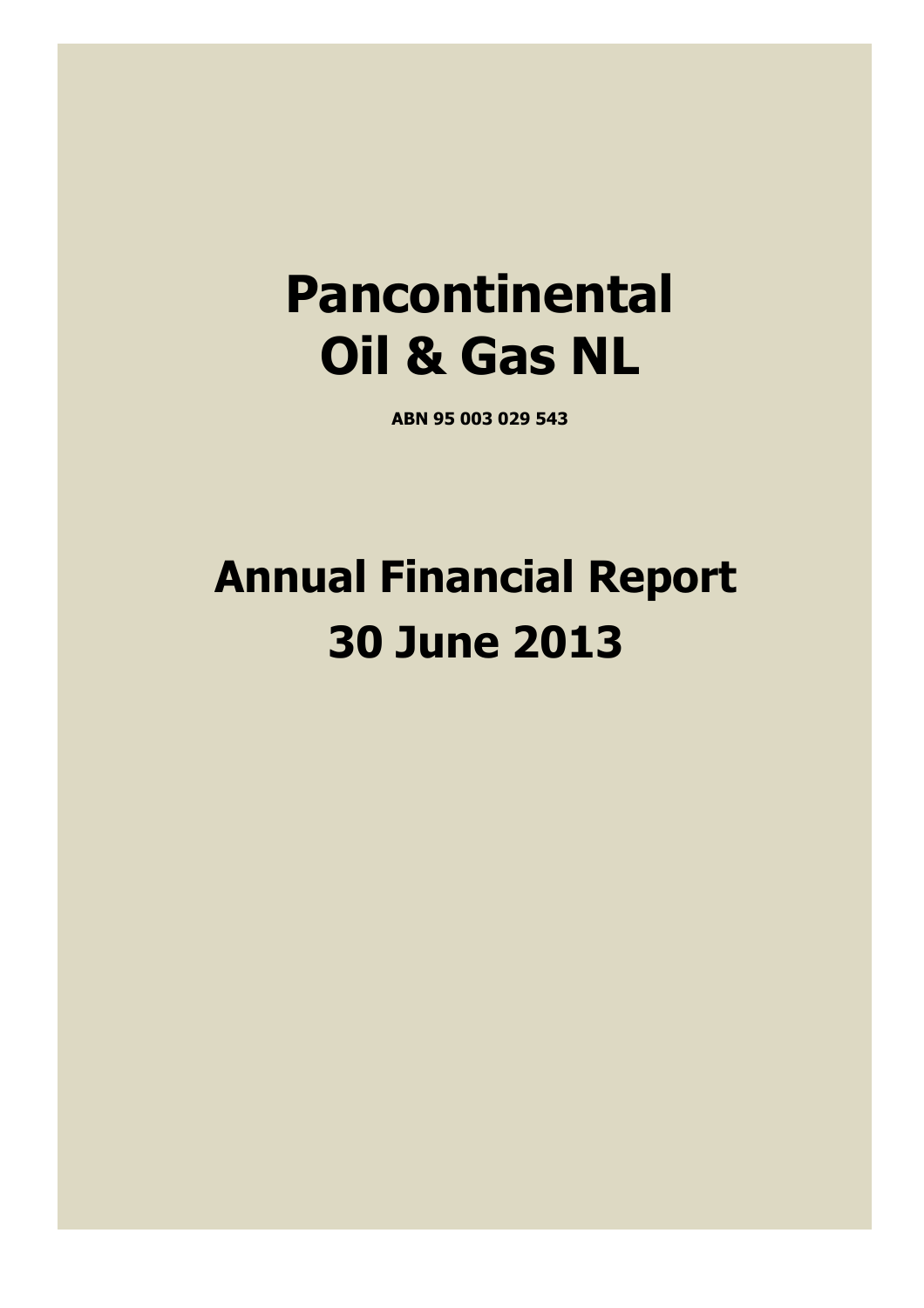### **Corporate Information**

#### **ABN 95 003 029 543**

#### **Directors**

Henry David Kennedy (Non-Executive Chairman) Roy Barry Rushworth (Executive Director & Chief Executive Officer) Ernest Anthony Myers (Executive Finance Director) Anthony Robert Frederick Maslin (Non-Executive Director)

#### **Company Secretary**

Vesna Petrovic

#### **Registered Office**

288 Stirling Street Perth WA 6000 Telephone: +61 8 9227 3220 Fax: +61 8 9227 3211

#### **Share Register**

Advanced Share Registry Services PO Box 1156 Nedlands WA 6909 Telephone: +61 8 9389 8033

#### **Auditors**

Rothsay Chartered Accountants Level 1, Lincoln House 4 Ventnor Avenue West Perth WA 6005

#### **Internet Address & Contact**

www.pancon.com.au info@pancon.com.au

#### **ASX Code**

PCL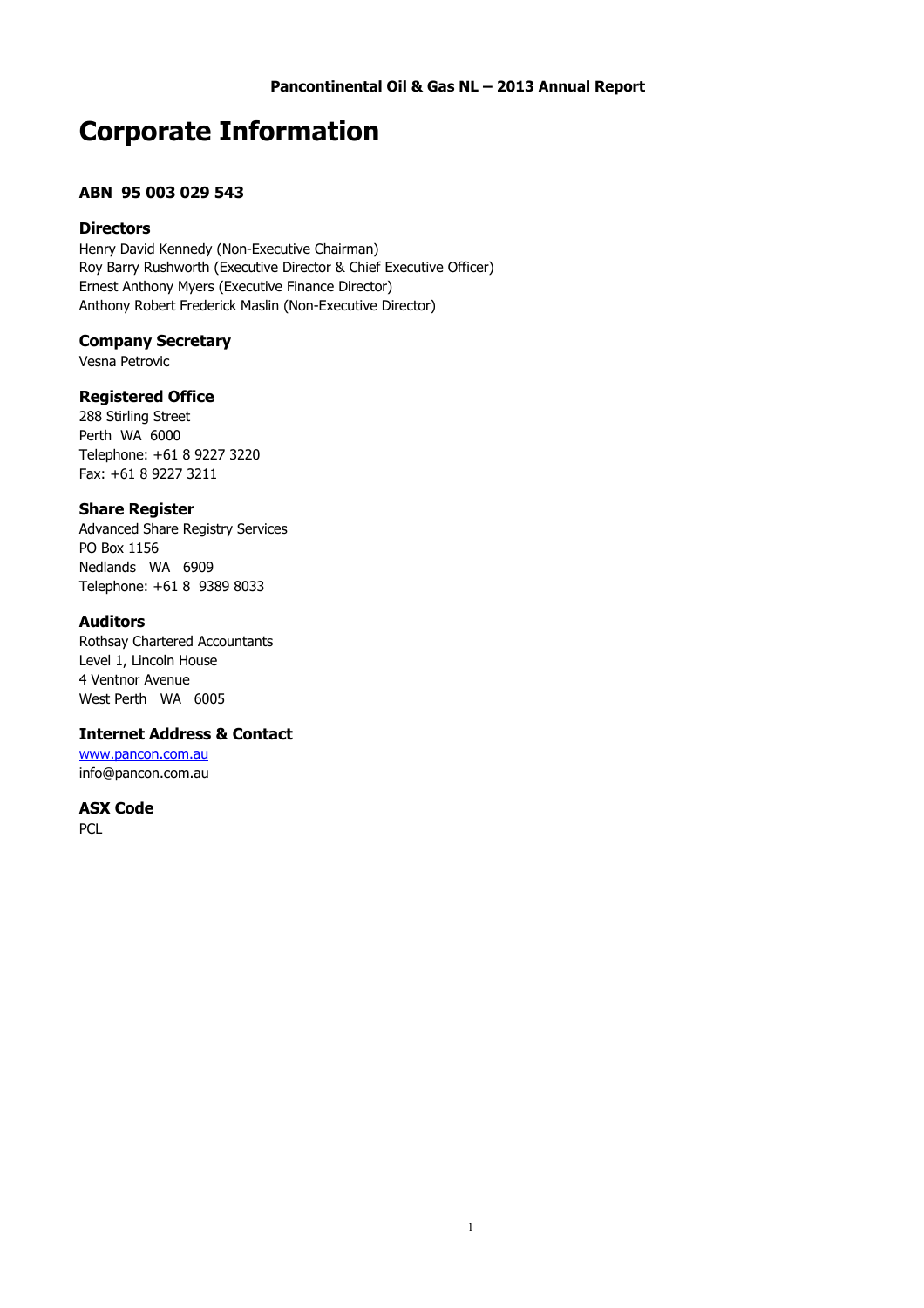### **Contents**

| Directors' Report                 | 3  |
|-----------------------------------|----|
| Corporate Governance Statement    | 13 |
| Statement of Comprehensive Income | 17 |
| Statement of Financial Position   | 18 |
| Statement of Changes in Equity    | 19 |
| <b>Statement of Cash Flows</b>    | 20 |
| Notes to the Financial Statements | 21 |
| Directors' Declaration            | 37 |
| Independent Audit Report          | 38 |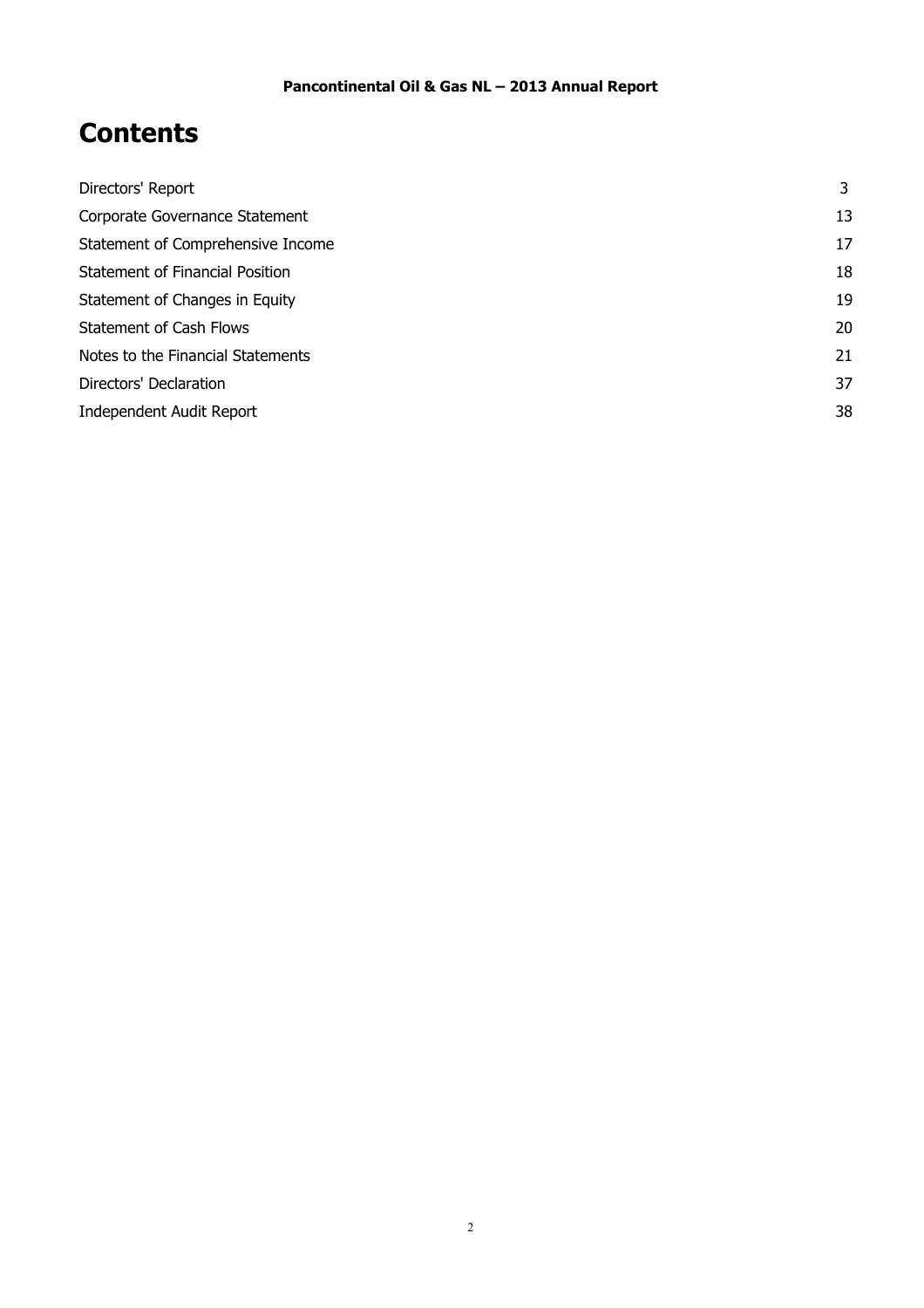### **Directors' Report**

#### **30 June 2013**

Your directors submit their report for the year ended 30 June 2013.

**DIRECTORS**<br>The names and details of the company's directors in office during the financial year and until the date of this report are as follows. Directors were in office for this entire period unless otherwise stated.

#### **Names, qualifications, experience and special responsibilities**

**Henry David Kennedy** MA (Geology), SEG (Non-Executive Chairman)

Mr Kennedy has had a long association with Australian and New Zealand resource companies and as a technical director has been instrumental in the formation and/or development of a number of successful listed companies. During his term as executive director, these companies were involved in discovery of the Tubridgi gas field, South Pepper, North Herald and Chervil oil fields in Western Australia and the Kupe South and Rua oil/gas condensate fields in New Zealand. Mr Kennedy is currently a non-executive director of Norwest Energy NL (since April 1997) and East Africa Resources Limited (since March 2013).

#### **Roy Barry Rushworth**, BSc (Executive Director, Chief Executive Officer)

Mr Rushworth has more than twenty five years experience in petroleum exploration. He is a graduate of Sydney University, with a Bachelor of Science Degree in Geology and Marine Sciences. Commencing with positions in exploration operations, his career then extended to a period as Chief Geologist and subsequently Exploration Manager for an Australian listed company. A number of oil and gas discoveries were made by the company during that time. More recently, as the General Manager and Director of Afrex Limited, he was responsible for acquiring international new venture opportunities for Afrex Limited and its then co-venturer Pancontinental Oil & Gas NL. In this position he identified and negotiated projects in Malta, Kenya and Morocco. Following the merger of Afrex Limited with Pancontinental in August 2005, he accepted the position of Director - New Ventures for Pancontinental and is now the Chief Executive Officer of the company.

#### **Ernest Anthony Myers** CPA (Executive Finance Director)

Mr Myers has over 30 years experience in the resources industry. Mr Myers is an accountant (CPA) who has held senior management and executive roles within a number of ASX listed companies. Mr Myers joined Pancontinental in March 2004 as Company Secretary and was appointed Finance Director in January 2009. He brings corporate and operational experience in a variety of fields including project development, feasibility studies and both equity and debt financing. Mr Myers has extensive experience in exploration and operational issues, particularly in Africa. Mr Myers has been an alternate director of East Africa Resources Limited since June 2010.

#### **Anthony Robert Frederick Maslin** BBus (Independent Non-Executive Director)

Mr Maslin is an ex-stockbroker with corporate experience in both management and promotion, along with an extensive understanding of financial markets. Mr Maslin has been instrumental in the capital raisings and promotion of several resource development companies. Mr Maslin is also a director of Buxton Resources Ltd (since November 2010).

#### **COMPANY SECRETARY**

#### **Vesna Petrovic**, BComm, CPA

Mrs Petrovic is a Certified Practicing Accountant with over 10 years experience in the resources sector and has previously held positions with numerous publicly listed entities. In particular, Mrs Petrovic has significant experience with companies involved in Africa. Mrs Petrovic holds a Bachelor of Commerce, Major in Accounting and Business Law and has completed the Graduate Diploma in Applied Corporate Governance from Chartered Secretaries Australia Ltd.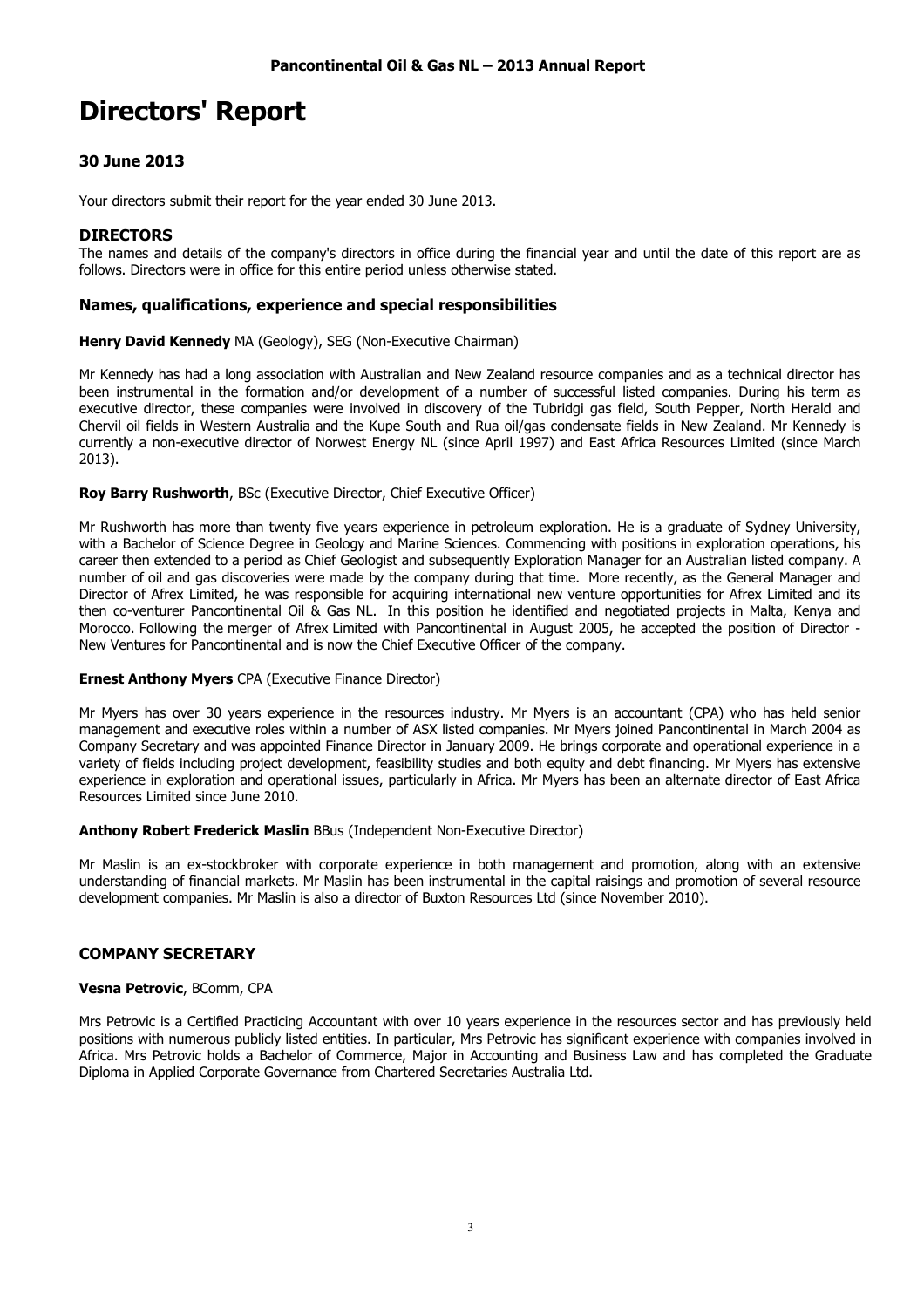#### **30 June 2013**

The relevant interest of each director in the shares and options of the company as at 30 June 2013 is as follows:

| <b>Directors' Interests</b>                                          | <b>Ordinary Shares</b> | <b>Options over</b><br><b>Ordinary Shares</b> |
|----------------------------------------------------------------------|------------------------|-----------------------------------------------|
| Henry David Kennedy                                                  | 134,051,602            | 1,250,000                                     |
| Roy Barry Rushworth                                                  | 36,335,609             | 2,500,000                                     |
| <b>Ernest Anthony Myers</b>                                          | 400,714                | 750,000                                       |
| Anthony Robert Frederick Maslin                                      | 14,583                 | 500,000                                       |
|                                                                      |                        | <b>Cents</b>                                  |
| <b>EARNINGS PER SHARE</b>                                            |                        |                                               |
| Basic earnings (loss) per share<br>Diluted earnings (loss) per share |                        | (0.06)<br>(0.06)                              |

#### **CORPORATE INFORMATION**

#### **Corporate structure**

Pancontinental Oil & Gas NL is a no liability company incorporated and domiciled in Australia.

#### **Nature of operations and principal activities**

The principal activity during the year of entities within the consolidated entity was exploration for oil and gas.

There have been no significant changes in the nature of those activities during the year.

#### **Employees**

The consolidated entity had no employees as at 30 June 2013, (2012: no employees). The consolidated entity employs the services of specialised consultants where and when needed.

#### **OPERATING AND FINANCIAL REVIEW**

#### **Review of Operations**

#### Kenya L8 [15%]

The Mbawa 1 exploration well in block L8 was drilled during the year. Mbawa 1 is the first natural gas discovery and the first ever hydrocarbon discovery offshore Kenya. The joint venture is considering a second well on deeper oil play.

#### Kenya L6 [40%]

During the year, a 3D seismic survey was completed over the Kifaru and Tembo prospects. The joint venture also secured additional acreage by regaining a previously relinquished area. Going forward, the joint venture is seeking a farminee for drilling.

#### Kenya L10A & L10B [15%]

In blocks L10A and L10B new 3D seismic surveys were completed with major prospects mapped. The joint ventures are considering a two well drilling programme commencing late 2013.

#### Namibia EL 0037 [95%]

Activity in Namibia EL 0037 continued with multiple leads identified on the exploration permits as well as farmout efforts during the year. Post year end, the joint venture secured Tullow Oil as a farminee and new operator of the permit.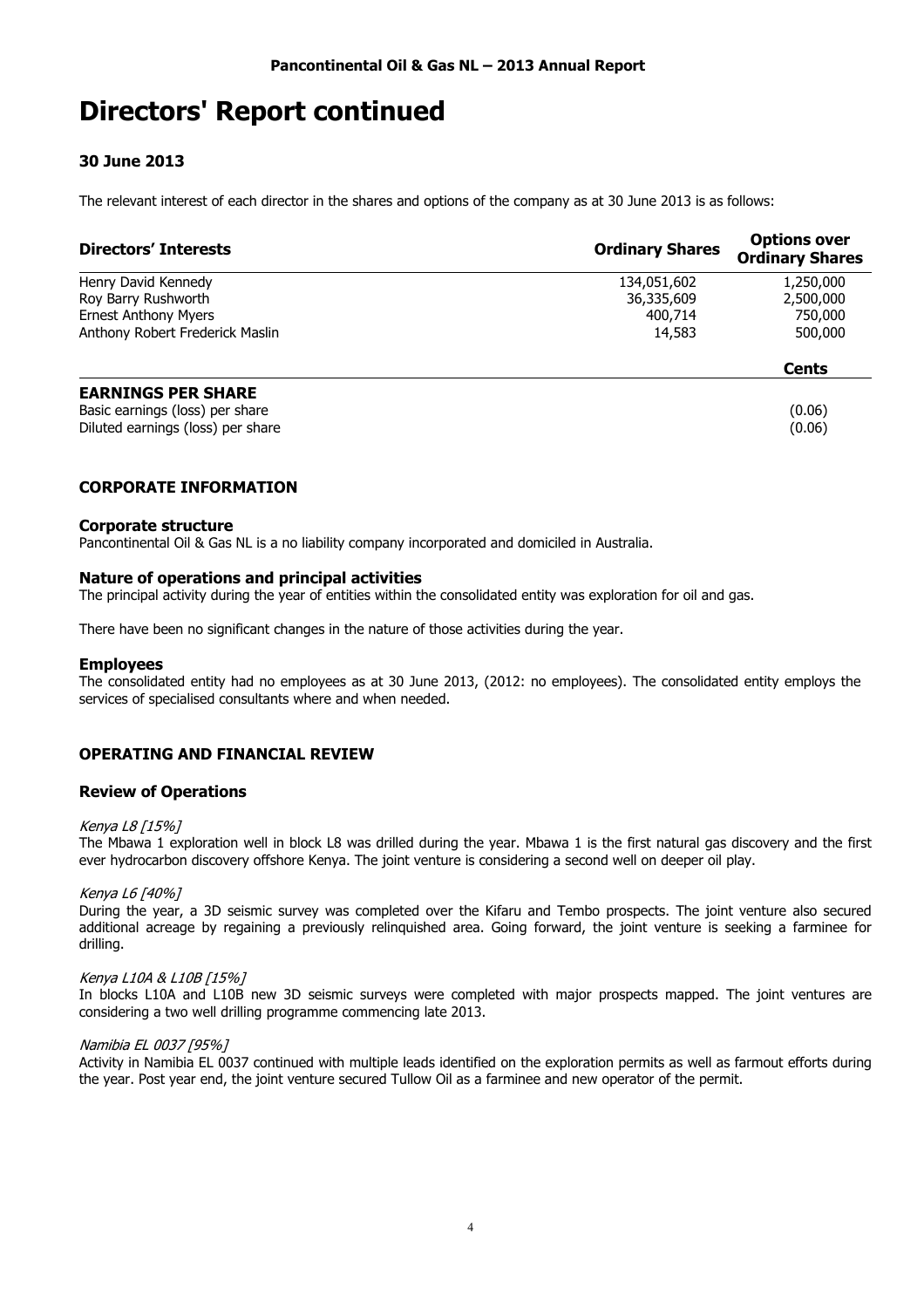#### **30 June 2013**

#### **Group Overview**

Pancontinental Oil and Gas NL was incorporated in 1985 and listed on the Australian Securities Exchange in 1986.

#### **Performance Indicators**

The board closely monitors the group's operating plans, financial budget and overall performance.

#### **Dynamics of the Business**

The company continues to look for new opportunities, particularly in Africa. Whilst the company is committed to further developing existing projects, emerging opportunities are reviewed on a timely basis.

#### **Risk Management**

The group takes a proactive approach to risk management. The board is responsible for ensuring that risks and opportunities are identified on a timely basis and that the group's objectives and activities are aligned with the risks and opportunities identified by the board.

The group believes that it is crucial for all board members to be a part of this process and as such the board has not established a separate risk management committee. The board has a number of mechanisms in place to ensure that its objectives and activities are aligned with the risks identified. These include the following:

- Implementation of operating plans and cash flow budgets by management and board monitoring of progress against these budgets.
- Analysis of specific business risks, including such matters as exchange rate movements, environmental issues and security matters.
- The group has advised each director, manager and consultant that they must comply with a set of ethical standards maintaining appropriate core company values and objectives. Such standards ensure shareholder value is delivered and maintained. Standards cover legal compliance, conflict resolution, privileged information and fair dealing.
- The board provides shareholders with information using a comprehensive Continuous Disclosure Policy which includes identifying matters which have a material effect on the underlying security price. ASX announcements, the web page of the company and other media resources are used to convey such information. The board encourages full participation by shareholders at the AGM and shareholders are requested to vote on board and executive remuneration aggregates as well as Employee Incentive Schemes.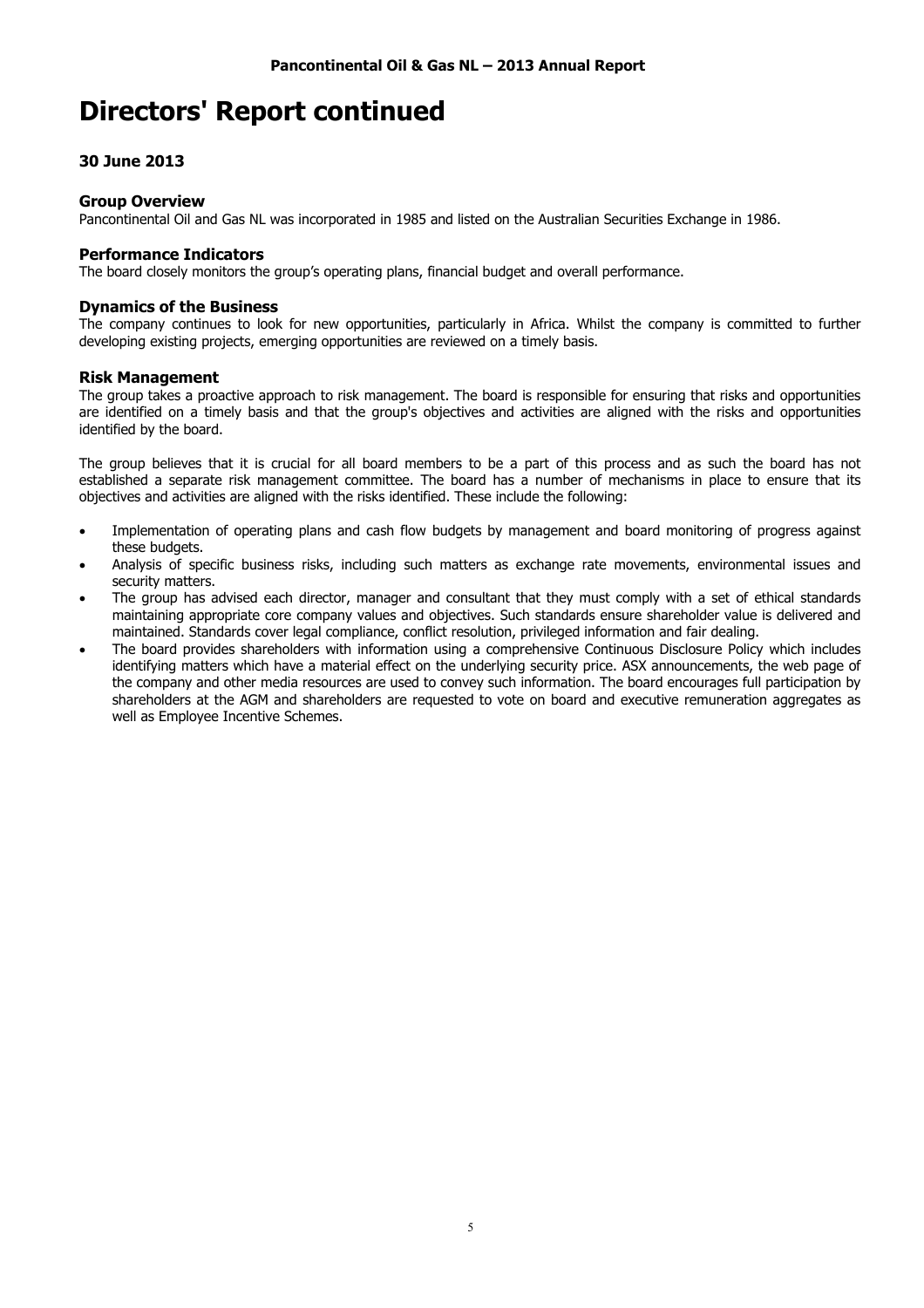#### **30 June 2013**

#### **Operating Results for the Year**

Summarised operating results are as follows:

|                                                                                     | 2013            |                |  |
|-------------------------------------------------------------------------------------|-----------------|----------------|--|
|                                                                                     | <b>Revenues</b> | <b>Results</b> |  |
|                                                                                     |                 |                |  |
| Non-segment and unallocated revenues and results                                    | 1,295,429       | (662,822)      |  |
| Consolidated entity revenues and results from ordinary activities before income tax |                 |                |  |
| expense                                                                             | 1,295,429       | (662,822)      |  |

#### **Shareholder Returns**

The group is in the exploration phase and so returns to shareholders are primarily measured through capital growth.

|                                 | 2013   | 2012   | 2011   | 2010   | 2009   | 2008   |
|---------------------------------|--------|--------|--------|--------|--------|--------|
| Basic earning per share (cents) | (0.06) | (0.23) | (0.16) | (0.32) | (1.26) | (0.36) |

#### **Investments for Future Performance**

The group continues to evaluate opportunities utilising in-house commercial expertise as well as corporate advice.

#### **Review of Financial Condition**

#### Capital Structure

The group has a sound capital structure from which to continue its development programmes.

During the year, the company successfully raised approximately \$4.3 million dollars (net of costs) by way of a shortfall placement from the previous years' share purchase plan and exercise of options as detailed below:

| <b>Share Capital</b>                                | <b>Number of shares</b> |            |
|-----------------------------------------------------|-------------------------|------------|
| Beginning of the financial year                     | 1,123,444,094           | 95,132,106 |
| Issued during the year:                             |                         |            |
| - Shortfall from Share Purchase Plan (net of costs) | 25,300,002              | 4,148,781  |
| - Exercise of Options (net of costs)                | 2,250,000               | 131,111    |
| End of the financial year                           | 1,150,994,096           | 99,411,998 |

Movements in the options of the company during the year are as per below:

| Option Reserve               | Number of<br>options | Weighted<br>average<br>exercise price |
|------------------------------|----------------------|---------------------------------------|
| Balance at beginning of year | 4,500,000            | 0.09                                  |
| - exercised                  | (2,250,000)          | 0.59                                  |
| - issued                     | 2,750,000            | 0.12                                  |
| Balance at end of year       | 5,000,000            | 0.12                                  |

Treasury policy

The board has not considered it necessary to establish a separate treasury function because of the size and scope of the group's activities.

#### Liquidity and Funding

- The group has sufficient liquidity and funding to continue operations into the foreseeable future.
- All operating plans and budgets are approved and progress is reviewed continuously.

#### **Statement of Compliance**

The above report is based on the guidelines in The Group of 100 Incorporated publication Guide to the Review of Operations and Financial Condition.

#### **SIGNIFICANT CHANGES IN THE STATE OF AFFAIRS**

No significant changes in the state of affairs of the company occurred during the financial year.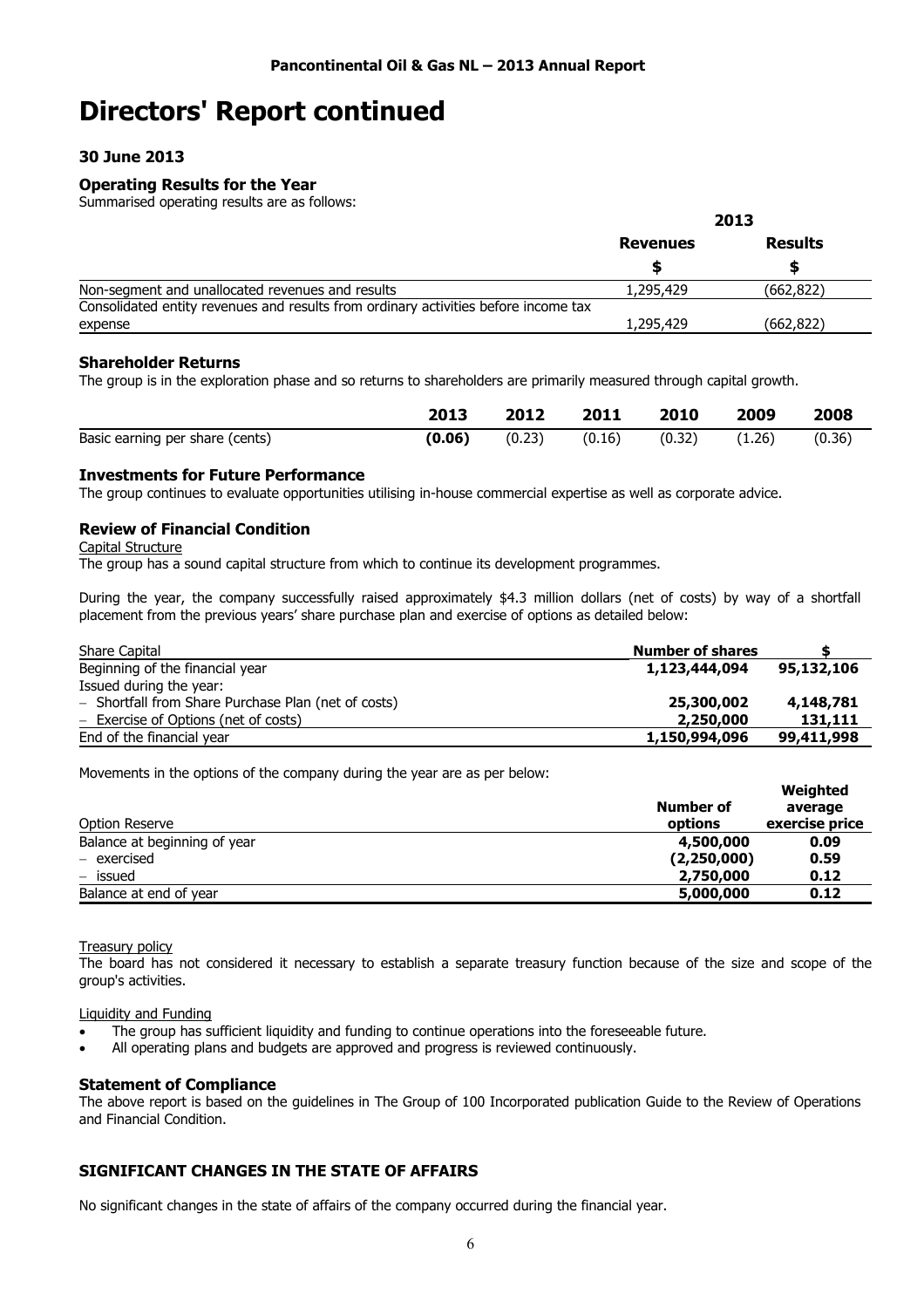#### **30 June 2013**

#### **SIGNIFICANT EVENTS AFTER THE BALANCE DATE**

Significant events after balance date include:

#### Tullow Oil farm-in to Namibia EL 0037

In September 2013, Pancontinental announced that Tullow Oil had farmed in to licence EL 0037. Tullow were assigned a 65% interest as well as operatorship, with Pancontinental retaining a 30% free carried interest.

Apart from the above, no matters or circumstances have arisen since the end of the financial year which significantly affected or may significantly affect the operations of the company, the results of those operations, or the state of affairs of the company in future financial years.

#### **LIKELY DEVELOPMENTS AND EXPECTED RESULTS**

The economic entity expects to maintain the present status and level of operations and hence there are no likely developments in the entity's operations.

#### **ENVIRONMENTAL REGULATION AND PERFORMANCE**

The company's operations are not regulated by a particular environmental regulation under a law of the Commonwealth or of a State or Territory.

#### **SHARE OPTIONS**

#### **Unissued shares**

At the date of this report there were 5,000,000 unissued ordinary shares under options. Refer to the notes for further details on the options outstanding.

During the year, 2,250,000 options were exercised (as per below) and 2,750,000 new options issued.

#### **Shares issued as a result of the exercise of Options**

2,250,000 options were exercised with shares issued as a result, during the financial year.

#### **INDEMNIFICATION AND INSURANCE OF DIRECTORS AND OFFICERS**

Since the end of the previous financial year the company has paid insurance premiums in respect of directors' and officers' liability and legal expenses insurance contracts. The directors have not included details of the nature of the liabilities covered or the amount of the premium paid in respect of the directors and officers and legal expenses insurance contracts as such disclosure is prohibited under the terms of the contract. The premiums were paid in respect of the following officers of the company and its controlled entities:

HD Kennedy, RB Rushworth, EA Myers, ARF Maslin and V Petrovic.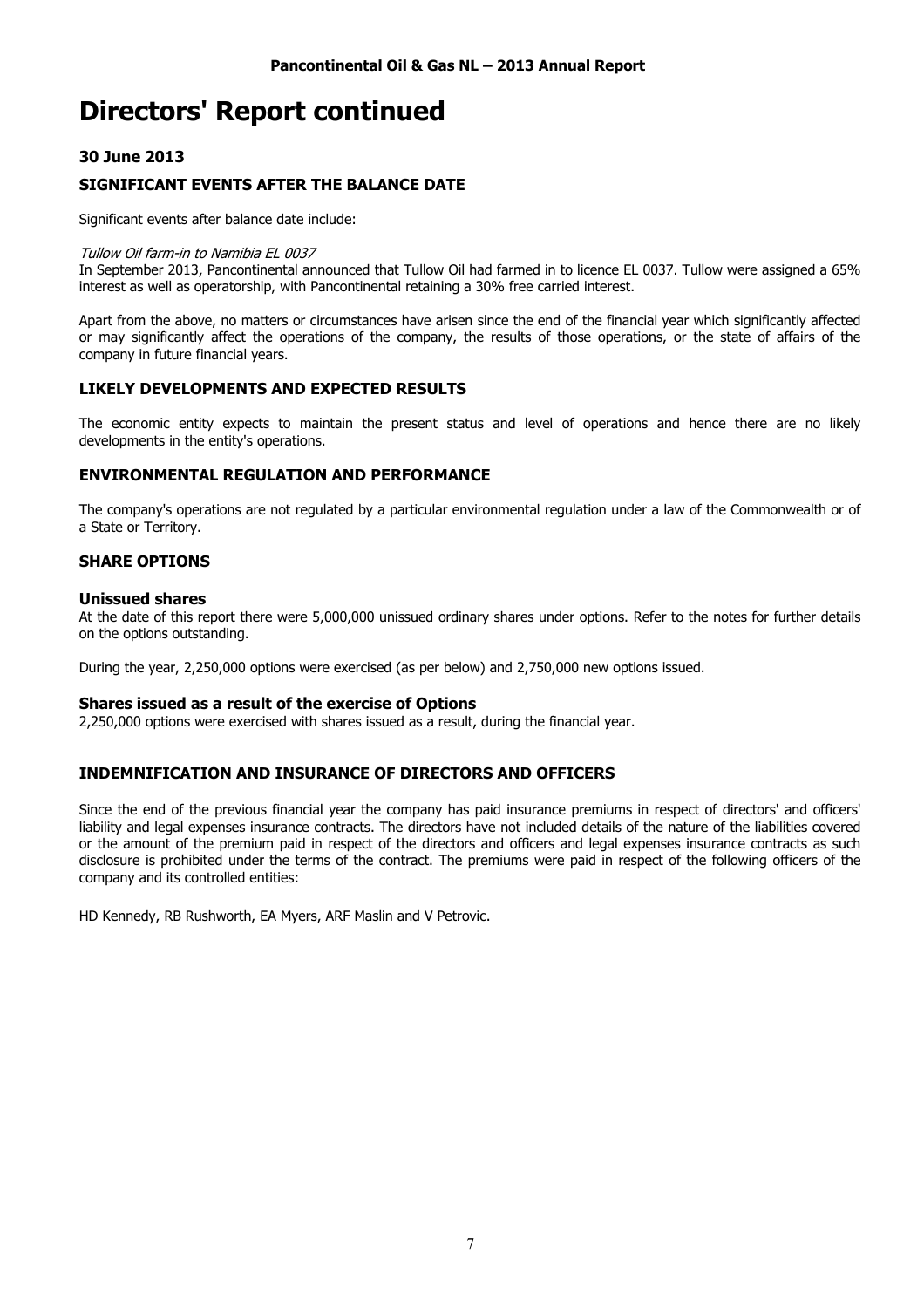#### **30 June 2013**

#### **REMUNERATION REPORT (Audited)**

This report outlines the remuneration arrangements in place for directors and executives of Pancontinental Oil & Gas NL ("the company").

#### **Remuneration philosophy**

A description of the remuneration structures in place is as follows: The non-executive directors received a fixed fee for their services. They do not receive performance based remuneration. The chief executive officer received a fixed fee for his respective executive services (with no bonus or other performance-based remuneration). Directors do not receive any termination or retirement benefits.

#### **Remuneration committee**

The full board carries out the role of the remuneration committee.

#### **Remuneration structure**

In accordance with best practice corporate governance, the structure of non-executive and executive remuneration is separate and distinct.

#### **Non-executive director remuneration**

#### **Objective**

The board seeks to set aggregate remuneration at a level which provides the company with the ability to attract and retain directors of the highest calibre, whilst incurring a cost which is acceptable to shareholders.

#### **Structure**

The Constitution and the ASX Listing Rules specify that the aggregate remuneration of non-executive directors shall be determined from time to time by a general meeting. An amount not exceeding the amount determined is then divided between the directors as agreed. The latest determination was at the Annual General Meeting held on 29 November 2007 when shareholders approved an aggregate remuneration of \$400,000 per year. The amount of aggregate remuneration sought to be approved by shareholders and the manner in which it is apportioned amongst directors is reviewed annually. The board considers advice from external sources as well as the fees paid to non-executive directors of comparable companies when undertaking reviews. The non-executive directors of the company can participate in Employee Option Incentive Schemes with shareholder approval. The remuneration of executive and non-executive directors for the period ending 30 June 2013 is detailed in Table 1 of this report.

#### **Senior management and executive director remuneration**

#### **Objective**

The board seeks to set aggregate remuneration at a level which provides the company with the ability to attract and retain executives of the highest calibre, whilst incurring a cost which is acceptable to shareholders.

#### **Structure**

In determining the level and make up of executive remuneration, the board takes independent advice from external sources when necessary. It is the board's policy that employment contracts are only entered into with the chief executive officer and with key executives. Details of the CEO's contract are as follows:

| Basic Sum:          | \$650,000                      |
|---------------------|--------------------------------|
| Capacity:           | <b>Chief Executive Officer</b> |
| Commencement Date:  | 1 July 2012                    |
| Termination Period: | 6-12 months                    |

#### **Fixed remuneration**

#### **Objective**

The level of fixed directors' fees is set so as to provide a base level which is both appropriate to the position and is competitive in the market.

#### Structure

Fixed primary remuneration is paid on a cash basis and there are no fringe benefits or other costs incurred by the company.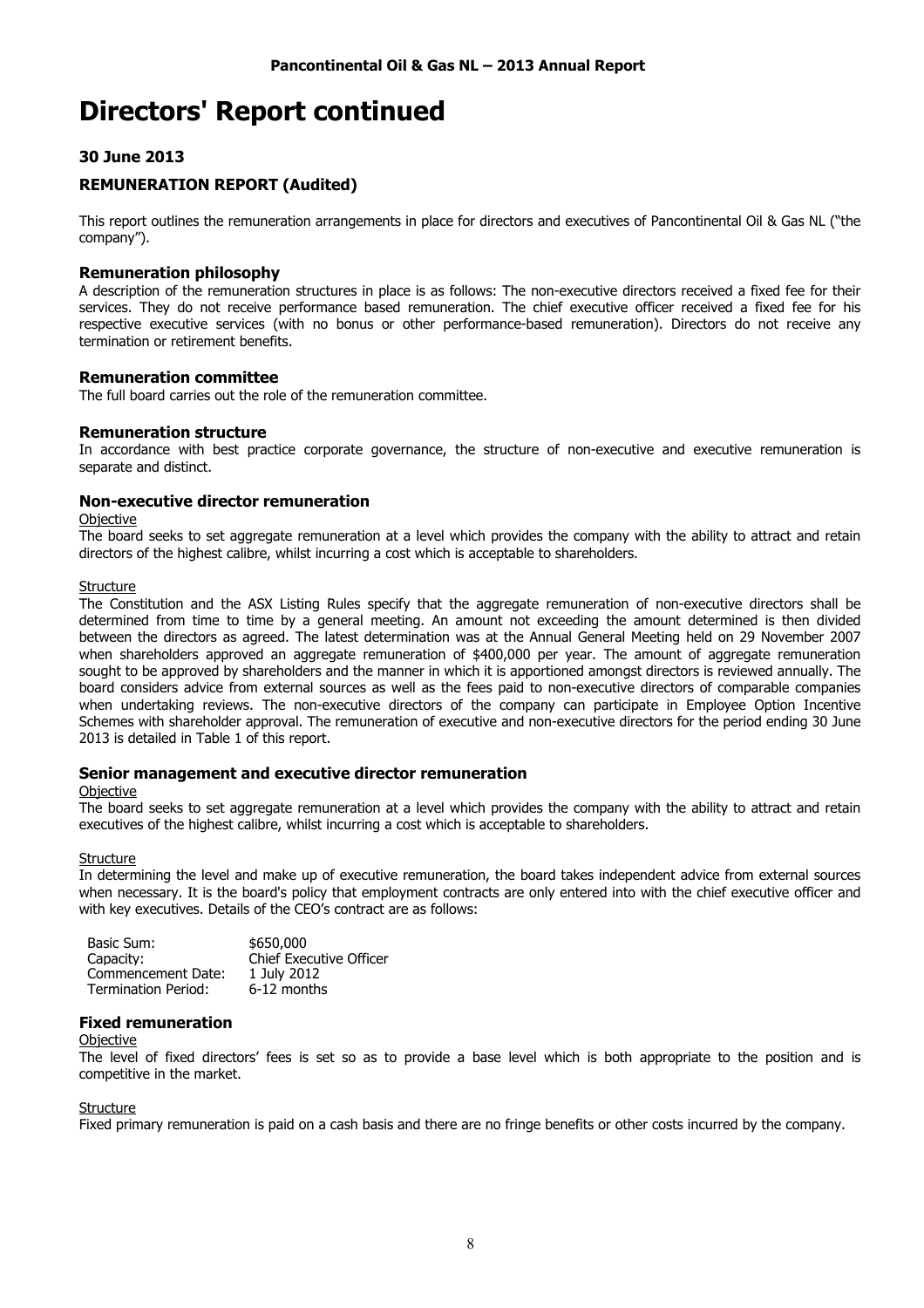#### **30 June 2013**

#### **Company performance**

Company performance is reflected in the movement of the company's share price over time. As the company is in an exploration phase, returns to shareholders will primarily come through share price appreciation. The board's strategy in achieving this aim is to acquire early stage projects which can attract quality joint venture partners.

The company has developed skills in the acquisition of projects and also built strategic alliances with other companies to further develop its project portfolio.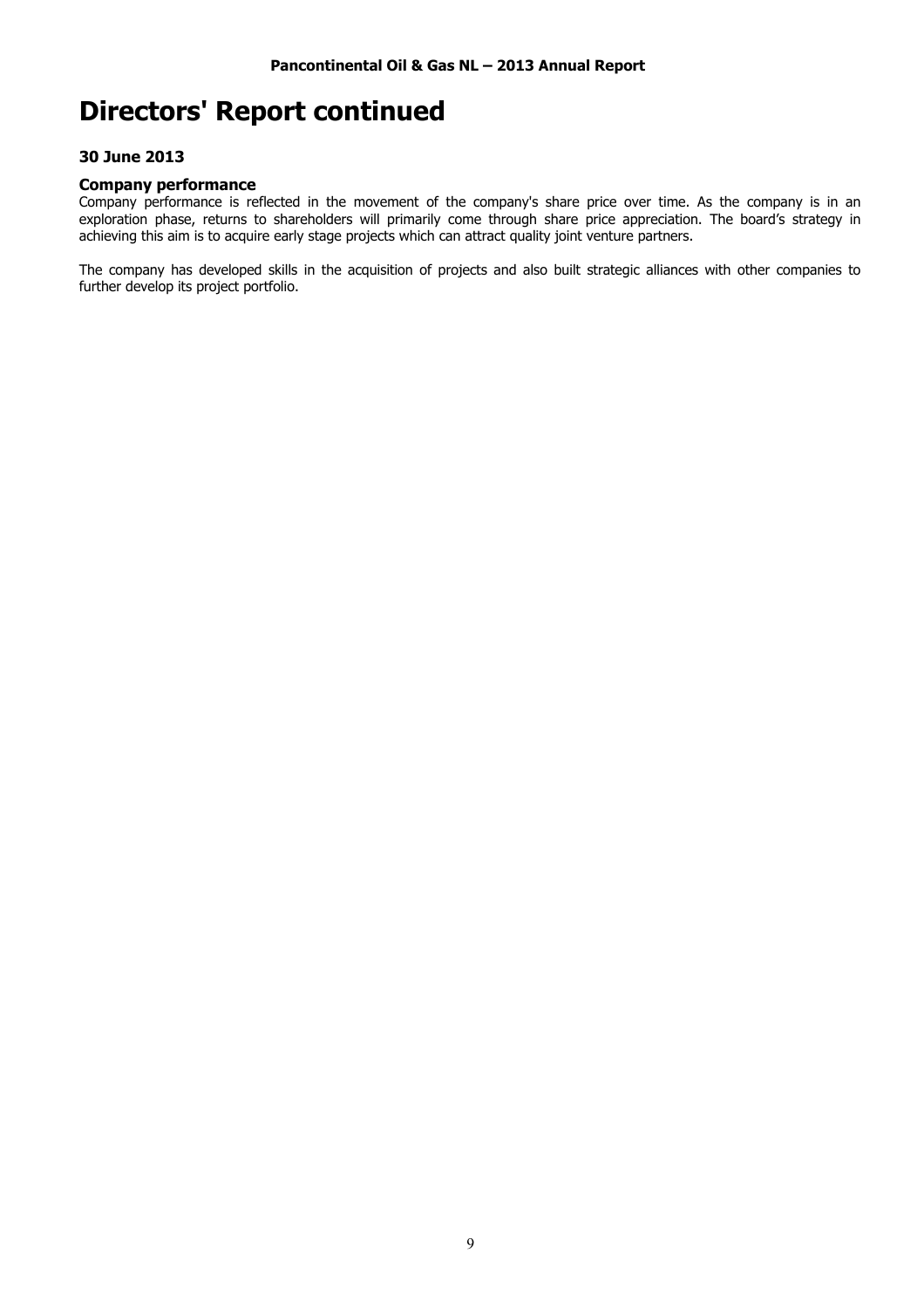#### **30 June 2013**

#### **Table 1: Director remuneration for the year ended 30 June 2013**

|                                                  |                         | <b>Post</b>       |                     |              | <b>Value of options</b><br>as proportion of |
|--------------------------------------------------|-------------------------|-------------------|---------------------|--------------|---------------------------------------------|
|                                                  | <b>Primary benefits</b> | <b>Employment</b> | <b>Equity</b>       | <b>Total</b> | <b>Revenue</b>                              |
|                                                  | Salary & Fees Cash STI  | Superannuation    | Options<br>(Issued) |              |                                             |
| Henry David Kennedy                              |                         |                   |                     |              |                                             |
| (Non-Executive Chairman)                         |                         |                   |                     |              |                                             |
| 2013                                             | 50,000                  |                   | 28,000              | 78,000       | 2.2%                                        |
| 2012                                             | 50,000                  |                   | 63,726              | 113,726      | 14.6%                                       |
| Roy Barry Rushworth                              |                         |                   |                     |              |                                             |
| (Executive Director,                             |                         |                   |                     |              |                                             |
| Chief Executive Officer)                         |                         |                   |                     |              |                                             |
| 2013                                             | 650,000                 |                   | 56,000              | 706,000      | 4.3%                                        |
| 2012                                             | 550,000                 |                   | 127,453             | 677,453      | 29.2%                                       |
| Ernest Anthony Myers <sup>1</sup>                |                         |                   |                     |              |                                             |
| (Executive Finance Director)                     |                         |                   |                     |              |                                             |
| 2013                                             | 48,000                  |                   | 42,000              | 90,000       | 3.2%                                        |
| 2012                                             | 48,000                  |                   |                     | 48,000       |                                             |
| Anthony Robert Frederick Maslin                  |                         |                   |                     |              |                                             |
| (Non-Executive Director)                         |                         |                   |                     |              |                                             |
| 2013                                             | 48,000                  |                   | 28,000              | 76,000       | 2.2%                                        |
| 2012                                             | 48,000                  |                   |                     | 48,000       |                                             |
| <b>Total Current Year</b><br><b>Remuneration</b> | 796,000                 |                   | 154,000             | 950,000      |                                             |

#### **Note 1.**

Mr Myers has a 50% interest in a consulting company which provides staff, accounting and administrative services to listed companies, including Pancontinental. Mr Myers is paid a salary from that company. The same company also pays the staff who provide company secretarial, accounting and administrative services to Pancontinental. The total fees paid for these services and functions was \$305,400 (2012: \$289,500).

#### **Table 2: Options granted as part of remuneration for the year ended 30 June 2013 (as approved by Shareholders)**

|                                 | <b>Issued</b> |
|---------------------------------|---------------|
| Henry David Kennedy             | 500,000       |
| Roy Barry Rushworth             | 1,000,000     |
| Ernest Anthony Myers            | 750,000       |
| Anthony Robert Frederick Maslin | 500,000       |
| <b>Total Options Issued</b>     | 2,750,000     |

Options granted as part of director and management remuneration have been valued using an appropriate option pricing model, in which the option exercise price, the current level and volatility of the underlying share price, the risk-free interest rate, expected dividends on the underlying shares, the current market price of the underlying shares and the expected life of the options are taken into account. See following table for further details. 2,750,000 options were granted to directors during the year.

#### **Fair values of options:**

The fair value of each option is estimated on the date of grant using an appropriate option pricing model.

|                         | 2013        | 2012    | 2011           | 2010   | 2009                     | 2008    |
|-------------------------|-------------|---------|----------------|--------|--------------------------|---------|
| Expected volatility     | <b>110%</b> | 120%    | $\blacksquare$ | $\sim$ | $\overline{\phantom{a}}$ | 113%    |
| Risk-free interest rate | 2.74%       | 3.57%   | $\blacksquare$ | $\sim$ | $\overline{\phantom{0}}$ | 6.42%   |
| Expected life of option | 4 vears     | 3 years | $\blacksquare$ | $\sim$ | $\overline{\phantom{0}}$ | 5 years |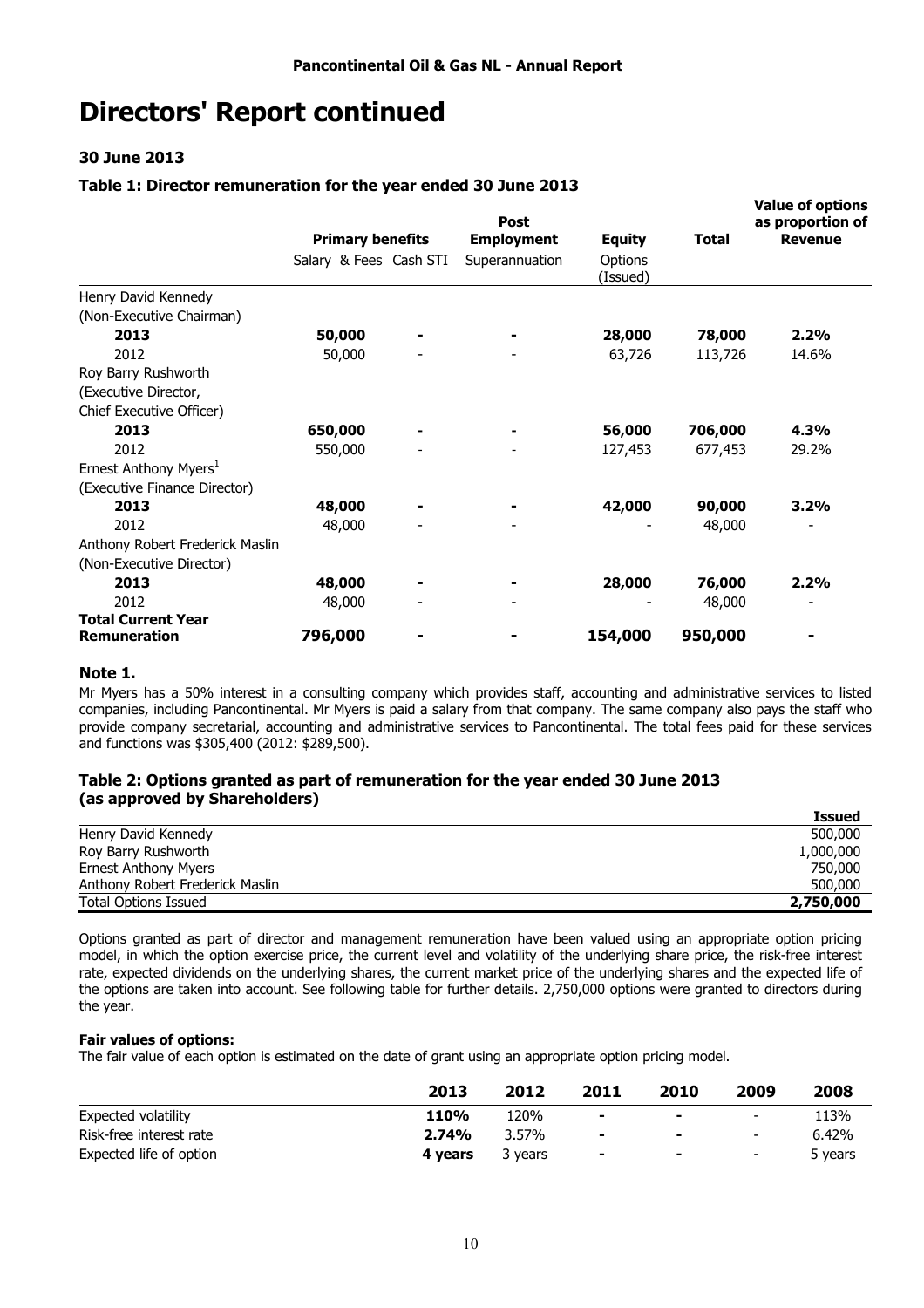#### **30 June 2013**

| <b>Number of options</b> | <b>Grant date</b> | Vesting date | Weighted average fair<br>value |
|--------------------------|-------------------|--------------|--------------------------------|
| 2,250,000                | 29 Nov 11         | 28 May 12    | 0.08                           |
| 2,750,000                | 30 Nov 12         | 30 Nov 12    | 0.06                           |

#### **END OF REMUNERATION REPORT**

#### **DIRECTORS' MEETINGS**

The numbers of meetings of directors (including meetings of committees of directors) held during the year and the number of meetings attended by each director were as follows:

|                                     | Directors'<br><b>Meetings</b> |
|-------------------------------------|-------------------------------|
| <b>Number of meetings held:</b>     |                               |
| <b>Number of meetings attended:</b> |                               |
| Henry David Kennedy                 |                               |
| Roy Barry Rushworth                 |                               |
| <b>Ernest Anthony Myers</b>         |                               |
| Anthony Robert Frederick Maslin     |                               |

#### **Notes**

The directors are of the opinion that it is often more efficient to deal with matters by circular resolutions than by board meetings, and 7 matters were dealt with in such a manner during the year.

#### **ROUNDING**

The amounts contained in this report and in the financial report have been rounded to the nearest \$1 (where rounding is applicable) under the option available to the company under ASIC Class Order 98/0100. The company is an entity to which the Class Order applies.

#### **AUDITOR'S INDEPENDENCE DECLARATION**

The auditor independence declaration is set out on the following page and reviews part of the Directors' Report for the year ended 30 June 2013.

#### **NON-AUDIT SERVICES**

Rothsay did not receive any payment for non-audit services during the year.

Signed in accordance with a resolution of the Directors.

E.a. Myers

Ernest Anthony Myers Director

Perth 26 September 2013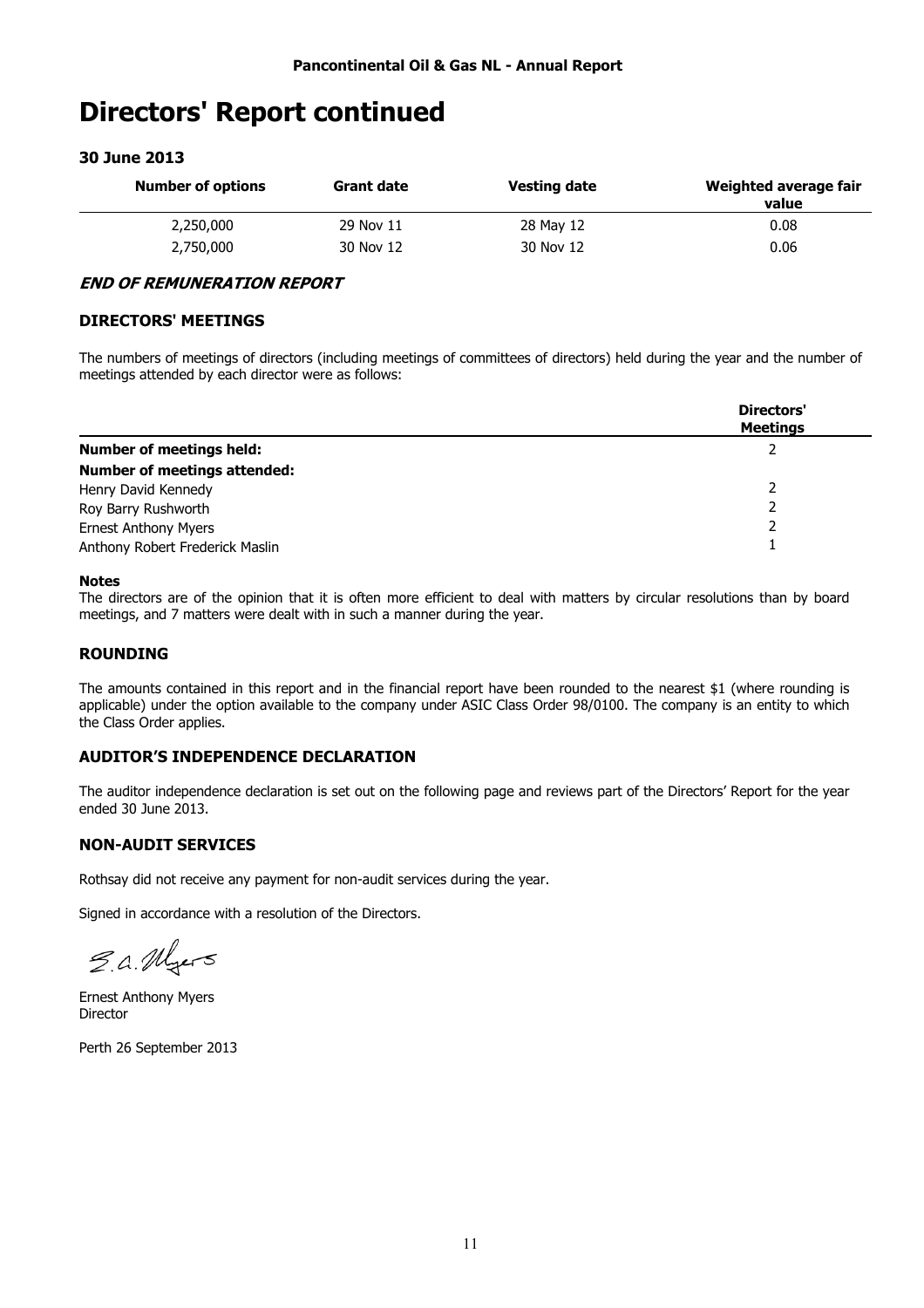#### **30 June 2013**

#### **AUDITOR INDEPENDENCE**

The directors received the following declaration from the auditor of Pancontinental Oil & Gas NL:

#### **Auditor's Independence Declaration to the Directors of Pancontinental Oil & Gas NL**

In accordance with Section 307C of the Corporations Act 2001 (the "Act") I hereby declare that to the best of my knowledge and belief there have been:

- i) no contraventions of the auditor independence requirements of the Act in relation to the audit of the 30 June 2013 annual financial statements; and
- ii) no contraventions of any applicable code of professional conduct in relation to the audit.

Mr Graham Swan

Lead Auditor

26 September 2013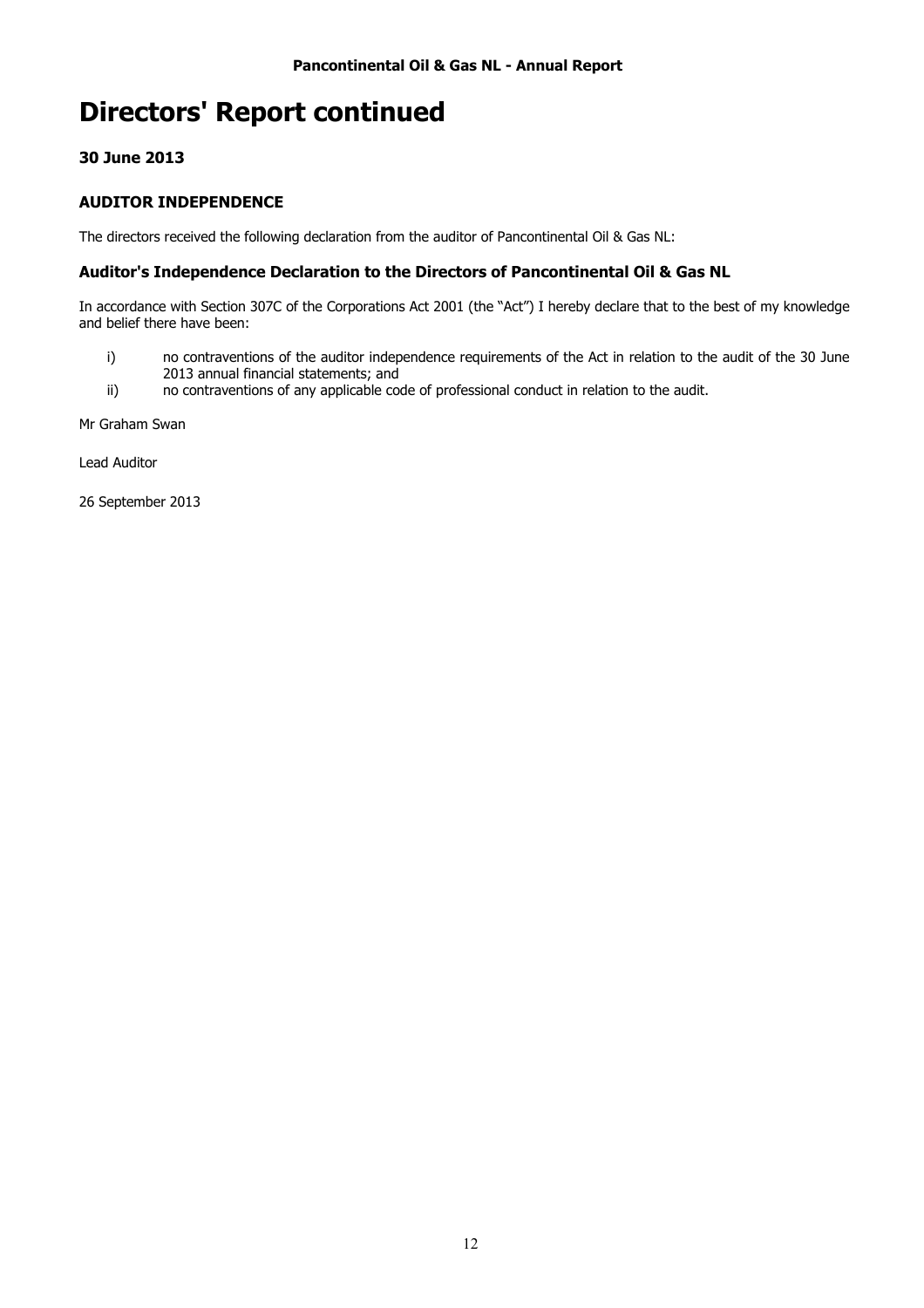#### **30 June 2013**

In accordance with the ASX Corporate Governance Council's Corporate Governance Principles and Recommendations ("ASX Principles and Recommendations")<sup>1</sup>, Pancontinental Oil & Gas NL ("the company") has made it a priority to adopt systems of control and accountability as the basis for the administration of corporate governance. Some of these policies and procedures are summarised in this statement. Commensurate with the spirit of the ASX Principles and Recommendations, the company has followed each recommendation where the board has considered the recommendation to be an appropriate benchmark for corporate governance practices, taking into account factors such as the size of the company and the board, resources available and activities of the company. Where, after due consideration, the company's corporate governance practices depart from the ASX Principles and Recommendations, the board has offered full disclosure of the nature of and reason for the adoption of its own practice.

Further information about the company's corporate governance practices is set out on the company's website at www.pancon.com.au. In accordance with the ASX Principles and Recommendations, information published on the company's website includes charters (for the board and its committees), the company's code of conduct and other policies and procedures relating to the board and its responsibilities.

#### **EXPLANATIONS FOR DEPARTURES FROM BEST PRACTICE RECOMMENDATIONS**

During the company's 2012/2013 financial year ("reporting period") the company has followed each of the ASX Principles and Recommendations, other than in relation to the matters specified below.

#### **Principle 2**

**Recommendation 2.1:** A majority of the board should be independent directors

#### **Notification of Departure:**

Currently only one of the four directors is considered to be independent – Mr Maslin.

Messrs Rushworth and Myers are executives and Mr Kennedy, a substantial shareholder.

#### **Explanation for Departure:**

Given the size and scope of the company's operations the board considers that it is appropriately structured to discharge its duties in a manner that is in the best interests of the company. The board believes its current composition is in line with the long term interests of shareholders. Furthermore, mechanisms are in place so that if a director considers it necessary, they may obtain independent professional advice. The board considers independence, amongst other things, when recommending new directors to the board.

#### **Principle 2**

 $\overline{a}$ 

**Recommendation 2.2:** The chair should be an independent director

#### **Notification of Departure**

The chair is not considered to be independent.

#### **Explanation for Departure**

Mr Kennedy is not independent by virtue of his substantial shareholding in the company. However, the board considers that Mr Kennedy's interests are aligned with the long term interests of shareholders. Given Mr Kennedy's extensive experience and qualifications, the board believes Mr Kennedy is the most appropriate director to carry out the role of chair.

<sup>&</sup>lt;sup>1</sup> A copy of the ASX Principles and Recommendations is set out on the company's website under the Section entitled "Corporate Governance".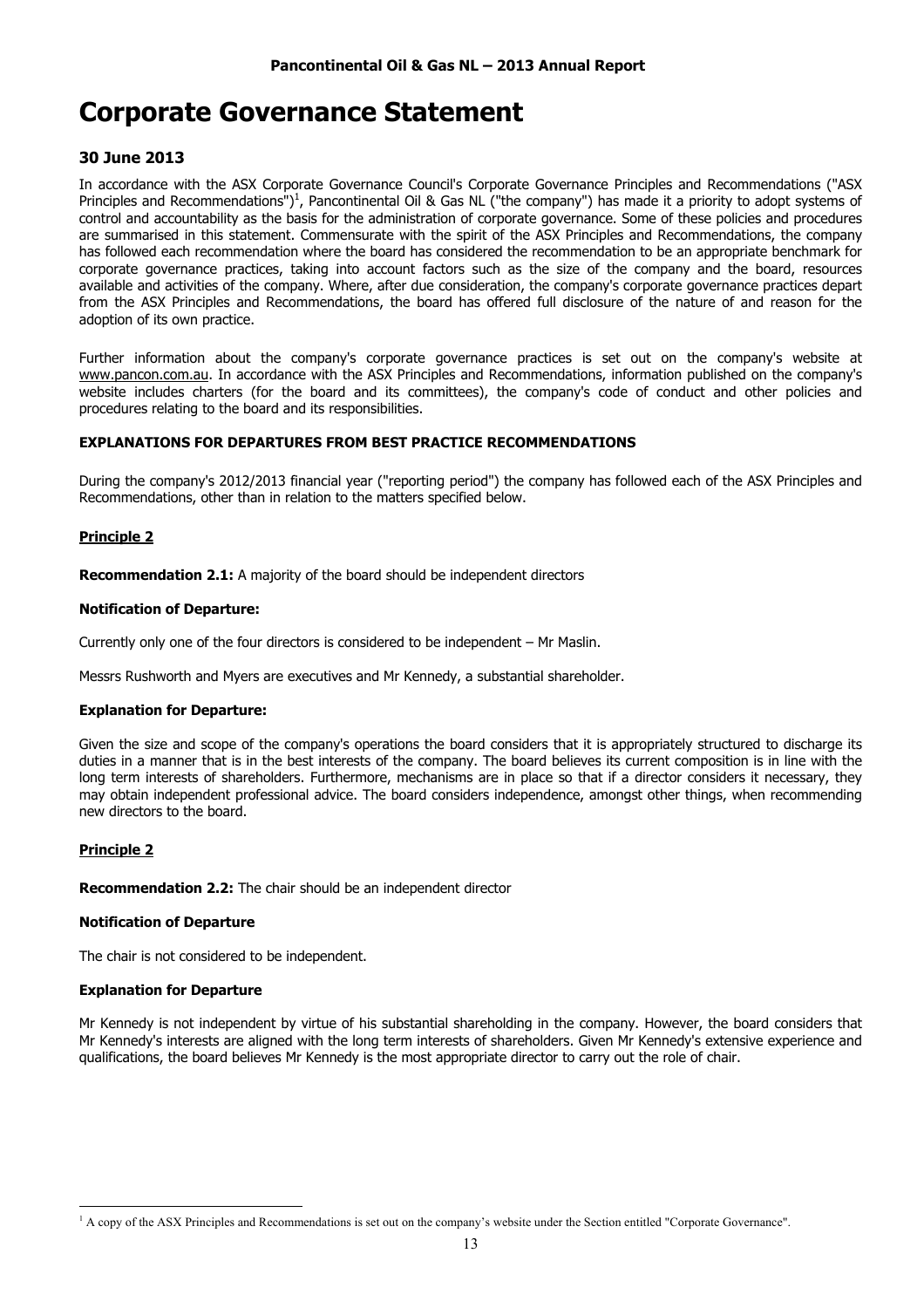#### **30 June 2013**

#### **Principle 2**

**Recommendation 2.4:** The board should establish a nomination committee

#### **Notification of Departure:**

The full board fulfils the role of a nomination committee.

#### **Explanation for Departure:**

The full board considers those matters that would usually be the responsibility of a nomination committee. The board considers that no efficiencies or other benefits would be gained by establishing a separate nomination committee. The board has adopted a nomination committee charter, which it applies when convening as the nomination committee.

#### **Principle 4**

**Recommendation 4.1:** The board should establish an audit committee

**Recommendation 4.2:** Structure of the audit committee

#### **Notification of Departure:**

The full board fulfils the role of an audit committee.

#### **Explanation for Departure:**

The composition of the board is not suitable for the formation of a separate audit committee in accordance with the recommendation. Further, the independent director does not possess the requisite financial expertise recommended in an audit committee. The board has adopted an audit committee charter to assist with its function as an audit committee. The audit committee charter provides that independent directors may meet with the external auditor.

#### **Principle 7**

**Recommendation 7.2:** Implement, manage and report on risk management system

#### **Notification of Departure:**

The board has not received a formal documented report from management on the effectiveness of their management of the company's material business risks other than verbal updates.

#### **Explanation for Departure:**

Although a formal risk management system has not been implemented, the board has continued focus on risk management during the year. Frequent discussions and reviews of the various risks that the Pancontinental group may be exposed to are regularly carried out. The company is committed to further developing and strengthening the company's risk management policies.

#### **Principle 8**

**Recommendation 8.1:** The board should establish a remuneration committee

**Recommendation 8.2:** Structure of the remuneration committee

#### **Notification of Departure:**

The board fulfils the function of a remuneration committee.

#### **Explanation for Departure:**

Given the size and composition of the board, it is not practicable that a separate committee be formed. To assist it to carry out its function in relation to remuneration matters, the board has adopted a remuneration committee charter.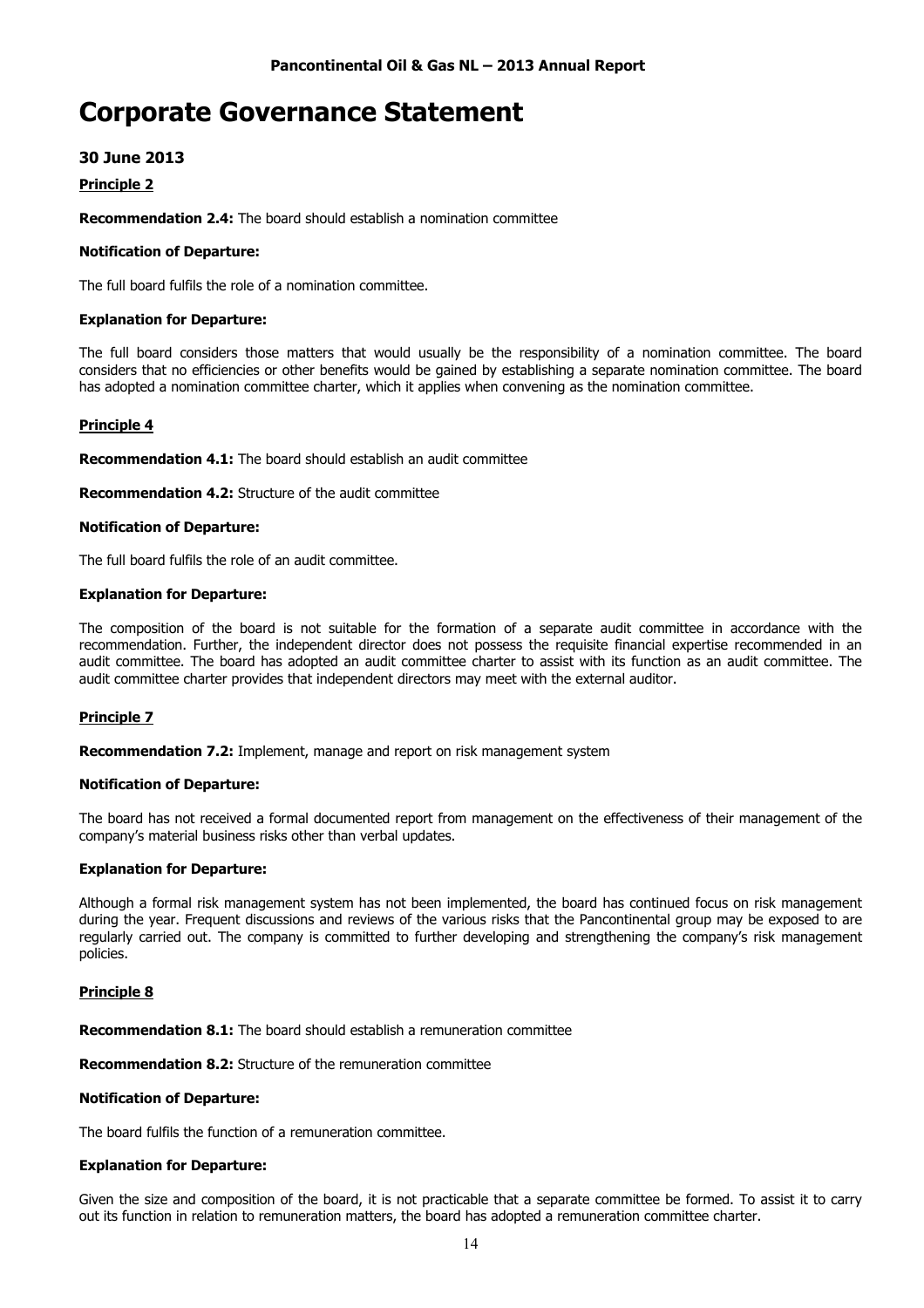#### **30 June 2013**

#### **COMMITTEE MEETINGS**

Due to the size of the current board, the functions of the Nomination, Audit and Remuneration Committees were carried out by the full board during the financial year. As such, no separate meetings were held for the Nomination and Remuneration Committees. The board agenda may incorporate these items and appropriate discussions held at the board meetings.

Details of each of the director's qualifications are set out in the Directors' Report. All of the directors have substantial industry experience and consider themselves to be financially literate. Mr Myers is a Certified Practising Accountant and therefore meets the tests of financial expertise.

#### **OTHER**

#### **Skills, Experience, Expertise and term of office of each Director**

A profile of each director containing the skills, experience, expertise and term of office of each director is set out in the Directors' Report.

#### **Identification of Independent Directors**

In considering the independence of directors, the board refers to the criteria for independence as set out in Box 2.1 of the ASX Principles and Recommendations ("Independence Criteria"). To the extent that it is necessary for the board to consider issues of materiality, the board refers to the thresholds for qualitative and quantitative materiality as adopted by the board and contained in the board charter, which is disclosed in full on the company's website.

Applying the Independence Criteria, the independent director of the company for the current financial year was Mr Maslin.

#### **Corporate Reporting**

ASX Principle 7.3 requires the board to disclose whether it has received assurance from the Chief Executive Officer (or equivalent) and the Chief Financial Officer (or equivalent) that the declaration provided in accordance with section 295A of the Corporations Act is founded on a sound system of risk management and internal control and that the system is operating effectively in all material respects in relation to financial reporting risks. The board confirms that such assurance has been received.

#### **Statement concerning availability of Independent Professional Advice**

If a director considers it necessary to obtain independent professional advice to properly discharge the responsibility of his/her office as a director, then, provided the director first obtains approval for incurring such expense from the chair, the company will pay the reasonable expenses associated with obtaining such advice.

#### **Confirmation of whether performance Evaluation of the Board and its members has taken place and how it was conducted**

During the reporting period a formal evaluation of the board and its members was not carried out as it was not considered to be a beneficial procedure given the size and composition of the board and the nature of the company's operations. However, the composition of the board and its suitability to carry out the company's objectives is discussed on an as-required basis.

#### **Existence and Terms of any Schemes for Retirement Benefits for Executive and Non-Executive Directors**

There are no termination or retirement benefits for non-executive directors.

#### **Directors' Terms in Office**

| <b>Name</b>                     | Term in office |
|---------------------------------|----------------|
| Henry David Kennedy             | 14 years       |
| Roy Barry Rushworth             | 8 years        |
| <b>Ernest Anthony Myers</b>     | 4 years        |
| Anthony Robert Frederick Maslin | 2 years        |

For additional details regarding board appointments, please refer to the Pancontinental website.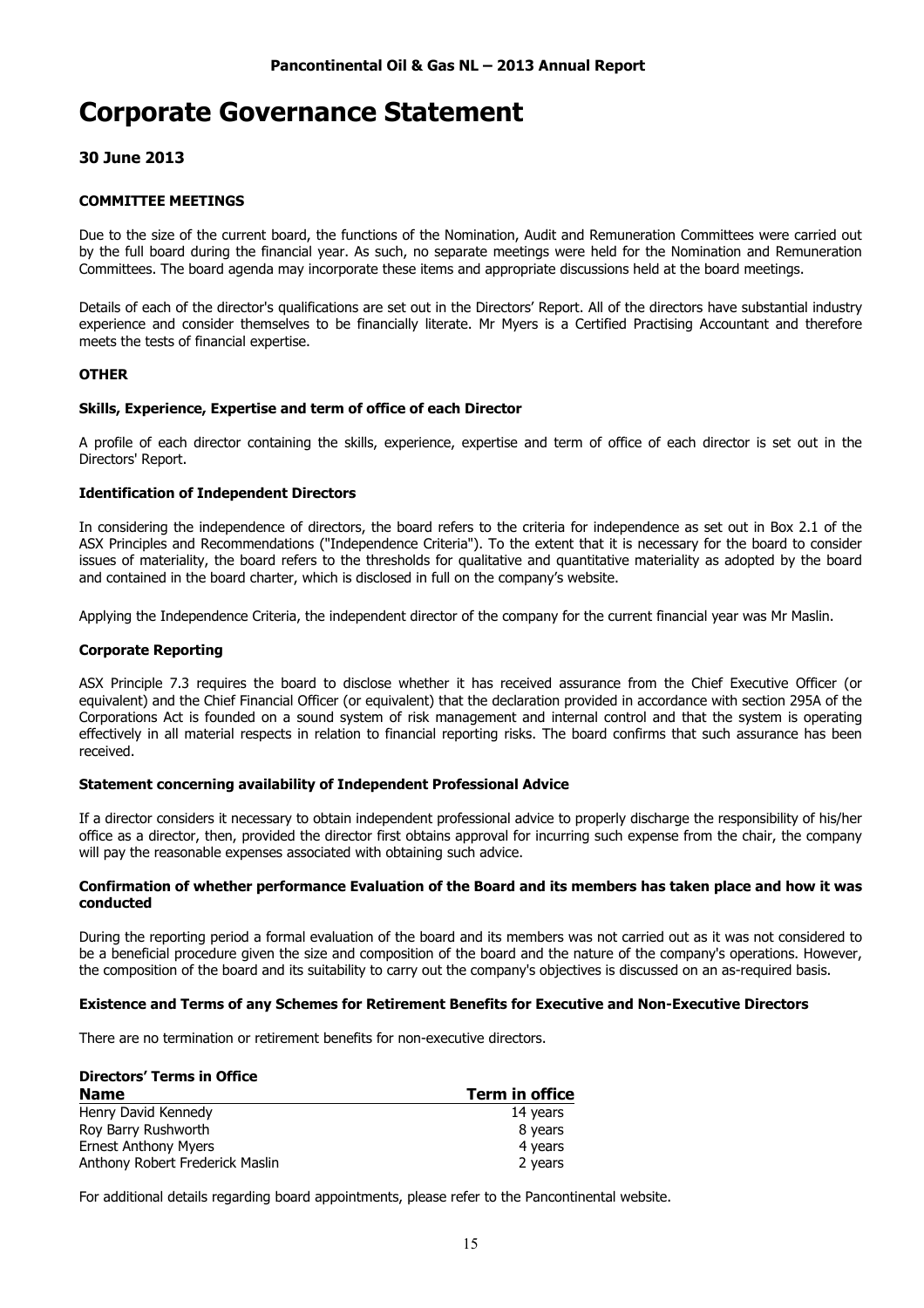#### **30 June 2013**

#### **Diversity – Board Composition**

The mix of skills and diversity for which the company is looking to achieve in membership of the board is one that is as diverse as practicable given the size and scope of the company's operations. The company has adopted a Diversity Policy which is available on the company's website under the Corporate Governance section.

#### **Diversity – Measurable Objectives**

The company's primary objectives with regard to diversity are as follows:

- the company's composition of board, executive, management and employees to be as diverse as practicable; and
- $\triangleright$  to provide equal opportunities for all positions within the company and continue the company's commitment to employment based on merit.

Primary objectives set by the company with regard to diversity have been met, as described below:

- $\triangleright$  blend of skills wide range of backgrounds; geology, petroleum exploration, finance and corporate experience;
- $\triangleright$  cultural backgrounds Australian, European and American;
- $\geq$  gender both male and female members; and
- $\geq$  age the age range spans over 40 years.

The above points relate to the composition of the board, as the company does not have any employees.

#### **Diversity – Annual Reporting**

The company's annual reporting on the percentage of females in the organisation is as follows:

|                                       | % Female             |                      |  |
|---------------------------------------|----------------------|----------------------|--|
|                                       | 2013<br>2012         |                      |  |
| <b>Employees</b>                      | $N/A$ [no employees] | $N/A$ [no employees] |  |
| <b>Executives &amp; Board Members</b> | <b>20%</b>           | 20%                  |  |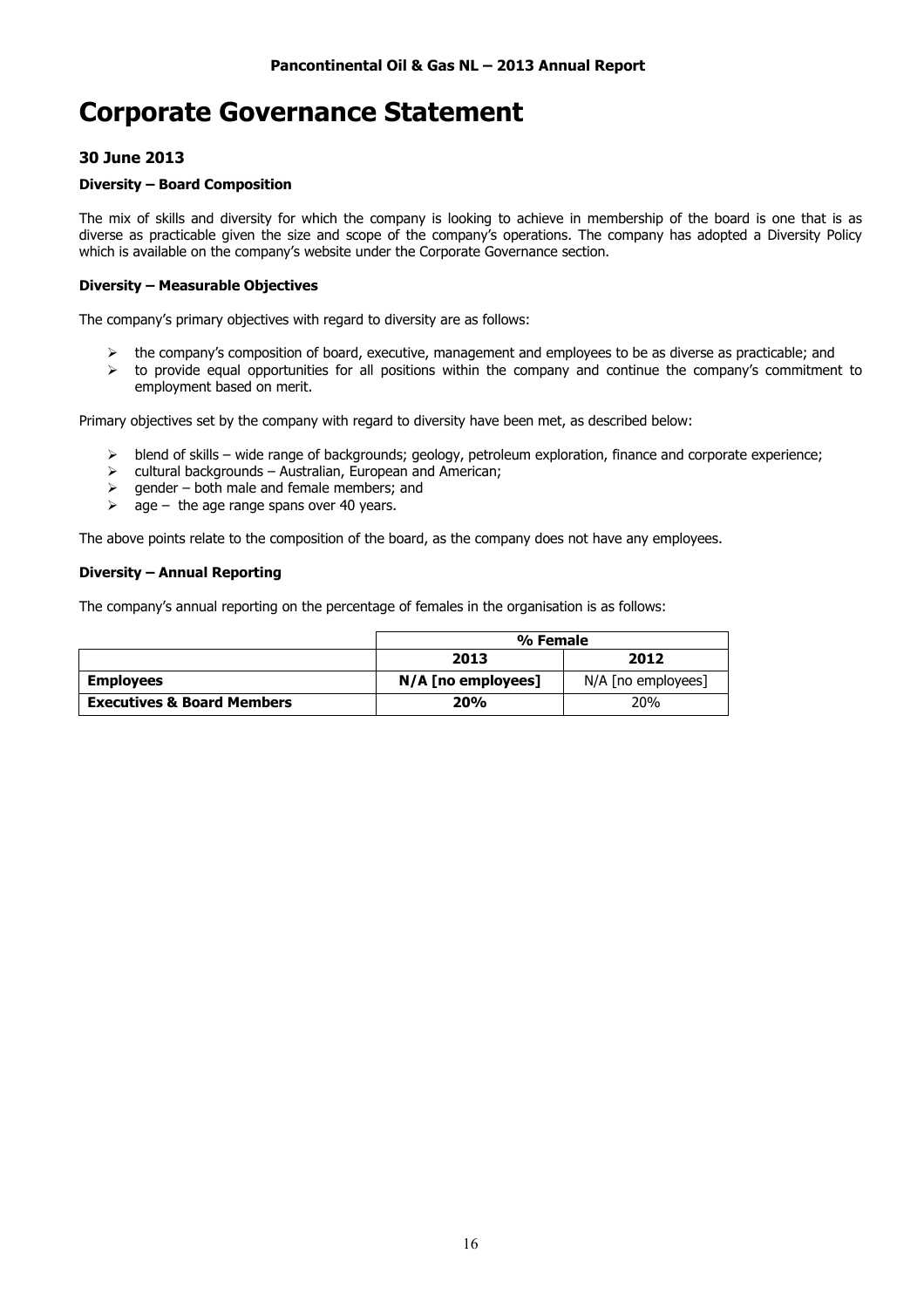### **Statement of Comprehensive Income**

| YEAR ENDED 30 JUNE 2013<br><b>Notes</b>          |                |             | <b>CONSOLIDATED</b> |  |  |
|--------------------------------------------------|----------------|-------------|---------------------|--|--|
|                                                  |                | 2013        | 2012                |  |  |
|                                                  |                | \$          | \$                  |  |  |
| <b>OPERATING ACTIVITIES</b>                      |                |             |                     |  |  |
| Other revenue                                    |                |             | 5,500               |  |  |
| Depreciation and amortisation expenses           | 2, 6           | (1, 587)    | (1,651)             |  |  |
| Salaries, fees and benefits                      |                | (559, 094)  | (461, 773)          |  |  |
| Audit fees                                       |                | (31,500)    | (40, 500)           |  |  |
| Generative exploration expenditure and write off | $\overline{2}$ | (82, 210)   | (42, 035)           |  |  |
| Annual report costs                              |                | (16, 591)   | (6,828)             |  |  |
| <b>ASX fees</b>                                  |                | (58, 242)   | (40, 944)           |  |  |
| Administration, accounting and secretarial fees  |                | (307, 686)  | (291, 764)          |  |  |
| Insurance                                        |                | (20, 842)   | (21, 561)           |  |  |
| Legal fees                                       |                | (18, 142)   | (11,699)            |  |  |
| Share registry costs                             |                | (66, 319)   | (42, 878)           |  |  |
| Rent and outgoings                               |                | (85, 675)   | (96, 937)           |  |  |
| Travel                                           |                | (100, 555)  | (132, 841)          |  |  |
| Other revenues and expenses                      |                | (340,980)   | (557, 246)          |  |  |
| <b>TOTAL OPERATING ACTIVITIES</b>                |                | (1,689,423) | (1,743,157)         |  |  |
|                                                  |                |             |                     |  |  |
| <b>FINANCING ACTIVITIES</b>                      |                |             |                     |  |  |
| Financing income                                 |                | 1,295,429   | 430,403             |  |  |
| Financing expense                                |                | (268, 828)  | (493, 019)          |  |  |
| <b>TOTAL FINANCING ACTIVITIES</b>                |                | 1,026,601   | (62, 616)           |  |  |
|                                                  |                |             |                     |  |  |
| PROFIT/(LOSS) BEFORE INCOME TAX                  |                | (662, 822)  | (1,805,773)         |  |  |
| Income tax expense                               | 3              |             |                     |  |  |
| PROFIT/(LOSS) FOR THE PERIOD                     |                | (662, 822)  | (1,805,773)         |  |  |
|                                                  |                |             |                     |  |  |
| <b>OTHER COMPREHENSIVE INCOME/(LOSS)</b>         |                |             |                     |  |  |
| Other comprehensive income                       |                |             |                     |  |  |
| TOTAL OTHER COMPREHENSIVE INCOME/(LOSS)          |                |             |                     |  |  |
|                                                  |                |             |                     |  |  |
| TOTAL COMPREHENSIVE INCOME/(LOSS) FOR THE        |                |             |                     |  |  |
| <b>PERIOD</b>                                    | 10             | (662, 822)  | (1,805,773)         |  |  |
|                                                  |                |             |                     |  |  |
| Basic earnings per share (cents per share)       | 15             | (0.06)      | (0.23)              |  |  |
| Diluted earnings per share (cents per share)     |                | (0.06)      | (0.23)              |  |  |

The Statement of Comprehensive Income is to be read in conjunction with the Notes to the Financial Statements.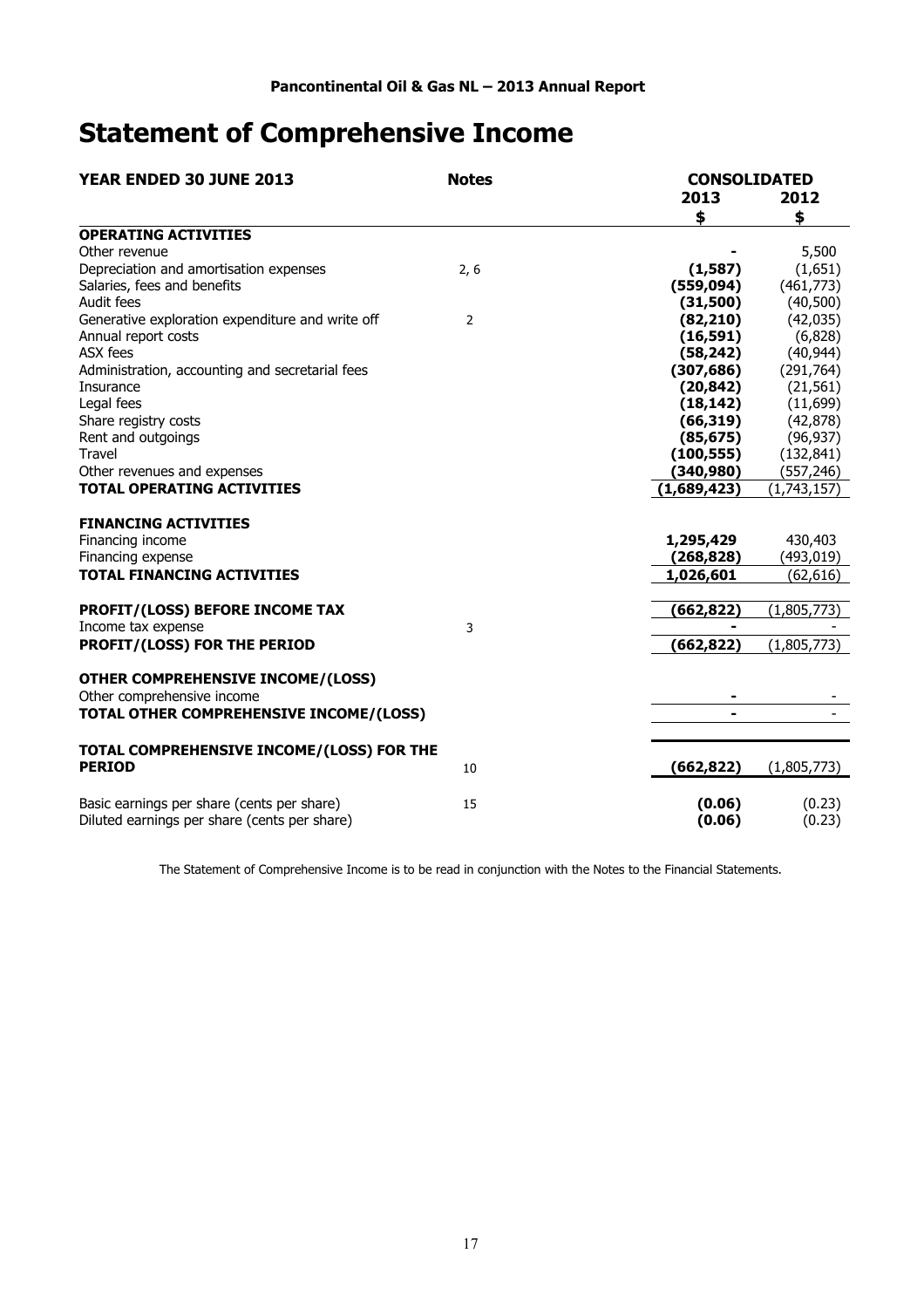### **Statement of Financial Position**

| <b>AT 30 JUNE 2013</b><br><b>Notes</b>           |                |                | <b>CONSOLIDATED</b> |  |  |
|--------------------------------------------------|----------------|----------------|---------------------|--|--|
|                                                  |                | 2013           | 2012                |  |  |
|                                                  |                | \$             | \$                  |  |  |
| <b>CURRENT ASSETS</b>                            |                |                |                     |  |  |
| Cash assets                                      |                | 33,821,848     | 47,722,233          |  |  |
| Trade and other receivables                      | $\overline{4}$ | 1,930,056      | 98,582              |  |  |
| <b>TOTAL CURRENT ASSETS</b>                      |                | 35,751,904     | 47,820,815          |  |  |
| <b>NON-CURRENT ASSETS</b>                        |                |                |                     |  |  |
| Property, plant and equipment                    | 6              | 2,804          | 3,598               |  |  |
| Deferred exploration, evaluation and development |                |                |                     |  |  |
| costs                                            | $\overline{7}$ | 38,938,195     | 23,211,960          |  |  |
| <b>TOTAL NON-CURRENT ASSETS</b>                  |                | 38,940,999     | 23,215,558          |  |  |
|                                                  |                |                |                     |  |  |
| <b>TOTAL ASSETS</b>                              |                | 74,692,903     | 71,036,373          |  |  |
| <b>CURRENT LIABILITIES</b>                       |                |                |                     |  |  |
| Trade and other payables                         | 8              | 121,266        | 235,805             |  |  |
| <b>TOTAL CURRENT LIABILITIES</b>                 |                | 121,266        | 235,805             |  |  |
| <b>TOTAL LIABILITIES</b>                         |                | 121,266        | 235,805             |  |  |
|                                                  |                |                |                     |  |  |
| <b>NET ASSETS</b>                                |                | 74,571,637     | 70,800,568          |  |  |
| <b>EQUITY</b>                                    |                |                |                     |  |  |
| Parent entity interest                           |                |                |                     |  |  |
| Contributed equity                               | 9a             | 99,411,998     | 95,132,106          |  |  |
| Reserves                                         | 10             | 345,179        | 298,956             |  |  |
| <b>Accumulated losses</b>                        | 10             | (25, 185, 540) | (24, 630, 494)      |  |  |
| Total parent entity interest in equity           |                | 74,571,637     | 70,800,568          |  |  |
|                                                  |                |                |                     |  |  |
| <b>TOTAL EQUITY</b>                              |                | 74,571,637     | 70,800,568          |  |  |

The Statement of Financial Position is to be read in conjunction with the Notes to the Financial Statements.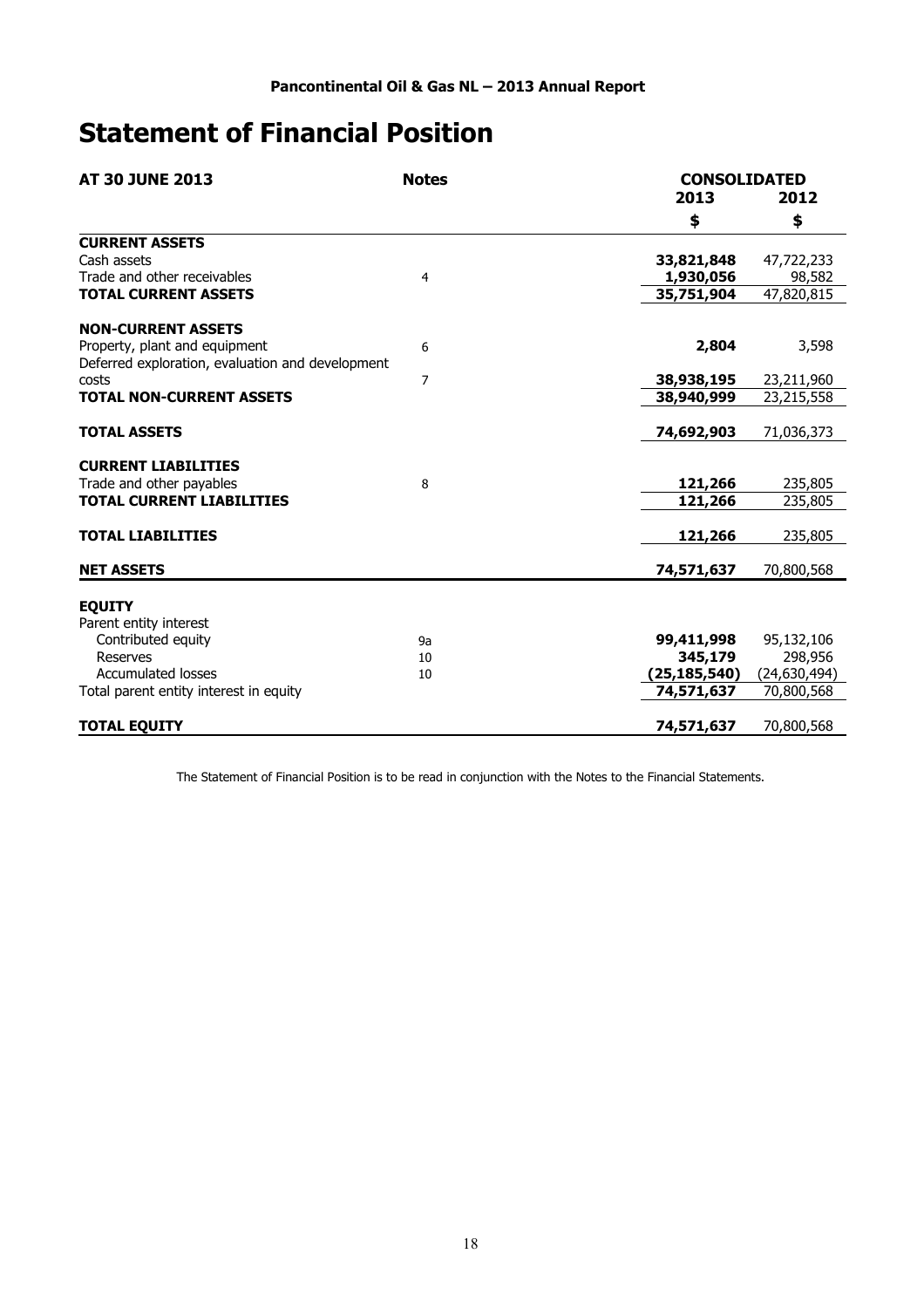## **Statement of Changes in Equity**

### **AT 30 JUNE 2013**

| <b>Consolidated</b>                                        | <b>Share</b><br>Capital | <b>Retained</b><br><b>Earnings</b> | <b>Option</b><br><b>Reserve</b><br>\$ | <b>Total</b><br>Equity |
|------------------------------------------------------------|-------------------------|------------------------------------|---------------------------------------|------------------------|
| <b>Balance at 1 July 2012</b>                              | 95,132,106              | (24, 630, 494)                     | 298,956                               | 70,800,568             |
| <b>Profit or loss</b><br>Other comprehensive income/(loss) |                         | (662,822)                          |                                       | (662,822)              |
| <b>Shares issued (net of costs)</b>                        | 4,279,892               |                                    |                                       | 4,279,892              |
| <b>Share options</b>                                       |                         | 107,776                            | 46,223                                | 153,999                |
| <b>Balance at 30 June 2013</b>                             | 99,411,998              | (25,185,540)                       | 345,179                               | 74,571,637             |
|                                                            |                         |                                    |                                       |                        |
| Balance at 1 July 2011                                     | 38,166,253              | (23,481,202)                       | 764,258                               | 15,449,309             |
| Profit or loss                                             |                         | (1,805,773)                        |                                       | (1,805,773)            |
| Other comprehensive income/(loss)                          |                         |                                    |                                       |                        |
| Shares issued (net of costs)                               | 56,965,853              |                                    |                                       | 56,965,853             |
| Share options                                              |                         | 656,481                            | (465,302)                             | 191,179                |
| Balance at 30 June 2012                                    | 95,132,106              | (24,630,494)                       | 298,956                               | 70,800,568             |
|                                                            |                         |                                    |                                       |                        |

The above Statement of Changes in Equity is to be read in conjunction with the Notes to the Financial Statements.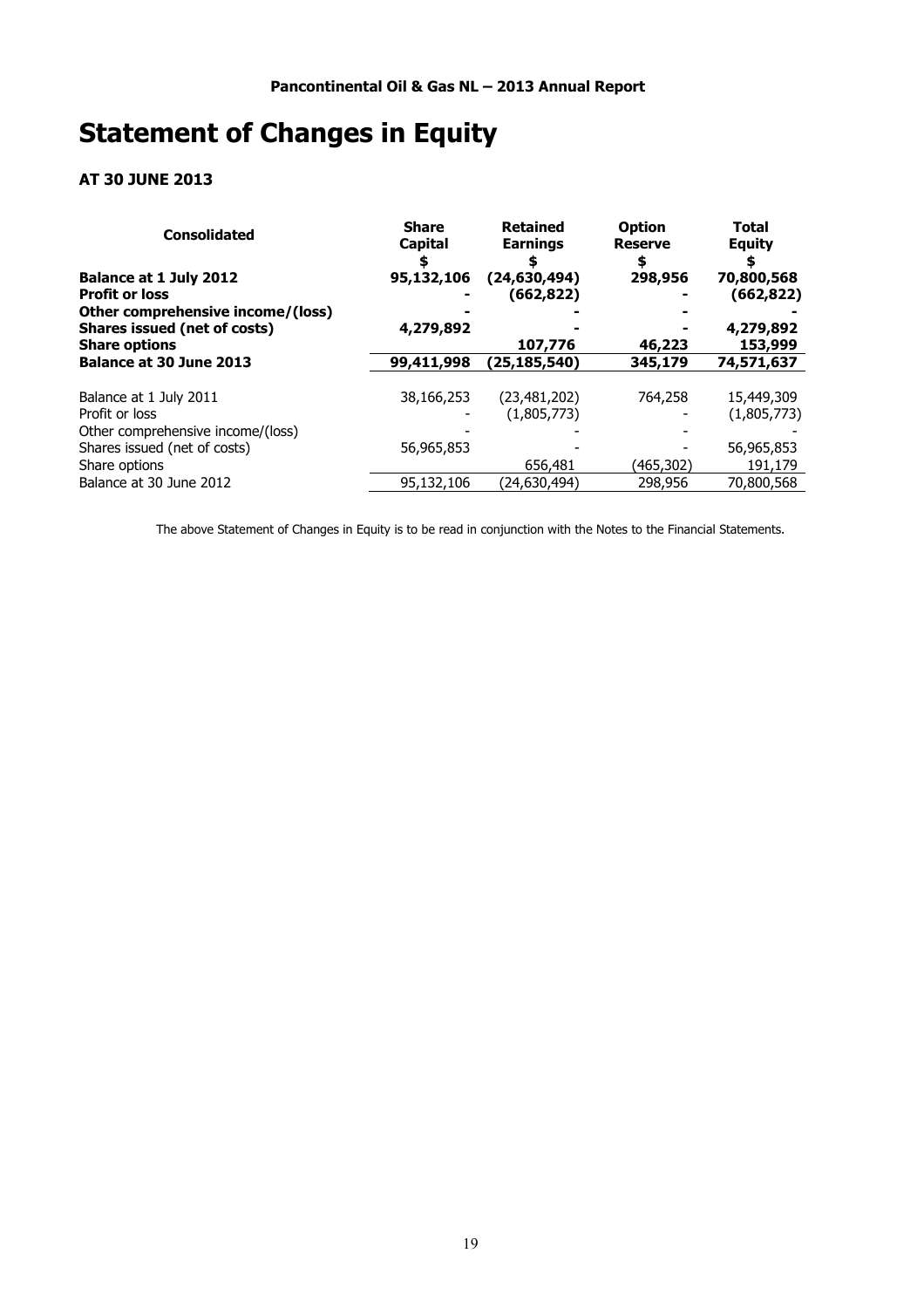### **Statement of Cash Flows**

| YEAR ENDED 30 JUNE 2013<br><b>Notes</b>                                                |       |                           | <b>CONSOLIDATED</b> |  |  |
|----------------------------------------------------------------------------------------|-------|---------------------------|---------------------|--|--|
|                                                                                        |       | 2013                      | 2012                |  |  |
|                                                                                        |       | \$                        | \$                  |  |  |
| <b>CASH FLOWS FROM OPERATING ACTIVITIES</b>                                            |       |                           |                     |  |  |
| Payments to suppliers and employees                                                    |       | (1,874,229)               | (1,686,512)         |  |  |
| Sundry income                                                                          |       |                           | 5,500               |  |  |
| Recharges & refunds of exploration expenditure<br>Expenditure on exploration interests |       | 2,268,613<br>(19,859,452) | (13, 713, 309)      |  |  |
| NET CASH FLOWS FROM/(USED IN) OPERATING                                                |       |                           |                     |  |  |
| <b>ACTIVITIES</b>                                                                      | 11(a) | (19, 465, 068)            | (15,394,321)        |  |  |
|                                                                                        |       |                           |                     |  |  |
| <b>CASH FLOWS FROM INVESTING ACTIVITIES</b>                                            |       |                           |                     |  |  |
| Purchase of property, plant and equipment                                              |       | (794)                     | (3,803)             |  |  |
| NET CASH FLOWS FROM/(USED IN) INVESTING<br><b>ACTIVITIES</b>                           |       | (794)                     |                     |  |  |
|                                                                                        |       |                           | (3,803)             |  |  |
| <b>CASH FLOWS FROM FINANCING ACTIVITIES</b>                                            |       |                           |                     |  |  |
| Interest received                                                                      |       | 1,295,429                 | 430,256             |  |  |
| Proceeds from issues of ordinary shares                                                |       | 4,560,250                 | 60,705,250          |  |  |
| Share issue costs                                                                      |       | (292,906)                 | (3,725,804)         |  |  |
| NET CASH FLOWS FROM/(USED IN) FINANCING                                                |       |                           |                     |  |  |
| <b>ACTIVITIES</b>                                                                      |       | 5,562,773                 | 57,409,702          |  |  |
| NET INCREASE/(DECREASE) IN CASH HELD                                                   |       | (13,903,089)              | 42,011,578          |  |  |
| Add opening cash brought forward                                                       |       | 47,722,233                | 5,710,905           |  |  |
| Effects of exchange rate changes                                                       |       | 2,704                     | (250)               |  |  |
| <b>CLOSING CASH CARRIED FORWARD</b>                                                    | 11(b) | 33,821,848                | 47,722,233          |  |  |

The above Statement of Cash Flows is to be read in conjunction with the Notes to the Financial Statements.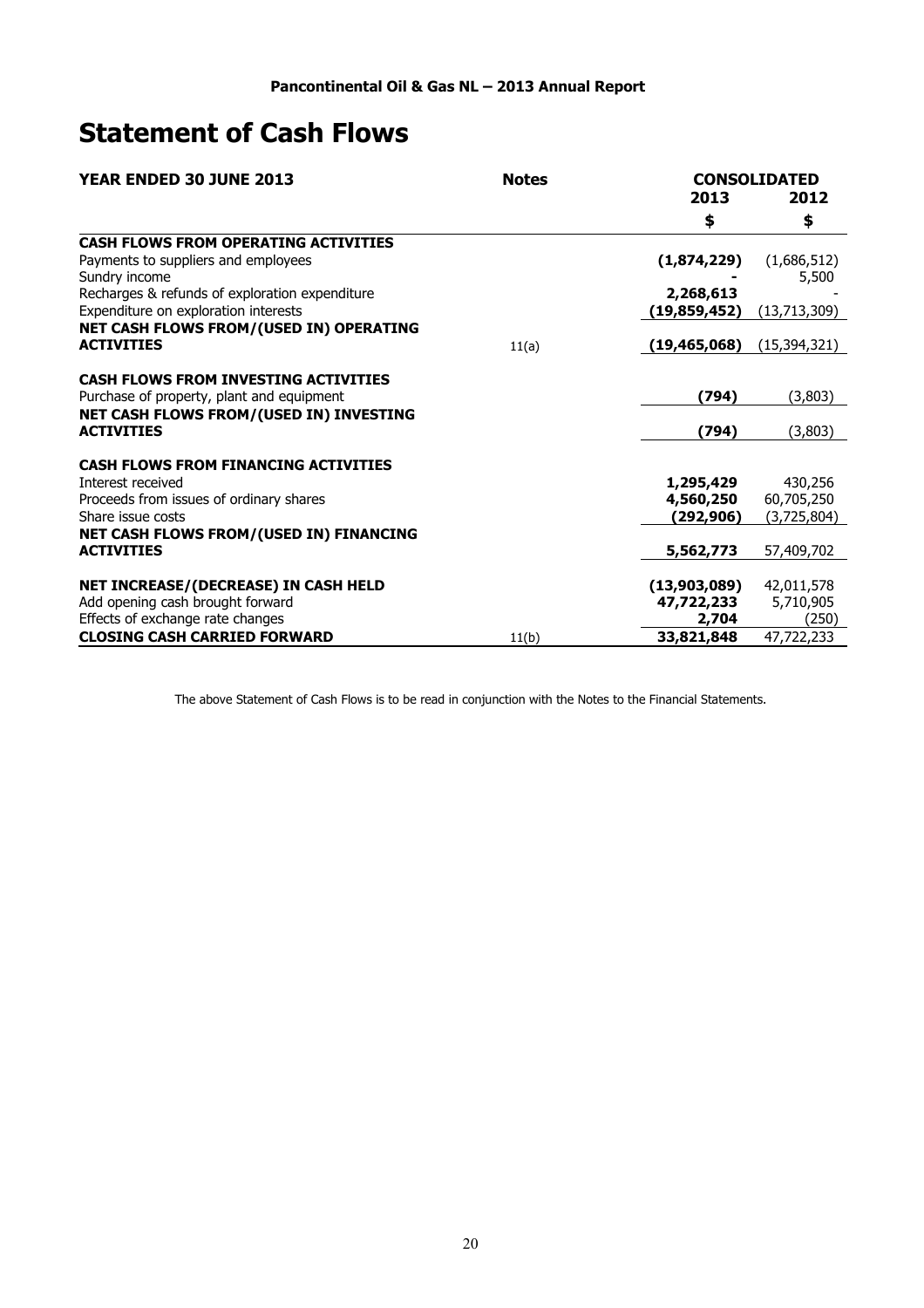#### **30 June 2013**

#### **1. SUMMARY OF SIGNIFICANT ACCOUNTING POLICIES**

This financial report was authorised for issue by the directors on 26 September 2013.

#### **Statement of Compliance**

This financial report is a general purpose financial report, which has been prepared in accordance with Australian Accounting Standards (AASBs), adopted by the Australian Accounting Standards Board (AASB) and the Corporations Act 2001. International Financial Reporting Standards (IFRSs) form the basis of AASBs adopted by the AASB, and for the purpose of this report are called Australian equivalents to IRFS (AIFRS) to distinguish from previous Australian GAAP. The financial report complies with IFRSs and interpretations adopted by the International Accounting Standards Board.

#### **Basis of preparation**

The report has been prepared on the basis of historical costs and except where stated does not take into account changing money values or current valuation of non-current assets. The accounting policies adopted are consistent with those of the previous year. The following specific accounting policies have been consistently applied, unless otherwise stated.

#### **(a) Income Tax**

Income tax on the profit or loss for the year comprises current and deferred tax. Income tax is recognised in the income statement except to the extent that it relates to items recognised directly in equity, in which case it is recognised in equity.

Current tax is the expected tax payable on the taxable income for the year, and any adjustment to tax payable in respect of prior years.

Deferred tax is provided using the balance sheet liability method, providing for temporary difference between the carrying amounts of assets and liabilities for financial reporting purposes and the amounts used for taxation purposes. A deferred tax asset is recognised only to the extent that it is probable that future taxable profits will be available against which the asset can be utilised.

#### **(b) Exploration Expenses**

Exploration, evaluation and development costs are accumulated in respect of each separate area of interest. Such costs are carried forward where they are expected to be recouped through successful development and exploitation of the area of interest or alternatively, by its sale, or where activities in the area of interest have not yet reached a stage to allow a reasonable assessment regarding the existence of economically recoverable reserves.

#### **(c) Principles of consolidation**

The consolidated financial statements are those of the consolidated entity, comprising Pancontinental Oil & Gas NL (the parent entity) and all entities which Pancontinental Oil & Gas NL controlled from time to time during the year and at balance date.

Information from the financial statements of subsidiaries is included from the date the parent company obtains control until such time as control ceases. Where there is loss of control of a subsidiary, the consolidated financial statements include the results for the part of the reporting period during which the parent company has control.

All intercompany balances and transactions, including unrealised profits arising from intra-group transactions, have been eliminated in full.

#### **(d) Foreign currencies**

Translation of foreign currency transactions

Transactions in foreign currencies of entities within the consolidated entity are converted to local currency at the rate of exchange ruling at the date of the transaction.

Foreign currency monetary items that are outstanding at the reporting date (other than monetary items arising under foreign currency contracts where the exchange rate for that monetary item is fixed in the contract) are translated using the spot rate at the end of the financial year.

A monetary item arising under a foreign currency contract outstanding at the reporting date where the exchange rate for the monetary item is fixed in the contract is translated at the exchange rate fixed in the contract.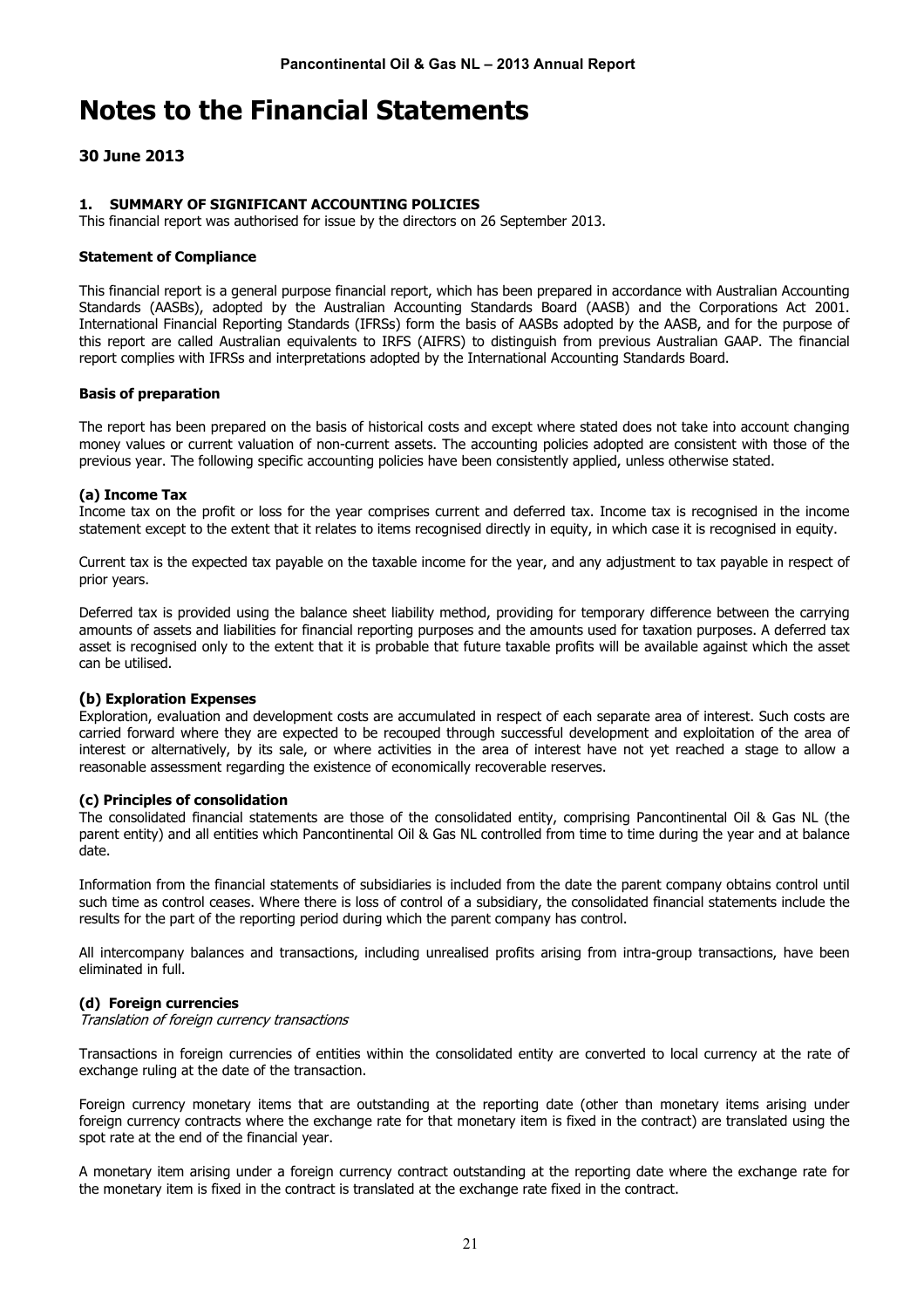#### **30 June 2013**

All resulting exchange differences arising on settlement or re-statement are recognised as revenues and expenses for the financial year. Any gains or costs on entering a hedge are deferred and amortised over the life of the contract.

#### **(e) Cash and cash equivalents**

For the purposes of the Statement of Cash Flows, cash includes cash on hand and in banks, and money market investments readily convertible to cash within two working days, net of outstanding bank overdrafts.

Interest expense is charged as an expense as it accrues.

#### **(f) Receivables**

Trade receivables are recognised and carried at original invoice amount less a provision for any uncollectible debts. An estimate for doubtful debts is made when collection of the full amount is no longer probable. Bad debts are written-off as incurred.

Receivables from related parties are recognised and carried at the nominal amount due. Bills of exchange and promissory notes are measured at the lower of cost and net realisable value.

#### **(g) Investments**

Investments in controlled entities are carried in the company's financial statements at the lower of cost and recoverable amount.

#### **(h) Recoverable Amount**

The carrying amounts of non-current assets valued on the cost basis, other than exploration and evaluation expenditure carried forward are reviewed to determine whether they are in excess of their recoverable amount at reporting date. If the carrying amount of a non-current asset exceeds its recoverable amount, the asset is written down to the lower amount. The write down is expensed in the reporting period in which it occurs.

#### **(i) Property, plant and equipment**

Cost and valuation Property, plant and equipment is measured at cost.

#### **Depreciation**

Depreciation is provided on a diminishing value basis on all property, plant and equipment.

Major depreciation rates are:

|                              | 2013       | 2012<br>-. . |
|------------------------------|------------|--------------|
| Plant<br>' equipment:<br>and | <b>30%</b> | 30%<br>___   |

#### **(j) Joint ventures**

Interests in the joint venture operations are brought to account by including in the respective classifications, the share of individual assets employed and share of liabilities and expenses incurred.

In the company's financial statements, investments in joint venture operations were carried at the lower of cost and recoverable amount.

#### **(k) Going concern**

The directors consider that the going concern basis for the consolidated entity is appropriate and recognise that additional funding is required to ensure the consolidated entity can continue its operations for the twelve month period from the date of this financial report and to fund the continued development of the consolidated entity's exploration assets. This basis has been determined after consideration of the following factors:

- The ability to issue additional share capital under the Corporations Act 2001, if required, by a share purchase plan, share placement or rights issue;
- The option of farming out all or part of the consolidated entity's exploration projects; and
- The ability, if required to dispose of interests in exploration and development assets.

Accordingly, the directors believe that the consolidated entity will obtain sufficient cash inflows to enable it to continue as a going concern and that it is appropriate to adopt that basis of accounting in the preparation of the financial statements.

#### **(l) Payables**

Liabilities for trade creditors and other amounts are carried at cost which is the fair value of the consideration to be paid in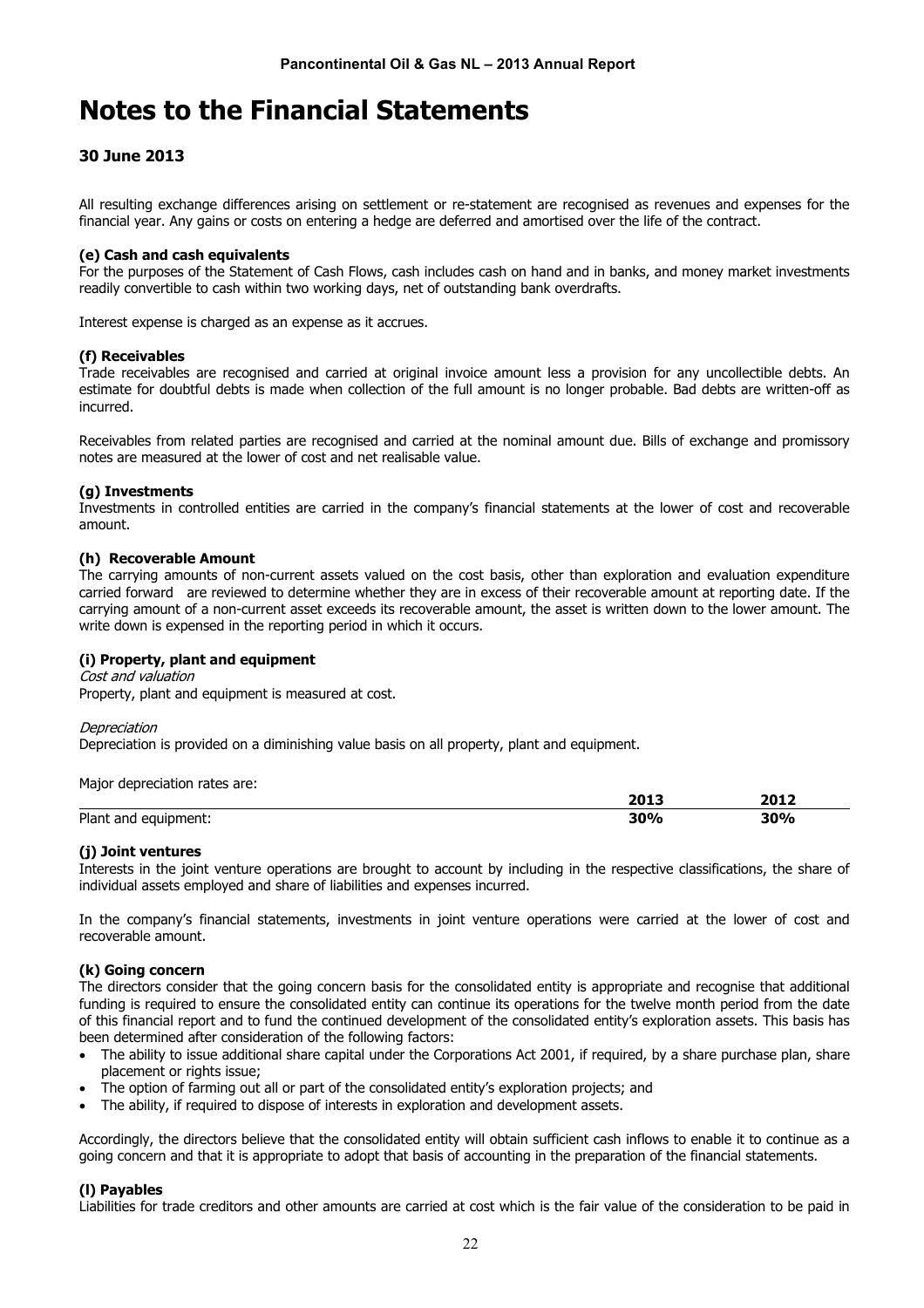#### **30 June 2013**

the future for goods and services received, whether or not billed to the consolidated entity.

Payables to related parties are carried at the principal amount.

Deferred cash settlements are recognised at the present value of the outstanding consideration payable on the acquisition of an asset discounted at prevailing commercial borrowing rates.

#### **(m) Provisions**

Provisions are recognised when the economic entity has a legal, equitable or constructive obligation to make a future sacrifice of economic benefits to other entities as a result of past transactions or other past events, it is probable that a future sacrifice of economic benefits will be required and a reliable estimate can be made of the amount of the obligation.

#### **(n) Contributed equity**

Issued and paid up capital is recognised at the fair value of the consideration received by the company.

Any transaction costs arising on the issue of ordinary shares are recognised directly in equity as a reduction of the share proceeds received.

#### **(o) Revenue recognition**

Revenue is recognised to the extent that it is probable that the economic benefits will flow to the entity and the revenue can be reliably measured. The following specific recognition criteria must also be met before revenue is recognised:

#### Rendering of Services

Where the contract outcome can be reliably measured, control of the right to be compensated for the services and the stage of completion can be reliably measured. Stage of completion is measured by reference to the labour hours incurred to date as a percentage of total estimated labour hours for each contract.

Where the contract outcome cannot be reliably measured, revenue is recognised only to the extent that costs have been incurred.

#### Interest Revenue

Control of the right to receive the interest payment. Interest revenue is recognised as it accrues, taking into account the effective yield on the financial asset.

#### **(p) Taxes**

Tax-effect accounting is applied using the income statement liability method whereby income tax is regarded as an expense and is calculated on the accounting profit after allowing for permanent differences. To the extent timing differences occur between the time items are recognised in the financial statements and when items are taken into account in determining taxable income, the net related taxation benefit or liability, calculated at current rates, is disclosed as a future income tax benefit or a provision for deferred income tax. The net future income tax benefit relating to tax losses and timing differences is not carried forward as an asset unless the benefit is virtually certain of being realised.

Where assets are revalued no provision for potential capital gains tax has been made. Goods and Services Tax (GST)

Revenues, expenses and assets are recognised net of the amount of GST except:

- where the GST incurred on a purchase of goods and services is not recoverable from the taxation authority, in which case the GST is recognised as part of the cost of acquisition of the asset or as part of the expense item as applicable; and
- receivables and payables are stated with the amount of GST included.

The net amount of GST recoverable from, or payable to, the taxation authority is included as part of receivables or payables in the Statement of Financial Position.

Cash flows are included in the Statement of Cash Flows on a gross basis and the GST component of cash flows arising from investing and financing activities, which is recoverable from, or payable to, the taxation authority, are classified as operating cash flows.

Commitments and contingencies are disclosed net of the amount of GST recoverable from, or payable to, the taxation authority.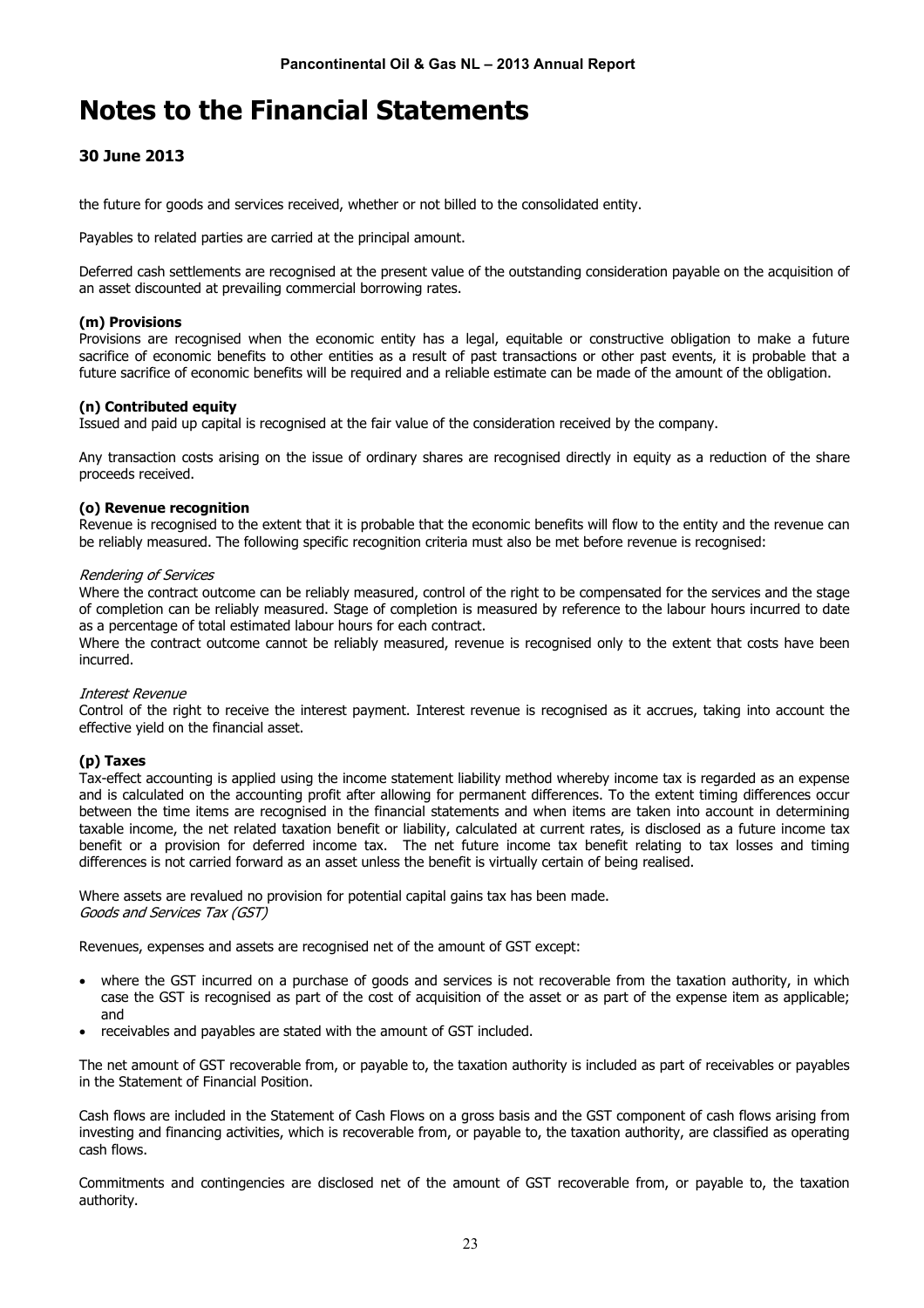#### **30 June 2013**

#### **(q) Employee benefits**

Provision is made for employee benefits accumulated as a result of employees rendering services up to the reporting date. These benefits include wages and salaries, annual leave, sick leave and long service leave.

Liabilities arising in respect of wages and salaries, annual leave, sick leave and any other employee benefits expected to be settled within twelve months of the reporting date are measured at their nominal amounts based on remuneration rates which are expected to be paid when the liability is settled.

Employee benefit expenses and revenues arising in respect of the following categories:

- wages and salaries, non-monetary benefits, annual leave, long service leave, sick leave and other leave benefits; and
- other types of employee benefits

are charged against profits on a net basis in their respective categories.

#### **(r) Earnings per share**

Basic EPS is calculated as net profit attributable to members, adjusted to exclude costs of servicing equity (other than dividends) and preference share dividends, divided by the weighted average number of ordinary shares, adjusted for any bonus element.

Diluted EPS is calculated as net profit attributable to members, adjusted for:

- costs of servicing equity (other than dividends);
- the after tax effect of dividends and interest associated with dilutive potential ordinary shares that have been recognised as expenses; and
- other non-discretionary changes in revenues or expenses during the period that would result from the dilution of potential ordinary shares;

divided by the weighted average number of ordinary shares and dilutive potential ordinary shares, adjusted for any bonus element.

#### **(s) Comparatives**

Where necessary, comparatives have been reclassified and repositioned for consistency with current year disclosures.

#### **(t) Financial Instruments**

See financial instruments note for compliance notes with AASB 7, financial instruments: disclosures.

#### **(u) New accounting standards and interpretations**

The financial report is presented in Australian dollars which is the company's functional currency. A number of new standards, amendments to standards and interpretations are effective for the current annual report period; however, none have been applied in preparing these consolidated financial statements. The standards are not expected to have a material impact on the accounting policies or consolidated financial statements of the group.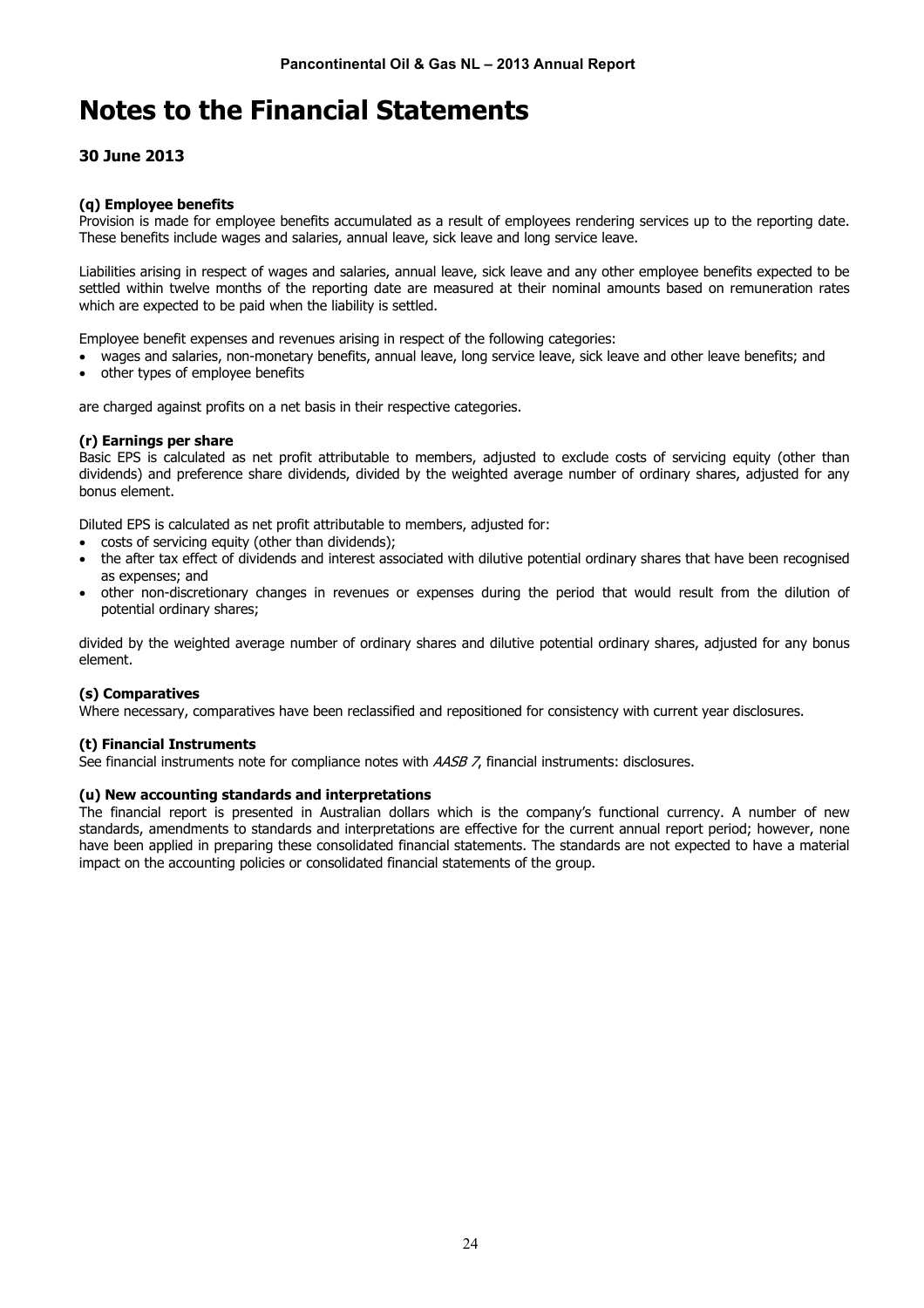**30 June 2013** 

| <b>DEPRECIATION AND WRITE OFF</b><br>2.                                                | <b>Notes</b> |            | <b>CONSOLIDATED</b><br>2013<br>2012<br>\$<br>\$<br>1,587<br>1,651<br>82,210<br>42,035<br><b>CONSOLIDATED</b><br>2013<br>2012<br>\$<br>\$ |  |  |  |
|----------------------------------------------------------------------------------------|--------------|------------|------------------------------------------------------------------------------------------------------------------------------------------|--|--|--|
|                                                                                        |              |            |                                                                                                                                          |  |  |  |
|                                                                                        |              |            |                                                                                                                                          |  |  |  |
| <b>Expenses</b>                                                                        |              |            |                                                                                                                                          |  |  |  |
| Depreciation of non-current assets:<br>Office furniture and equipment                  |              |            |                                                                                                                                          |  |  |  |
| Generative exploration and write off:<br>Exploration, evaluation and development costs |              |            |                                                                                                                                          |  |  |  |
| <b>INCOME TAX</b><br>З.                                                                |              |            |                                                                                                                                          |  |  |  |
|                                                                                        |              |            |                                                                                                                                          |  |  |  |
| (a) Income Tax (Benefit)/Expense                                                       |              |            |                                                                                                                                          |  |  |  |
| The prima facie tax, using tax rates applicable in                                     |              |            |                                                                                                                                          |  |  |  |
| the country of operation, on profit and                                                |              |            |                                                                                                                                          |  |  |  |
| extraordinary items differs from the income tax                                        |              |            |                                                                                                                                          |  |  |  |
| provided in the financial statements as follows:                                       |              |            |                                                                                                                                          |  |  |  |
| Prima facie tax on profit from ordinary activities                                     |              | (198, 104) | (541, 732)                                                                                                                               |  |  |  |
| Tax effect of permanent differences:                                                   |              |            |                                                                                                                                          |  |  |  |
| Other items (net)<br>Amount not brought to account as a carried                        |              | 46,200     |                                                                                                                                          |  |  |  |
| forward future income tax benefit                                                      |              | 151,904    | 541,732                                                                                                                                  |  |  |  |
| Income tax expense attributable to ordinary                                            |              |            |                                                                                                                                          |  |  |  |
| activities                                                                             |              |            |                                                                                                                                          |  |  |  |

#### **(b) Future Income Tax Benefit not taken into account**

The potential future income tax benefit calculated at 30% in respect of :

| Adjustments to carry forward tax losses |           |           |
|-----------------------------------------|-----------|-----------|
| Tax Losses not brought to account       | 6,122,404 | 5,965,816 |
| Total                                   | 6,122,404 | 5,965,816 |

This future income tax benefit will only be obtained if:

(a) future assessable income is derived of a nature and of an amount sufficient to enable the benefit to be realised;

 $(b)$  the conditions for deductibility imposed by tax legislation continue to be complied with; and

(c) no changes in tax legislation adversely affect the consolidated entity in realising the benefit.

#### **4. RECEIVABLES (CURRENT) CONSOLIDATED**

| ----<br>-------------<br>________ | 2013      | 2012   |
|-----------------------------------|-----------|--------|
| Sundry receivables                | 1,930,056 | 98,582 |
| Total                             | 1,930,056 | 98,582 |

#### **(a) Terms and conditions**

(i) Trade debtors are non-interest bearing and generally on 30 day terms.

(ii) Sundry debtors and other receivables are non-interest bearing and have repayment terms between 30 and 90 days.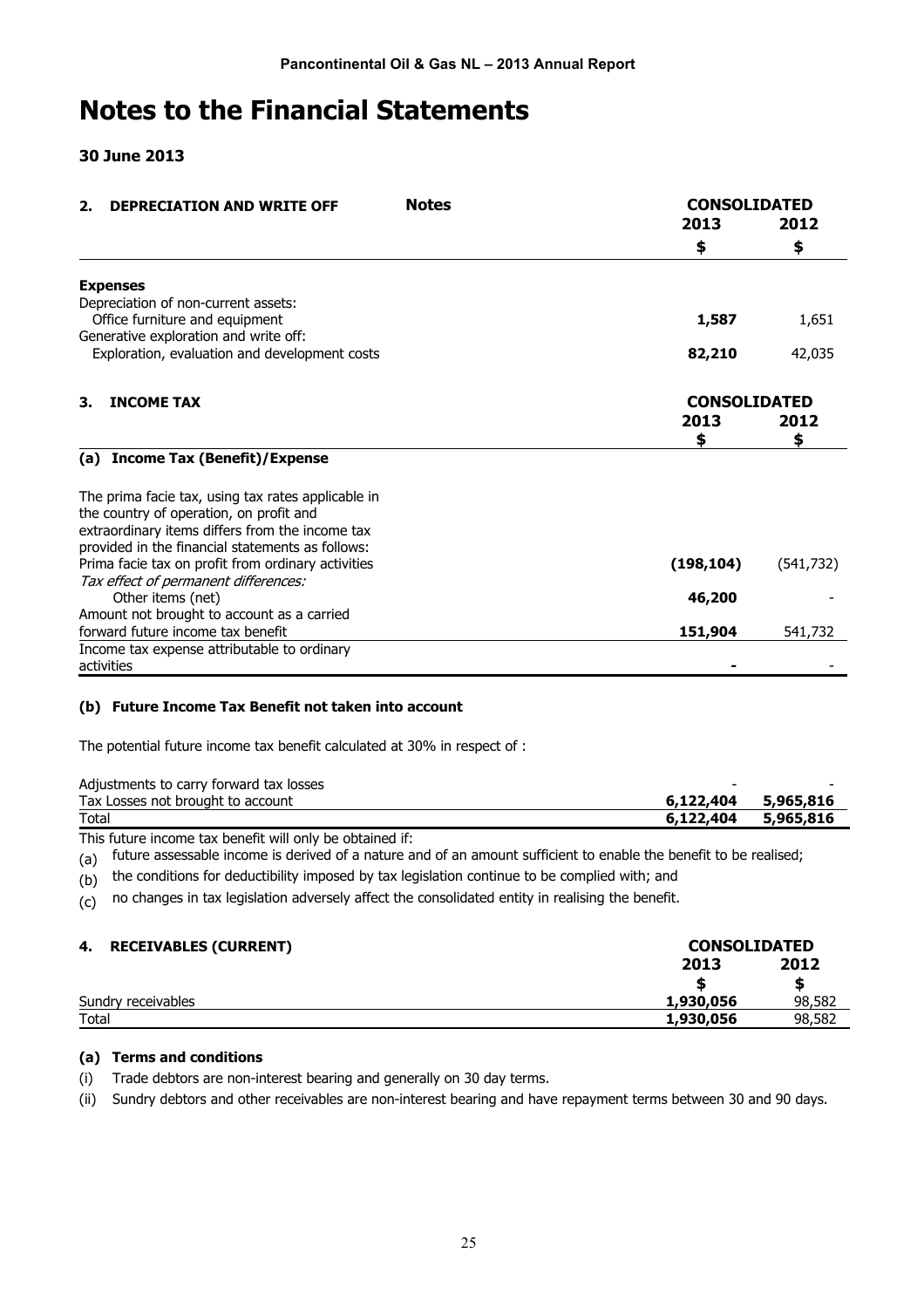**30 June 2013** 

#### **5. INTERESTS IN SUBSIDIARIES**

| <b>Name</b>                                                                                                                                                                                       | <b>Country of</b><br>Percentage of<br>incorporation<br>equity interest<br>held by the<br>consolidated entity |                       |                       |                                        | <b>Investment</b>                      |
|---------------------------------------------------------------------------------------------------------------------------------------------------------------------------------------------------|--------------------------------------------------------------------------------------------------------------|-----------------------|-----------------------|----------------------------------------|----------------------------------------|
|                                                                                                                                                                                                   |                                                                                                              | 2013<br>$\frac{1}{2}$ | 2012<br>$\frac{1}{2}$ | 2013<br>\$                             | 2012<br>\$                             |
| <b>Euro Pacific Energy Pty Ltd</b><br>Provision for diminution in value of investment<br>Loan to Euro Pacific Energy Pty Ltd<br>Provision for loss on loan to Euro Pacific Energy Pty<br>Ltd      | Australia                                                                                                    | 100                   | 100                   | 2<br>(2)<br>(162, 659)                 | 2<br>(2)<br>(162, 889)                 |
| <b>Pancontinental Namibia Pty Ltd</b><br>Provision for diminution in value of investment<br>Loan to Pancontinental Namibia Pty Ltd<br>Provision for loss on loan to Pancontinental Namibia<br>P/L | Australia                                                                                                    | 100                   | 100                   | 1.<br>(1)<br>4,839,699<br>(4, 328)     | 1<br>(1)<br>6,351<br>(1,207)           |
| Afrex Ltd *<br>Provision for diminution in value of investment<br>Loan to Afrex Ltd<br>Provision for loss on loan to Afrex Ltd                                                                    | Saint Lucia                                                                                                  | 100                   | 100                   | 10,584,107<br>(4,541,703)<br>7,561,202 | 10,584,107<br>(4,514,920)<br>4,682,033 |
| <b>Starstrike Resources Ltd *</b><br>Provision for diminution in value of investment<br>Loan to Starstrike Resources Ltd<br>Provision for loss on loan to Starstrike Resources Ltd                | British Virgin<br>Islands                                                                                    | 100                   | 100                   | 380,000<br>(380,000)<br>60,315         | 380,000<br>(380,000)<br>54,760         |
| Total                                                                                                                                                                                             |                                                                                                              |                       |                       | 18,336,633                             | 10,648,235                             |

\*Indicates companies not audited by Rothsay Chartered Accountants.

| <b>PROPERTY, PLANT AND EQUIPMENT</b><br>6.                               | <b>CONSOLIDATED</b><br>2013<br>2012 |          |
|--------------------------------------------------------------------------|-------------------------------------|----------|
|                                                                          | \$                                  | \$       |
| Office equipment                                                         |                                     |          |
| At cost                                                                  | 54,375                              | 53,582   |
| Less: Accumulated depreciation                                           | (51,571)                            | (49,984) |
| Total written down amount                                                | 2,804                               | 3,598    |
| <b>Reconciliations</b>                                                   |                                     |          |
| Reconciliations of the carrying amounts of property, plant and equipment |                                     |          |
| Office equipment                                                         |                                     |          |
| Carrying amount opening balance                                          | 3,598                               | 2,404    |
| Additions                                                                | 793                                 | 2,845    |
| Depreciation expense                                                     | (1,587)                             | (1,651)  |
| Total written down amount                                                | 2,804                               | 3,598    |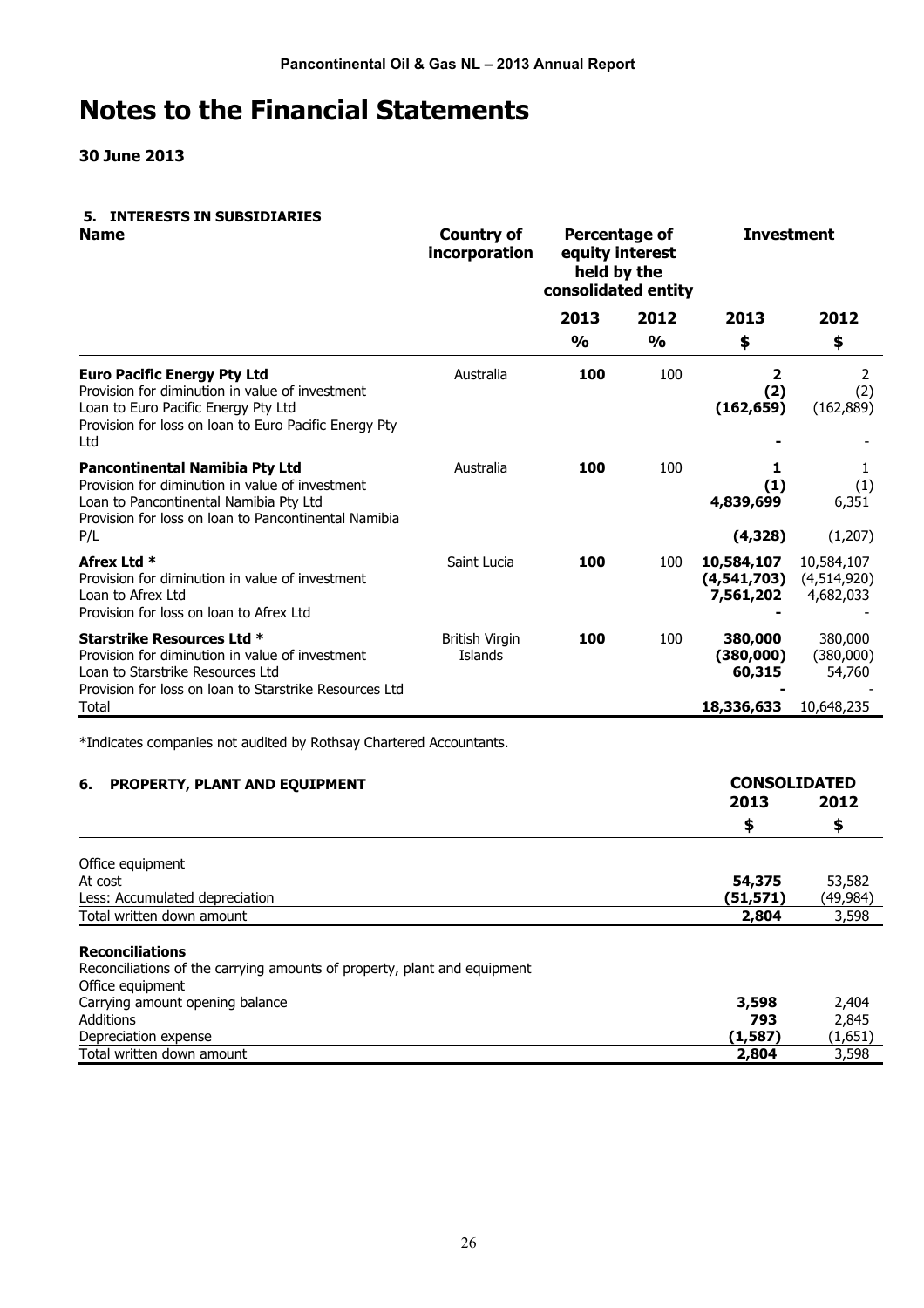#### **30 June 2013**

### **7. DEFERRED EXPLORATION, EVALUATION AND**

| <b>DEVELOPMENT COSTS</b>                              | <b>CONSOLIDATED</b> |            |  |
|-------------------------------------------------------|---------------------|------------|--|
|                                                       | 2013                | 2012       |  |
|                                                       | S                   | S          |  |
| Exploration, evaluation and development costs carried |                     |            |  |
| forward                                               |                     |            |  |
| Pre-production:                                       |                     |            |  |
| exploration and evaluation phases:                    |                     |            |  |
| Carrying amount at 1 July                             | 23,211,960          | 9,879,712  |  |
| Expenditure & acquisitions during the year            | 19,723,183          | 13,410,027 |  |
| Exploration expenditure written off                   | (18,250)            | (21, 187)  |  |
| Recovery and refunds of exploration expenditure *     | (3,978,698)         | (56,592)   |  |
| Carrying amount at 30 June                            | 38,938,195          | 23,211,960 |  |

The ultimate recoupment of costs carried forward for exploration and evaluation phases is dependent on the successful development and commercial exploitation or sale of the respective mining areas.

\* For the year ended 30 June 2012, the recoveries relate to ordinary joint venture recharges; for the 30 June 2013 financial year the recoveries relate to refunds of exploration expenditure previously cash called.

| 8. TRADE and OTHER PAYABLES (CURRENT) |            | <b>CONSOLIDATED</b>         |  |
|---------------------------------------|------------|-----------------------------|--|
|                                       | 2013       | 2012                        |  |
|                                       |            |                             |  |
| Trade creditors                       | 121,266    | 235,805                     |  |
| Total                                 | 121,266    | 235,805                     |  |
| <b>CONTRIBUTED EQUITY</b><br>9.       | 2013       | <b>CONSOLIDATED</b><br>2012 |  |
| (a) Issued and paid up capital        |            |                             |  |
| Ordinary shares fully paid            | 99,411,998 | 95,132,106                  |  |
| Total                                 | 99,411,998 | 95,132,106                  |  |

#### **(b) Movements in shares on issue**

|                                                     | 2013                |            | 2012                       |            |  |
|-----------------------------------------------------|---------------------|------------|----------------------------|------------|--|
|                                                     | Number of<br>shares | \$         | <b>Number of</b><br>shares |            |  |
| Beginning of the financial year                     | 1,123,444,094       | 95,132,106 | 660,779,809                | 38,166,253 |  |
| Issued during the year:                             |                     |            |                            |            |  |
| - Placement (net of costs)                          |                     | ۰          | 457,142,858                | 56,323,935 |  |
| - Shortfall from Share Purchase Plan (net of costs) | 25,300,002          | 4,148,781  | 3,271,427                  | 512,168    |  |
| - Exercise of Options (net of costs)                | 2,250,000           | 131,111    | 2,250,000                  | 129,750    |  |
| End of the financial year                           | 1,150,994,096       | 99,411,998 | 1,123,444,094              | 95,132,106 |  |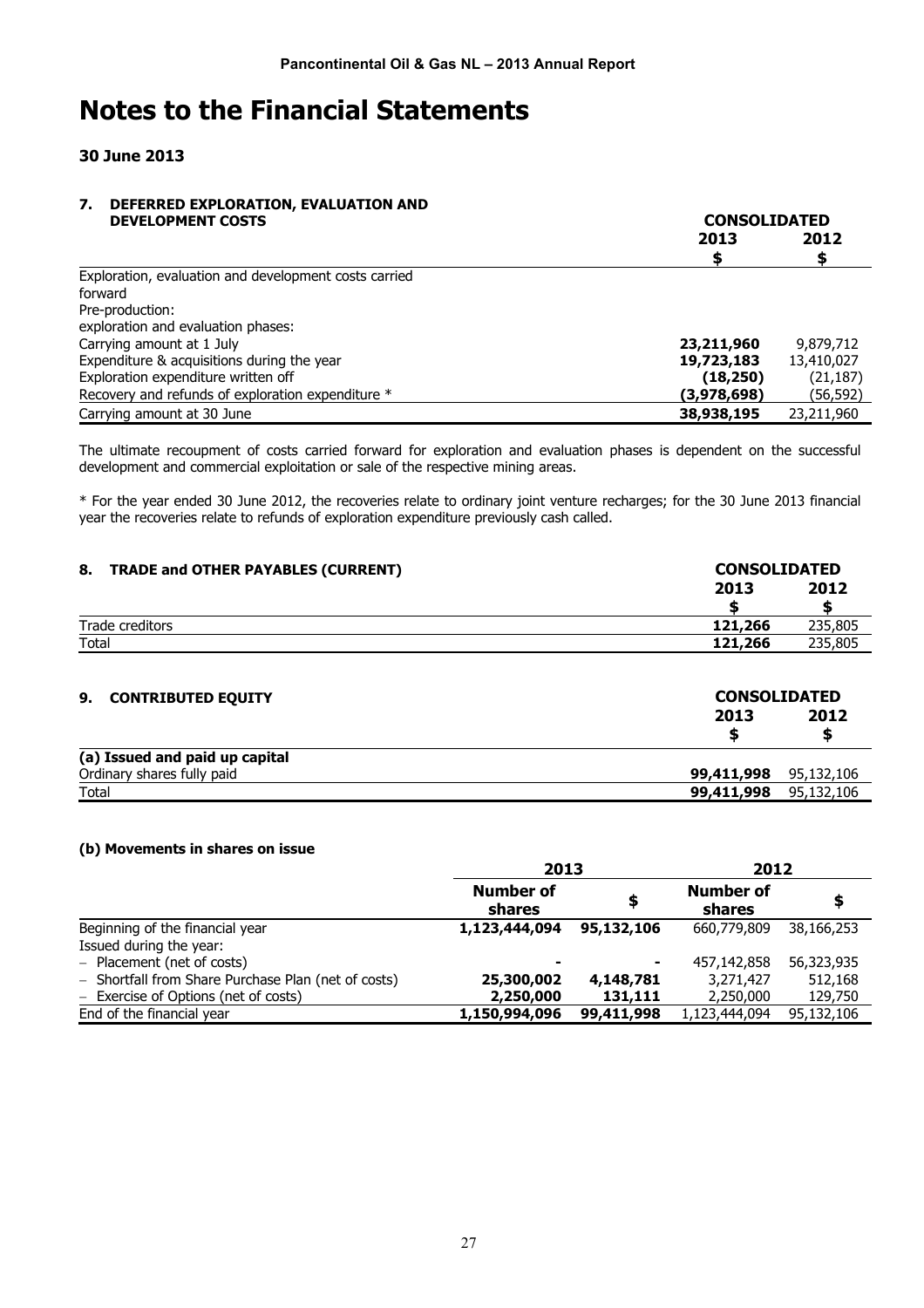#### **30 June 2013**

later than five years

| <b>10. RESERVES AND ACCUMULATED LOSSES</b>                                                                                               | <b>CONSOLIDATED</b><br>2013 | 2012                      |  |
|------------------------------------------------------------------------------------------------------------------------------------------|-----------------------------|---------------------------|--|
|                                                                                                                                          | \$                          | \$                        |  |
| <b>Reserves</b>                                                                                                                          |                             |                           |  |
| Beginning of the financial year                                                                                                          | 298,956                     | 764,258                   |  |
| Directors and employee options issued                                                                                                    | 153,999                     | 191,179                   |  |
| Options exercised                                                                                                                        | (107, 776)                  | (656, 481)                |  |
| End of the financial year                                                                                                                | 345,179                     | 298,956                   |  |
|                                                                                                                                          |                             |                           |  |
| <b>Accumulated losses</b>                                                                                                                |                             |                           |  |
| Beginning of the financial year                                                                                                          | (24, 630, 494)              | (23, 481, 202)            |  |
| Net loss attributable to members of Pancontinental Oil & Gas NL                                                                          |                             |                           |  |
|                                                                                                                                          | (662, 822)<br>107,776       | (1,805,773)               |  |
| Share options exercised<br>Total available for appropriation                                                                             | (25, 185, 540)              | 656,481<br>(24, 630, 494) |  |
| End of the financial year                                                                                                                | (25, 185, 540)              | (24, 630, 494)            |  |
|                                                                                                                                          |                             |                           |  |
|                                                                                                                                          |                             |                           |  |
| <b>11. STATEMENT OF CASH FLOWS</b>                                                                                                       | <b>CONSOLIDATED</b>         |                           |  |
|                                                                                                                                          | 2013                        | 2012                      |  |
| (a) Reconciliation of the net loss after tax to the net cash flows from operations                                                       | \$                          | \$                        |  |
| Net loss                                                                                                                                 | (662, 822)                  | (1,805,773)               |  |
| <b>Non-Cash Items, Non-Operating Items</b>                                                                                               |                             |                           |  |
| Depreciation of non-current assets                                                                                                       | 1,587                       | 1,651                     |  |
| Options                                                                                                                                  | 153,999                     | 191,179                   |  |
| Financing income                                                                                                                         | (1, 295, 429)               | (430, 256)                |  |
| <b>Changes in assets and liabilities</b>                                                                                                 |                             |                           |  |
| (Increase)/decrease in trade and other receivables                                                                                       | (1,831,474)                 | (54, 554)                 |  |
| (Increase)/decrease in property, plant & equipment                                                                                       | 794                         | (1, 194)                  |  |
| (Increase)/decrease in exploration, evaluation &<br>development                                                                          | (15,726,235)                | (13, 332, 248)            |  |
| (Increase)/decrease in interests in subsidiaries                                                                                         |                             |                           |  |
| (Decrease)/increase in trade and other payables                                                                                          | (114, 539)                  | 48,065                    |  |
| (Decrease)/increase in employee entitlements                                                                                             |                             |                           |  |
| Other non-cash                                                                                                                           | 9,051                       | (11, 191)                 |  |
| Effect of exchange rate changes                                                                                                          |                             |                           |  |
| Net cash flow from operating activities                                                                                                  | (19, 465, 068)              | (15, 394, 321)            |  |
| (b) Reconciliation of cash                                                                                                               |                             |                           |  |
| Cash balance comprises:                                                                                                                  |                             |                           |  |
| - cash assets                                                                                                                            | 33,821,848                  | 47,722,233                |  |
| Closing cash balance                                                                                                                     | 33,821,848                  | 47,722,233                |  |
|                                                                                                                                          |                             |                           |  |
| <b>12. EXPENDITURE COMMITMENTS</b>                                                                                                       | <b>CONSOLIDATED</b>         |                           |  |
|                                                                                                                                          | 2013                        | 2012                      |  |
|                                                                                                                                          | \$                          | \$                        |  |
|                                                                                                                                          |                             |                           |  |
| <b>Capital expenditure commitments</b><br>Estimated capital expenditure contracted for at reporting date, but not provided for, payable: |                             |                           |  |
| not later than one year                                                                                                                  |                             |                           |  |
| - other                                                                                                                                  | 21,607,950                  | 1,432,795                 |  |
| later than one year and not later than five years                                                                                        |                             |                           |  |
| - other                                                                                                                                  | 31,584,412                  | 2,874,288                 |  |

Total **53,192,362 4,307,083**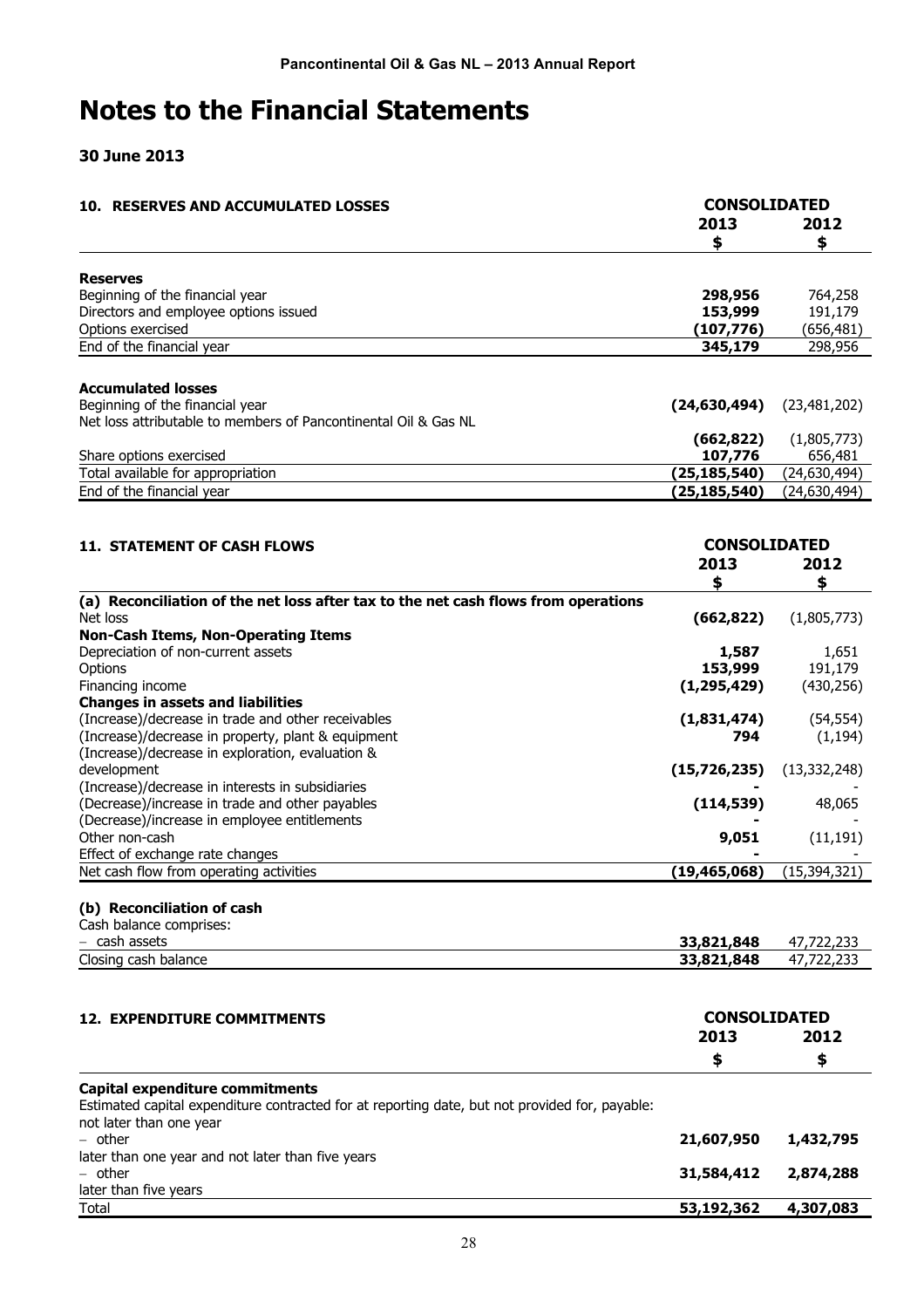#### **30 June 2013**

#### **13. EMPLOYEE BENEFITS**

#### **Employee Share Scheme**

Information with respect to the number of options under the employee share incentive scheme is as follows:

|                              | <b>Number of</b> | 2013<br>Weighted<br>average<br>exercise |             |       |
|------------------------------|------------------|-----------------------------------------|-------------|-------|
|                              | options          | price                                   | options     | price |
| Balance at beginning of year | 4,500,000        | 0.09                                    | 13,750,000  | 0.08  |
| $-$ expired                  |                  | $\blacksquare$                          | (9,250,000) | 0.10  |
| - exercised                  | (2, 250, 000)    | 0.59                                    | (2,250,000) | 0.59  |
| – issued                     | 2,750,000        | 0.12                                    | 2,250,000   | 0.13  |
| Balance at end of year       | 5,000,000        | 0.12                                    | 4,500,000   | 0.09  |

#### **Options held at the end of the reporting period**

The following table summarises information about options held by directors and employees as at 30 June 2013:

| <b>Number of options</b> | <b>Grant date</b> | <b>Expiry date</b> | Weighted average exercise<br>price |
|--------------------------|-------------------|--------------------|------------------------------------|
| 2,250,000                | 29 Nov 11         | 28 Nov 14          | 0.1275                             |
| 2,750,000                | 30 Nov 12         | 29 Nov 16          | 0.1230                             |

#### **14. SUBSEQUENT EVENTS**

Significant events after balance date include:

#### Tullow Oil farm-in to Namibia EL 0037

In September 2013, Pancontinental announced that Tullow Oil had farmed in to licence EL 0037. Tullow were assigned a 65% interest as well as operatorship, with Pancontinental retaining a 30% free carried interest.

Apart from the above, no matters or circumstances have arisen since the end of the financial year which significantly affected or may significantly affect the operations of the company, the results of those operations, or the state of affairs of the company in future financial years.

| <b>15. EARNINGS PER SHARE</b>                                                                                      | <b>CONSOLIDATED</b>     |                         |  |  |
|--------------------------------------------------------------------------------------------------------------------|-------------------------|-------------------------|--|--|
|                                                                                                                    | 2013                    | 2012                    |  |  |
|                                                                                                                    | S                       |                         |  |  |
| The following reflects the income and share data used in the calculations of basic and diluted earnings per share: |                         |                         |  |  |
| Net profit                                                                                                         | (662,822)               | (1,805,773)             |  |  |
| <b>Adjustments:</b>                                                                                                |                         |                         |  |  |
| Earnings used in calculating basic and diluted earnings per                                                        |                         |                         |  |  |
| share                                                                                                              | (662,822)               | (1,805,773)             |  |  |
|                                                                                                                    | <b>Number of shares</b> | <b>Number of shares</b> |  |  |
| Weighted average number of ordinary shares used in<br>calculating basic earnings per share                         | 1,147,339,986           | 795,045,367             |  |  |
| <b>Effect of dilutive securities:</b>                                                                              |                         |                         |  |  |
| Share options                                                                                                      |                         | 4,500,000               |  |  |
| Adjusted weighted average number of ordinary shares used                                                           |                         |                         |  |  |
| in calculating diluted earnings per share                                                                          | 1,147,339,986           | 799,545,367             |  |  |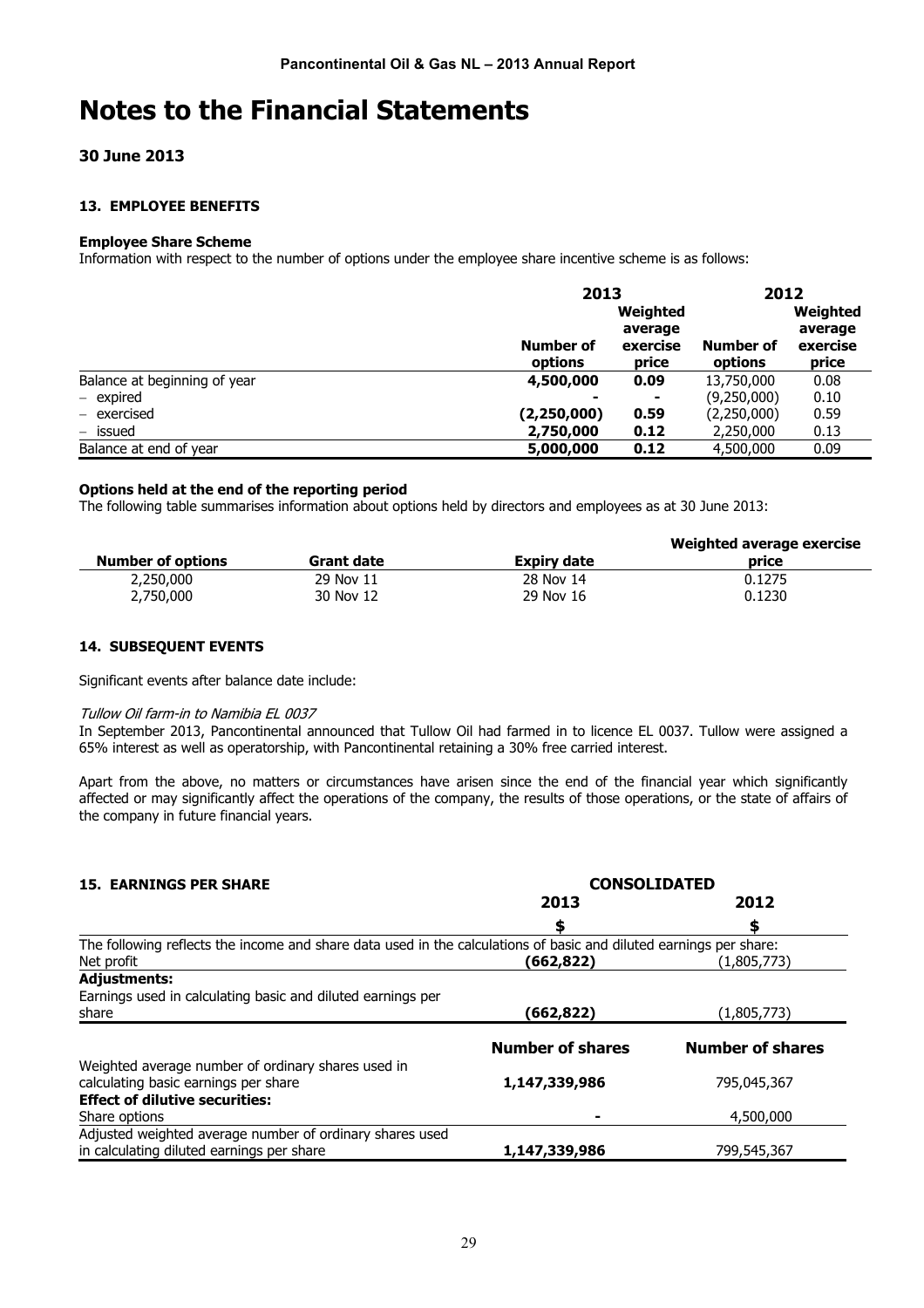**30 June 2013** 

| <b>16. AUDITORS' REMUNERATION</b>                                                                                                                                           | <b>CONSOLIDATED</b> |        |  |
|-----------------------------------------------------------------------------------------------------------------------------------------------------------------------------|---------------------|--------|--|
|                                                                                                                                                                             | 2013                | 2012   |  |
| Amounts received or due and receivable by Rothsay for:                                                                                                                      |                     |        |  |
| $-$ an audit or review of the financial report of the entity<br>and any other entity in the consolidated entity<br>- other services in relation to the entity and any other | 31,500              | 40,500 |  |
| entity in the consolidated entity                                                                                                                                           |                     | 4,000  |  |
|                                                                                                                                                                             | 31,500              | 44,500 |  |

#### **17. DIRECTOR AND EXECUTIVE DISCLOSURES**

#### **(a) Details of Specified Directors and Specified Executives**

| (i) Specified Directors                                |                                             |
|--------------------------------------------------------|---------------------------------------------|
| Henry David Kennedy                                    | Non-Executive Chairman                      |
| Roy Barry Rushworth                                    | Executive Director, Chief Executive Officer |
| <b>Ernest Anthony Myers</b>                            | <b>Executive Finance Director</b>           |
| Anthony Robert Frederick Maslin Non-Executive Director |                                             |
| (ii) Specified Executives                              |                                             |
| Vesna Petrovic                                         | Company Secretary                           |

Total remuneration for all non-executive directors, last voted upon by shareholders at the 2007 AGM, is not to exceed \$400,000 per annum and is set with reference to fees paid to other non-executive directors of comparable companies.

Non-executive and executive directors do not receive performance related remuneration but they are eligible to participate in Employee Option Schemes approved by shareholders.

Directors do not receive any termination or retirement benefits.

#### **(b) Remuneration of Specified Directors /Officers**

|                                                           |                         | <b>Primary</b>       |                                                  | <b>Post Employment</b> |                                      | <b>Equity</b>  | <b>Other</b>   | <b>Total</b> |
|-----------------------------------------------------------|-------------------------|----------------------|--------------------------------------------------|------------------------|--------------------------------------|----------------|----------------|--------------|
|                                                           | <b>Salary</b><br>& Fees | Cash<br><b>Bonus</b> | <b>Non</b><br><b>Monetary</b><br><b>benefits</b> | Super-<br>annuation    | <b>Retirement</b><br><b>benefits</b> | <b>Options</b> | <b>Bonuses</b> |              |
| <b>Specified</b>                                          |                         |                      |                                                  |                        |                                      |                |                |              |
| <b>Directors/Officers</b>                                 |                         |                      |                                                  |                        |                                      |                |                |              |
| Henry David Kennedy                                       |                         |                      |                                                  |                        |                                      |                |                |              |
| 2013                                                      | 50,000                  |                      |                                                  |                        | ۰                                    | 28,000         |                | 78,000       |
| 2012                                                      | 50,000                  |                      |                                                  |                        |                                      | 63,726         |                | 113,726      |
| Roy Barry Rushworth                                       |                         |                      |                                                  |                        |                                      |                |                |              |
| 2013                                                      | 650,000                 |                      |                                                  |                        | ۰.                                   | 56,000         |                | 706,000      |
| 2012                                                      | 550,000                 |                      |                                                  |                        |                                      | 127,453        |                | 677,453      |
| <b>Ernest Anthony Myers</b>                               |                         |                      |                                                  |                        |                                      |                |                |              |
| 2013                                                      | 48,000                  |                      |                                                  |                        | ۰                                    | 42,000         |                | 90,000       |
| 2012                                                      | 48,000                  |                      |                                                  |                        |                                      |                |                | 48,000       |
| Anthony Robert Frederick Maslin                           |                         |                      |                                                  |                        |                                      |                |                |              |
| 2013                                                      | 48,000                  |                      |                                                  |                        | ۰                                    | 28,000         |                | 76,000       |
| 2012                                                      | 48,000                  |                      |                                                  |                        |                                      |                |                | 48,000       |
| Vesna Petrovic                                            |                         |                      |                                                  |                        |                                      |                |                |              |
| 2013                                                      |                         |                      |                                                  |                        |                                      |                |                |              |
| 2012                                                      |                         |                      |                                                  |                        |                                      |                |                |              |
| <b>Total Remuneration: Specified Directors / Officers</b> |                         |                      |                                                  |                        |                                      |                |                |              |
| 2013                                                      | 796,000                 |                      |                                                  |                        |                                      | 154,000        |                | 950,000      |
| 2012                                                      | 696,000                 |                      |                                                  |                        |                                      | 191,179        |                | 887,179      |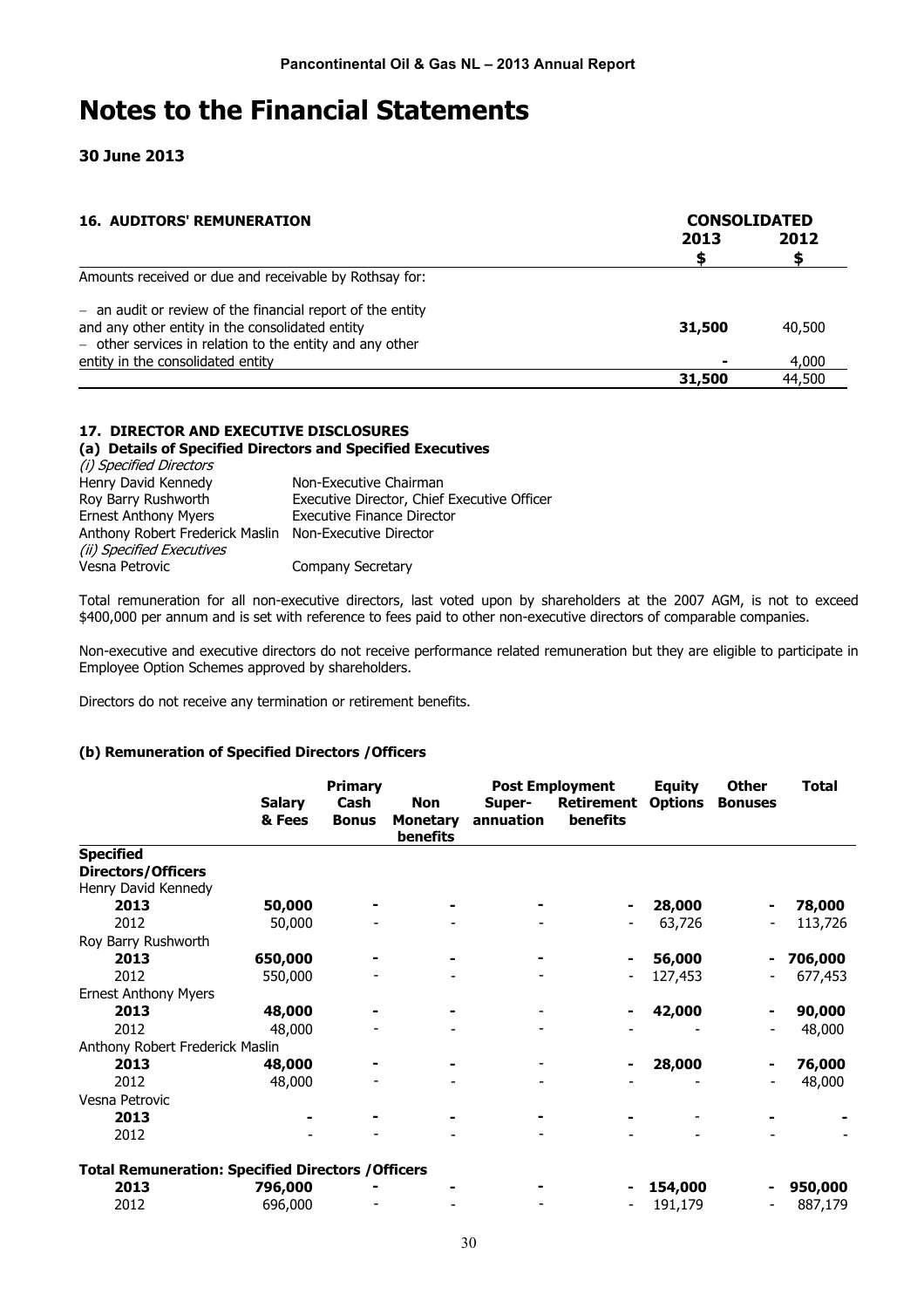#### **30 June 2013**

Mr Myers has a 50% interest in a consulting company which provides staff, accounting and administrative services to listed companies, including Pancontinental. Mr Myers is paid a salary from that company. The same company also pays the staff who provide company secretarial, accounting and administrative services to Pancontinental. The total fees paid for these services and functions was \$305,400 (2012: \$289,500).

Mrs Petrovic received no direct remuneration from the company for her services as company secretary however during the year the company paid fees to Resource Services International (Aust) Pty Limited totalling \$305,400 (2012: \$289,500) for the provision of corporate, accounting and administration services. Mrs Petrovic is employed by Resource Services International (Aust) Pty Limited. See Note 20 for further information.

#### **(c) Remuneration options: Granted and vested during the year**

|                                 | <b>Terms &amp; Conditions for</b><br><b>Each Grant</b> |                      |                                               |                                                                       |             |             |  |
|---------------------------------|--------------------------------------------------------|----------------------|-----------------------------------------------|-----------------------------------------------------------------------|-------------|-------------|--|
|                                 | Granted<br><b>Number</b>                               | Grant<br><b>Date</b> | Value per<br>option at<br>grant<br>date $(*)$ | <b>Exercise Price First Exercise Last Exercise</b><br>per share $(*)$ | <b>Date</b> | <b>Date</b> |  |
| <b>Specified Directors</b>      |                                                        |                      |                                               |                                                                       |             |             |  |
| Henry David Kennedy             | 500,000                                                | 30 Nov 12            | 0.06                                          | 0.123                                                                 | 30 Nov 12   | 29 Nov 16   |  |
| Roy Barry Rushworth             | 1,000,000                                              | 30 Nov 12            | 0.06                                          | 0.123                                                                 | 30 Nov 12   | 29 Nov 16   |  |
| <b>Ernest Anthony Myers</b>     | 750,000                                                | 30 Nov 12            | 0.06                                          | 0.123                                                                 | 30 Nov 12   | 29 Nov 16   |  |
| Anthony Robert Frederick Maslin | 500,000                                                | 30 Nov 12            | 0.06                                          | 0.123                                                                 | 30 Nov 12   | 29 Nov 16   |  |
| <b>Total</b>                    | 2,750,000                                              |                      |                                               |                                                                       |             |             |  |

#### **(d) Option holdings of specified directors and specified executives**

|                             | <b>Balance at</b><br>beginning of<br>period | <b>Granted as</b><br><b>Remuneration</b> | <b>Options</b><br>Exercised/<br>(Expired) | <b>Net Change</b><br><b>Other</b> | <b>Balance at end</b><br>of period |
|-----------------------------|---------------------------------------------|------------------------------------------|-------------------------------------------|-----------------------------------|------------------------------------|
|                             | 1 July 2012                                 |                                          |                                           |                                   | 30 June 2013                       |
| <b>Specified Directors</b>  |                                             |                                          |                                           |                                   |                                    |
| Henry David Kennedy         | 1,500,000                                   | 500,000                                  | (750,000)                                 | $\overline{\phantom{0}}$          | 1,250,000                          |
| Roy Barry Rushworth         | 3,000,000                                   | 1,000,000                                | (1,500,000)                               | $\overline{\phantom{0}}$          | 2,500,000                          |
| <b>Ernest Anthony Myers</b> |                                             | 750,000                                  |                                           | ۰                                 | 750,000                            |
| Anthony Robert Frederick    |                                             |                                          |                                           |                                   |                                    |
| Maslin                      |                                             | 500,000                                  |                                           | ۰                                 | 500,000                            |
| <b>Total</b>                | 4,500,000                                   | 2,750,000                                | (2,250,000)                               | -                                 | 5,000,000                          |

#### **(e) Shareholdings of Specified Directors and Specified Executives**

| Ordinary Shares held in         | <b>Balance</b> | <b>Acquisitions</b> | <b>Balance</b> |
|---------------------------------|----------------|---------------------|----------------|
| Pancontinental Oil & Gas NL     | 1 July 2012    | (Disposals)         | 30 June 2013   |
| <b>Specified Directors</b>      |                |                     |                |
| Henry David Kennedy             | 133,301,602    | 750,000             | 134,051,602    |
| Roy Barry Rushworth             | 35,335,610     | 999,999             | 36,335,609     |
| <b>Ernest Anthony Myers</b>     | 285,715        | 114,999             | 400,714        |
| Anthony Robert Frederick Maslin | 14,583         | -                   | 14,583         |
| <b>Total</b>                    | 168,937,510    | 1,864,998           | 170,802,508    |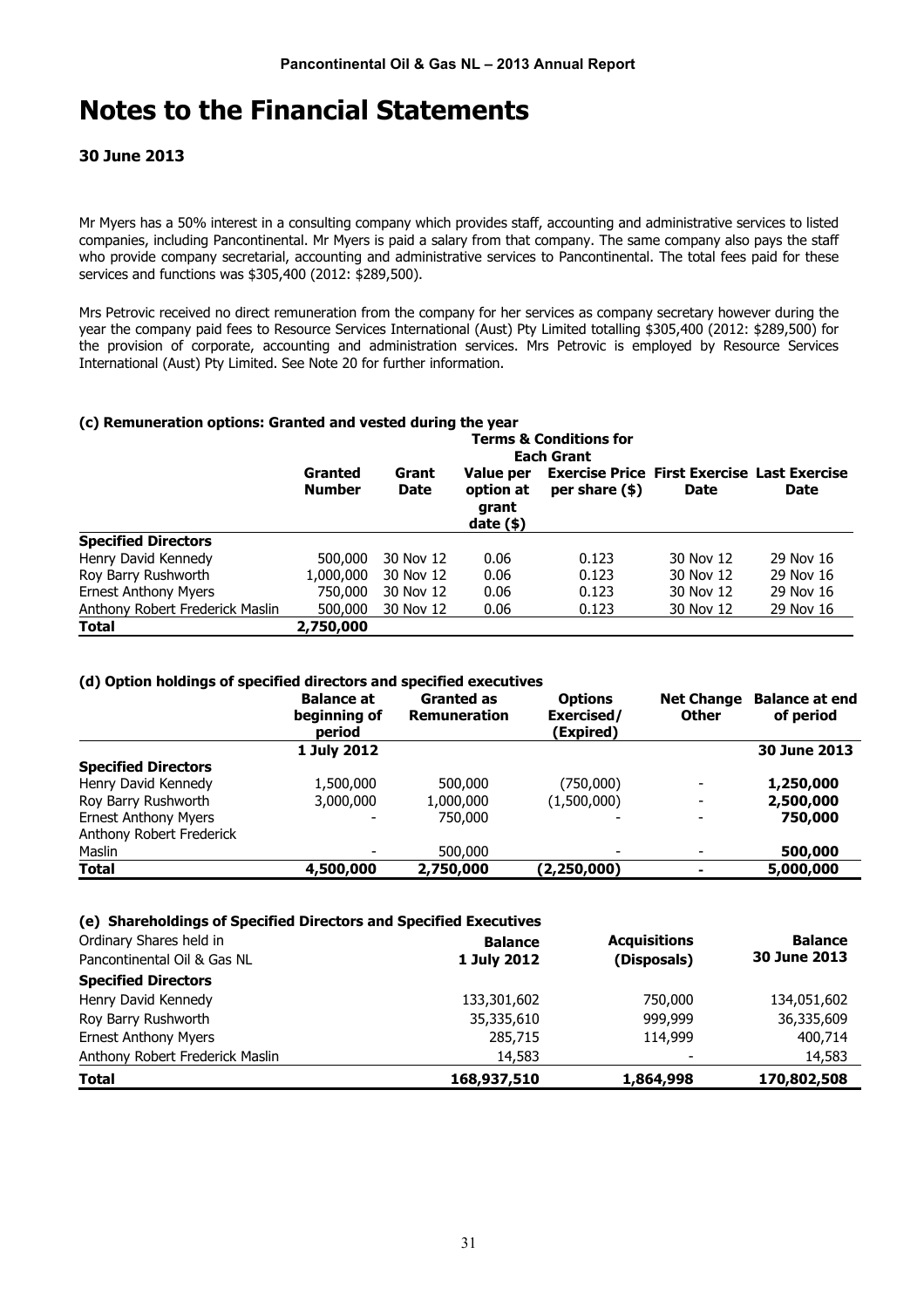#### **30 June 2013**

#### **18. SEGMENT INFORMATION**

#### **Segment accounting policies**

The group has adopted AASB 8 Operating Segments which requires operating segments to be identified on the basis of internal reports about components of the group that are reviewed by the chief operating decision-maker in order to allocate resources to the segment and to assess its performance.

The board of Pancontinental reviews internal reports prepared as consolidated financial statements and strategic decisions of the group are determined upon analysis of these internal reports. During the period the group operated predominately in one business segment, being the oil and gas sector. Accordingly, under the management approach outlined only one operating sector has been identified and no further disclosures are required in the notes to the consolidated financial statements.

#### **19. FINANCIAL INSTRUMENTS**

#### **Financial risk management**

#### **Overview:**

The company and group have exposure to the following risks from their use of financial instruments:

- (a) credit risk
- (b) liquidity risk
- (c) market risk

This note presents information about the company's and group's exposure to each of the above risks, their objectives, policies and processes for measuring and managing risk, and the management of capital.

The board of directors has overall responsibility for the establishment and oversight of the risk management framework. Management monitors and manages the financial risks relating to the operations of the group through regular reviews of the risks.

#### **(a) Credit risk:**

Credit risk is the risk of financial loss to the group if a customer or counterparty to a financial instrument fails to meet its contractual obligations. In this industry, it arises principally from the receivables of joint venture recharges and recuperations of cost. For the group, it arises from receivables due from subsidiaries and recharges to joint venture partners.

(i) Trade and other receivables:

The group operates predominantly in the oil and gas exploration sector; it does not ordinarily have material trade receivables and is therefore not ordinarily exposed to credit risk in relation to trade receivables.

The company's and group's exposure to credit risk is influenced directly and indirectly by the individual characteristics of each joint venture. The balance of any outstanding amounts is monitored and payments are received promptly from joint venture partners.

(ii) Loans to subsidiaries:

The company has provided funding to its subsidiaries by way of loans. Based on management's review of the subsidiaries net tangible asset position and cash flow projections, the current carrying value of the loans have been assessed to be fully recoverable. Repayment of these loans will occur through future business activities of each respective entity.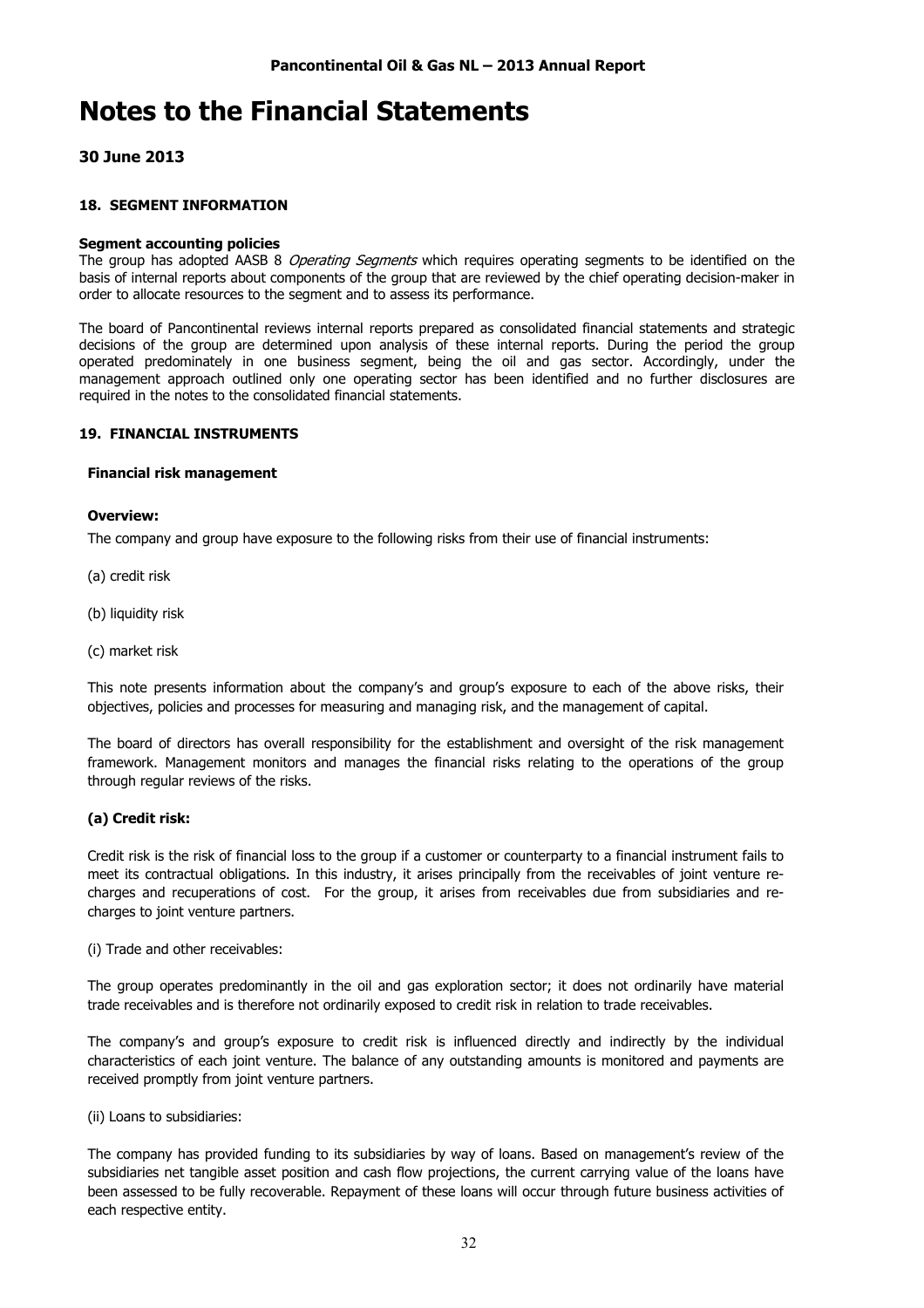#### **30 June 2013**

#### **19. FINANCIAL INSTRUMENTS (cont'd)**

#### **Exposure to credit risk**

The carrying amount of the company's and group's financial assets represents the maximum credit exposure. The maximum exposure to credit risk at the reporting date was:

| <b>Consolidated</b>         |             | <b>Carrying amount</b> |            |  |
|-----------------------------|-------------|------------------------|------------|--|
|                             | <b>Note</b> | 2013                   | 2012       |  |
|                             |             |                        |            |  |
| Trade and other receivables | 4           | 1,930,056              | 98,582     |  |
| Cash and cash equivalents   |             | 33,821,848             | 47,722,233 |  |
| Total                       |             | 35,751,904             | 47,820,815 |  |

\*Note, the above trade receivable for 2013 mostly relates to the expected refund of joint venture contributions.

#### **Impairment losses:**

None of the company's or group's receivables are past due at 30 June 2013, (2012: nil).

An impairment write down in respect of inter-group loans and shares was recognised during the current year from an analysis of the subsidiaries respective financial positions. The total impairment write down recognised through impairment of loans to subsidiaries and shares held in subsidiaries during the current period was \$29,904 (2012: \$27,114).

Whilst the loans were not payable at 30 June 2013 a provision for impairment based/reversed on the subsidiaries financial position was carried forward from previous periods. The balance of this provision may vary due to performance of a subsidiary in a given year.

#### **(b) Liquidity risk:**

Liquidity risk is the risk that the group will not be able to meet its financial obligations as they fall due. The group's approach to managing liquidity is to ensure, as far as possible, that it will always have sufficient liquidity to meet its liabilities when due, under both normal and stressed conditions, without incurring unacceptable losses or risking damage to the group's reputation.

The group manages liquidity risk by maintaining adequate cash reserves through continuously monitoring forecast and actual cash flows.

#### **(c) Market risk:**

Market risk is the risk that changes in market prices, such as foreign exchange rates, interest rates and equity prices will affect the group's income or the value of its holdings of financial instruments. The objective of market risk management is to manage and control market risk exposures within acceptable parameters, while optimising the return.

#### (i) Currency risk:

The group is from time to time exposed to currency risk on investments, and foreign currency denominated purchases in a currency other than the respective functional currencies of group entities, primarily the Australian dollar (AUD). The other material currency that these transactions are denominated in is the (USD).

The group has not entered into any derivative financial instruments to hedge such transactions and anticipated future receipts or payments that are denominated in a foreign currency.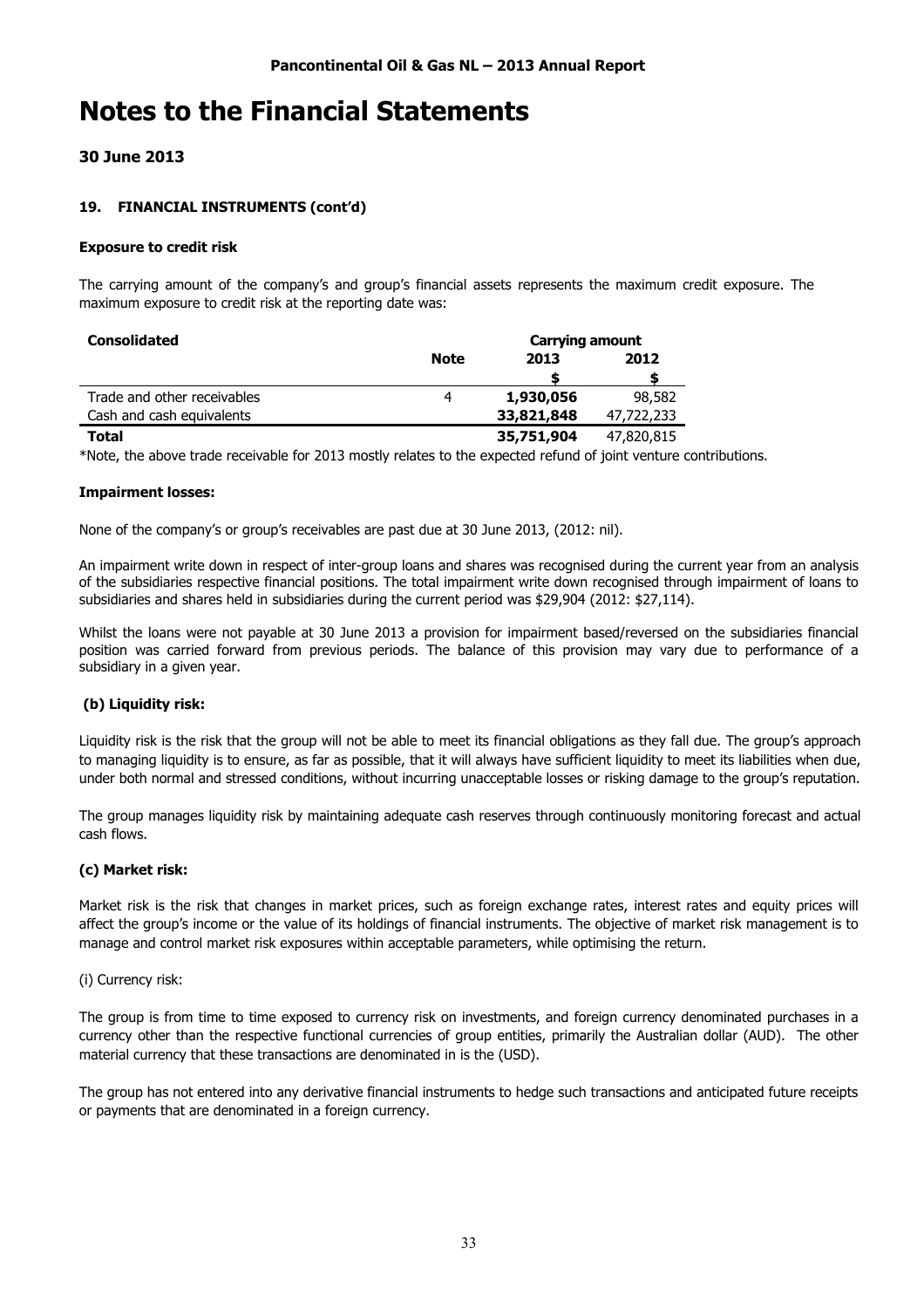#### **30 June 2013**

#### **19. FINANCIAL INSTRUMENTS (cont'd)**

#### **Exposure to currency risk:**

The group's exposure to foreign currency risk at balance date was as follows, based on notional amounts:

|                                |            | 30 June 2013 |              |            | 30 June 2012 |              |
|--------------------------------|------------|--------------|--------------|------------|--------------|--------------|
| <b>AUD</b>                     | <b>AUD</b> | <b>USD</b>   | <b>Total</b> | <b>AUD</b> | <b>USD</b>   | <b>Total</b> |
| Cash & cash equivalents        | 31,766,074 | 2,055,774    | 33,821,848   | 45,675,133 | 2,047,100    | 47,722,233   |
| Trade and other<br>receivables | 69,180     | 1,860,876    | 1,930,056    | 98,582     | -            | 98,582       |
| Trade and other payables       | (121, 266) | ۰            | (121,266)    | (235, 805) | -            | (235,805)    |
| Net balance sheet<br>exposure  | 31,713,988 | 3,916,650    | 35,630,638   | 45,537,910 | 2,047,100    | 45,537,910   |

The following significant exchange rates applied during the year:

|          | Average rate |       | Reporting date spot rate |       |
|----------|--------------|-------|--------------------------|-------|
|          | 2013         | 2012  | 2013                     | 2012  |
| AUD: USD | 1.027        | 1.032 | 0.913                    | 1.016 |

#### **Sensitivity analysis:**

A 10 percent strengthening of the Australian dollar against the USD at 30 June would have increased (decreased) equity and profit or loss by the amounts shown below. This analysis assumes that all other variables, in particular interest rates, remain constant. The analysis is performed on the same basis for 2012.

| <b>Effect in AUD</b> |         | <b>Consolidated</b>   |  |
|----------------------|---------|-----------------------|--|
|                      | Equity  | <b>Profit or loss</b> |  |
| 30 June 2013         |         |                       |  |
| 10% strengthening    | 206,764 | 206,764               |  |
| 30 June 2012         |         |                       |  |
| 10% strengthening    | ۰       |                       |  |

A 10 percent weakening of the Australian dollar against the USD at 30 June would have had the equal but opposite effect on the above currencies to the amounts shown above, on the basis that all other variables remain constant.

The sensitivity analysis only had an effect on the equity or profit and loss of the company in relation to the trade receivables as the other bank transactions in foreign currencies are predominately guarantees for exploration expenditure and would not have an effect on the financial position of the company until their maturity date and only then, if the guarantee is to be extended and that extension is at a different AUD to USD rate.

#### **Interest rate risk:**

At balance date the group had exposure to interest rate risk, through its cash and equivalents held within financial institution.

|                           | <b>Consolidated Carrying Amount</b> |                     |
|---------------------------|-------------------------------------|---------------------|
|                           | <b>30 June 2013</b>                 | <b>30 June 2012</b> |
| Variable rate instruments |                                     |                     |
| Cash and cash equivalents | 33,821,848                          | 47,722,233          |

#### **Fair value sensitivity analysis for fixed rate instruments:**

The company and group do not account for any fixed rate financial assets at fair value through profit or loss. Therefore, a change in interest rates at reporting date would not affect profit or loss or equity.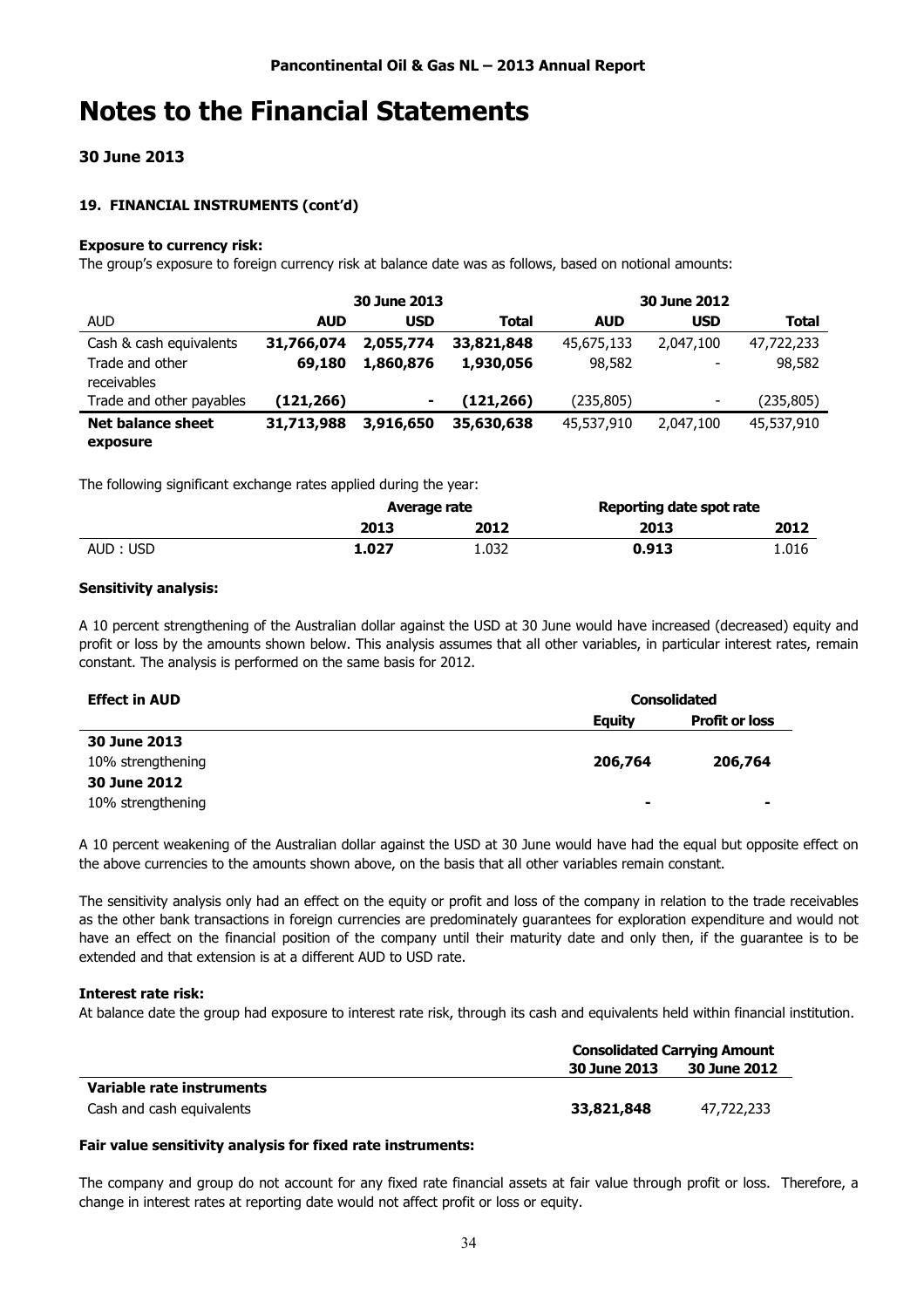#### **30 June 2013**

#### **19. FINANCIAL INSTRUMENTS (cont'd)**

#### **Fair values:**

The fair values of financial assets and liabilities, together with the carrying amounts shown in the balance sheet, are as follows:

| <b>Consolidated</b>         | 30 June 2013 |                   | 30 June 2012 |                   |
|-----------------------------|--------------|-------------------|--------------|-------------------|
|                             | Carrying     | <b>Fair value</b> | Carrying     | <b>Fair value</b> |
|                             | amount       |                   | amount       |                   |
| Trade and other receivables | 1,930,056    | 1,930,056         | 98,582       | 98,582            |
| Cash and cash equivalents   | 33,821,848   | 33,821,848        | 47,722,233   | 47,722,233        |
| Trade and other payables    | (121,266)    | (121, 266)        | (235, 805)   | (235, 805)        |
|                             | 35,630,638   | 35,630,638        | 47,585,010   | 47,585,010        |

The basis for determining fair values is disclosed in note [1].

#### **Capital Management:**

The board's policy is to maintain a strong capital base so as to maintain investor, creditor and market confidence and to sustain future development of the business. The board of directors monitors the return on capital, which the group defines as net operating income divided by total shareholders' equity, excluding non-redeemable preference shares and minority interests.

|                                                              | 2013       | 2012        |
|--------------------------------------------------------------|------------|-------------|
| Equity attributable to shareholders of the<br><b>Company</b> |            |             |
| <b>Minorities</b>                                            | ۰          |             |
| Equity                                                       | 74,571,637 | 70,800,568  |
| Total assets                                                 | 74,692,903 | 71,036,373  |
| Equity ratio in %                                            | 99.84%     | 99.67%      |
| Average equity                                               | 72,686,103 | 43,124,939  |
| Net Profit                                                   | (662, 822) | (1,805,773) |
| Return on Equity in %                                        | (0.91)%    | (4.19)%     |

There were no changes in the group's approach to capital management during the year.

Neither the company nor any of its subsidiaries are subject to externally imposed capital requirements.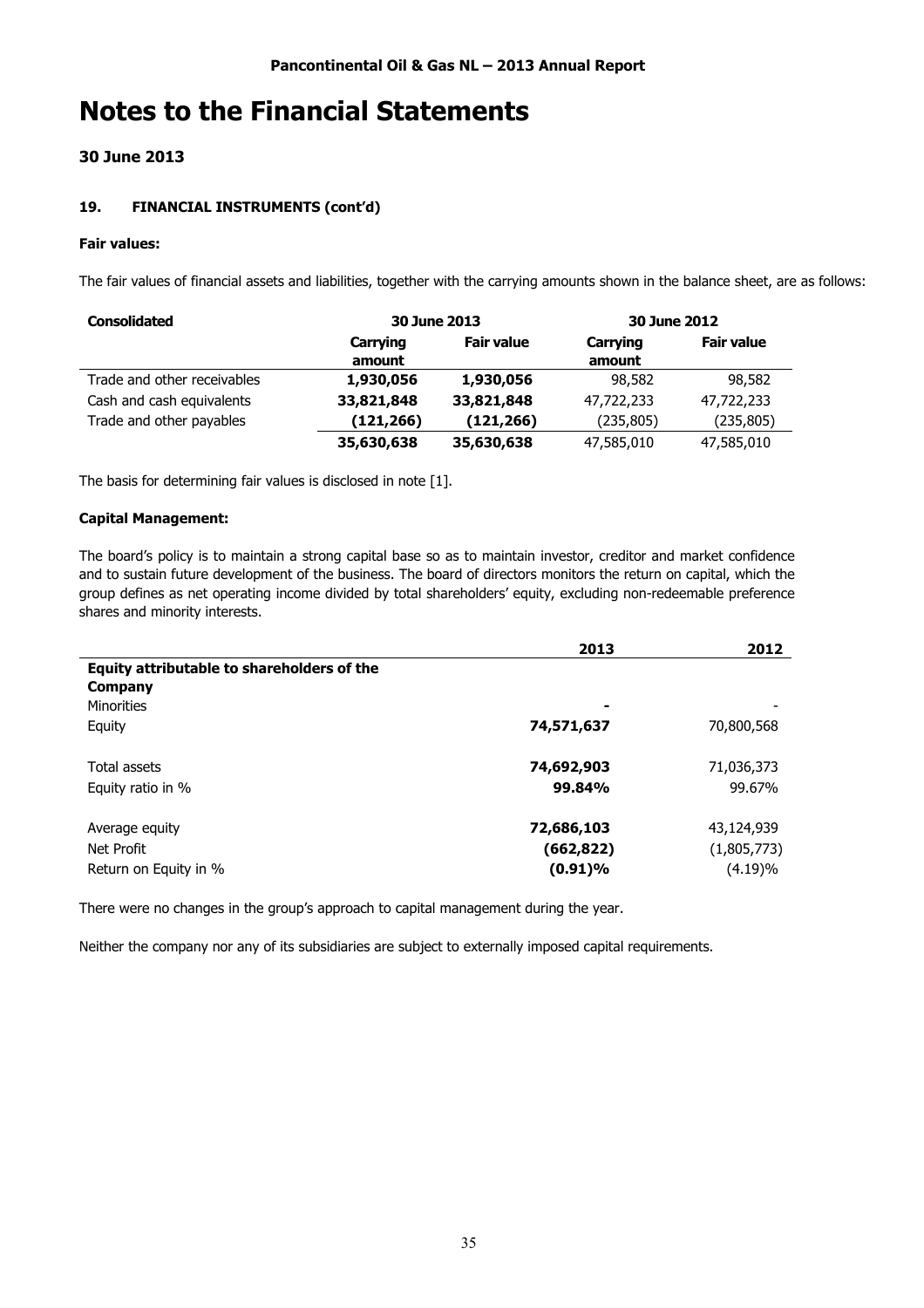#### **30 June 2013**

#### **20. RELATED PARTY**

- (a) During the year the company paid fees to Resource Services International Limited, a company in which Mr Kennedy has a financial interest, for consulting services. The amount paid to was \$50,000 (2012: \$50,000). Refer note 17.
- (b) During the year the company paid fees to Resource Services International (Aust) Pty Limited, a company of which Mr Myers is a director, to cover the provision of corporate, accounting and administration services. The amount paid to Resource Services International (Aust) Pty Limited was \$305,400 (2012: \$289,500). Amounts were billed based on normal market rates for such services and were due and payable under normal payment terms.
- (c) The company has effected Directors and Officers Liability Insurance.

#### **21. PARENT INFORMATION**

The Group has applied amendments to the Corporations Act (2001) which remove the requirement for the Group to lodge parent entity financial statements. Parent entity financial statements have been replaced by the specific parent entity disclosures below.

#### **AT 30 JUNE 2013**

|                                   | 2013           | 2012         |
|-----------------------------------|----------------|--------------|
|                                   | \$             | \$           |
| STATEMENT OF COMPREHENSIVE INCOME |                |              |
| Profit/(Loss) for the period      | (653,500)      | (1,799,775)  |
| TOTAL COMPREHENSIVE INCOME/(LOSS) | (653,500)      | (1,799,775)  |
|                                   | 2013           | 2012         |
|                                   | \$             | \$           |
| STATEMENT OF FINANCIAL POSITION   |                |              |
| <b>Assets</b>                     |                |              |
| Current assets                    | 34,315,253     | 47,017,877   |
| <b>TOTAL ASSETS</b>               | 74,590,496     | 70,923,805   |
| <b>Liabilities</b>                |                |              |
| <b>Current liabilities</b>        | 118,341        | 232,041      |
| <b>TOTAL LIABILITIES</b>          | 118,341        | 232,041      |
| <b>Equity</b>                     |                |              |
| Contributed equity                | 99,411,998     | 95,132,106   |
| Reserves                          | 345,179        | 298,956      |
| <b>Accumulated losses</b>         | (25, 285, 022) | (24,739,298) |
| <b>TOTAL EQUITY</b>               | 74,472,155     | 70,691,764   |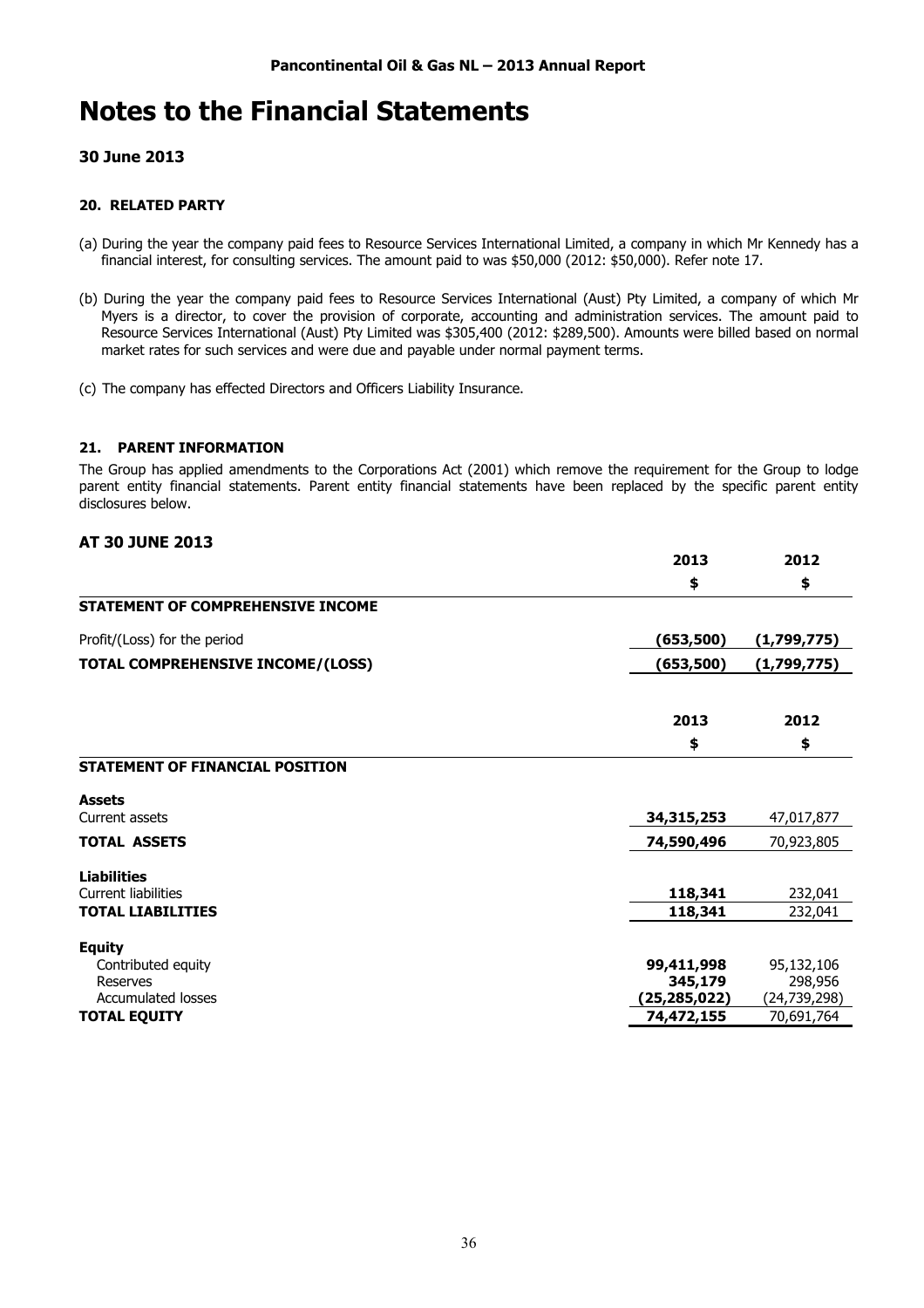### **Directors' Declaration**

In accordance with a resolution of the directors of Pancontinental Oil & Gas NL, I state that:

- (1) In the opinion of the directors:
	- (a) the financial statements and notes of the company and of the consolidated entity are in accordance with the Corporations Act 2001, including:
		- (i) giving a true and fair view of the company's and consolidated entity's financial position as at 30 June 2013 and of their performance for the year ended on that date; and
		- (ii) complying with Accounting Standards and Corporations Regulations 2001; and
	- (b) there are reasonable grounds to believe that the company will be able to pay its debts as and when they become due and payable.
- (2) This declaration has been made after receiving the declarations required to be made to the directors in accordance with section 295A of the Corporations Act 2001 for the financial period ending 30 June 2013.

On behalf of the Board

E.a. Myers

Ernest Anthony Myers Director

Perth 26 September 2013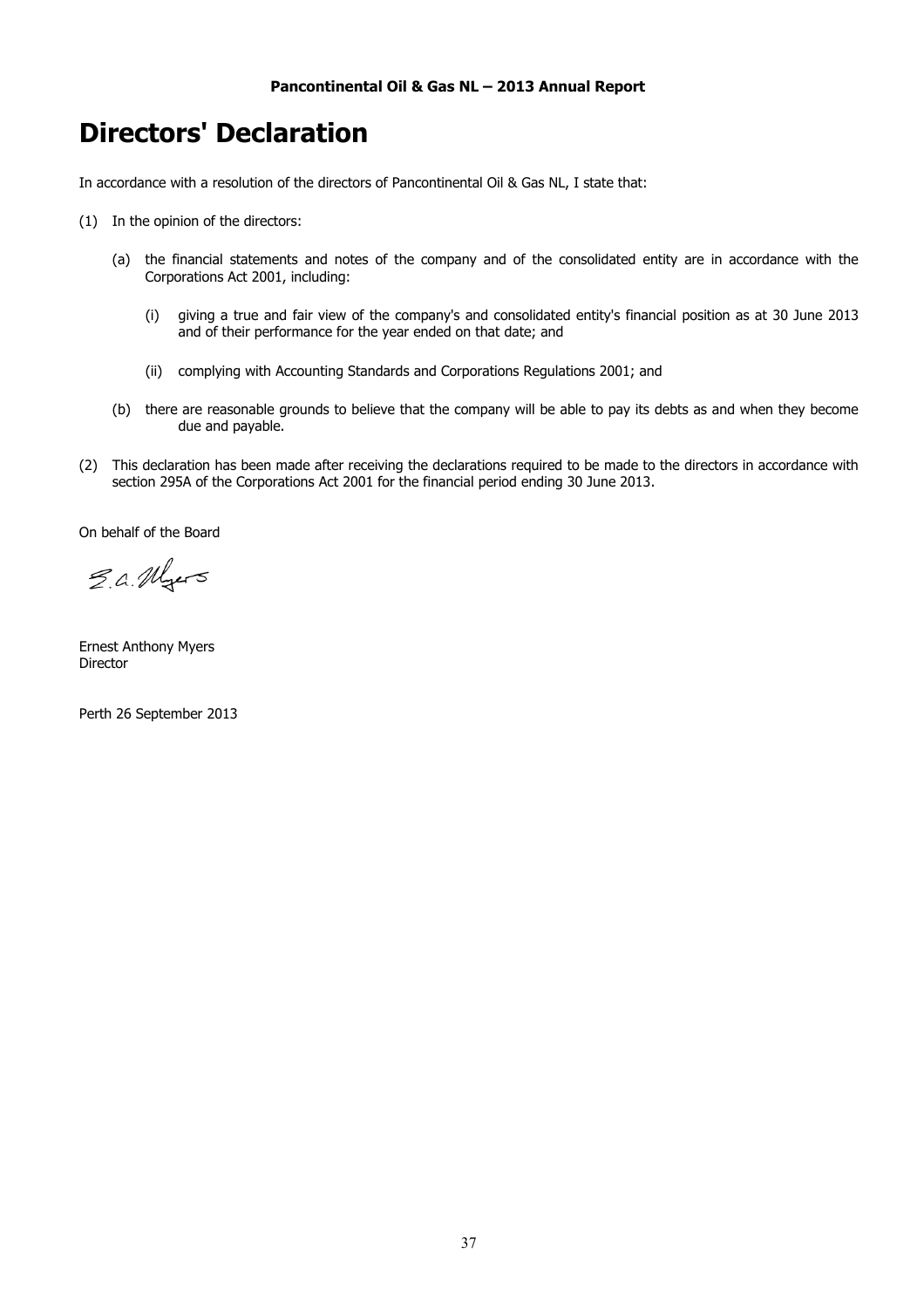

Level 1, Lincoln House, 4 Ventnor Avenue, West Perth WA 6005 P.O. Box 8716, Perth Business Centre WA 6849 Phone (08) 9486 7094 www.rothsayresources.com.au

#### **INDEPENDENT AUDIT REPORT TO THE MEMBERS OF** PANCONTINENTAL OIL & GAS NL

#### Report on the financial report

We have audited the accompanying financial report of Pancontinental Oil & Gas NL "(the Company") which comprises the balance sheet as at 30 June 2013 and the statement of comprehensive income, statement of changes in equity and statement of cash flows for the year ended on that date, a summary of significant accounting policies, other explanatory notes and the directors' declaration of the consolidated entity comprising the company and the entities it controlled at the year's end or from time to time during the year.

#### Directors' Responsibility for the Financial Report

The Directors of the Company are responsible for the preparation and true and fair presentation of the financial report in accordance with the Australian Accounting Standards (including the Australian Accounting Interpretations) and the Corporations Act 2001. This includes responsibility for the maintenance of adequate accounting records and internal controls that are designed to prevent and detect fraud and error, and for the accounting policies and accounting estimates inherent in the financial report. The Directors are also responsible for the remuneration disclosures contained in the directors' report.

#### **Auditors' Responsibility**

Our responsibility is to express an opinion on the financial report based on our audit. We conducted our audit in accordance with Australian Auditing Standards. These Auditing Standards require that we comply with relevant ethical requirements relating to audit engagements and plan and perform the audit to obtain reasonable assurance as to whether the financial report is free of material misstatement.

An audit involves performing procedures to obtain audit evidence about the amounts and disclosures in the financial report. The procedures selected depend on our judgement, including the assessment of the risks of material misstatement of the financial report, whether due to fraud or error. In making those risk assessments, we consider internal controls relevant to the entity's preparation and fair presentation of the financial report in order to design audit procedures that are appropriate to the circumstances, but not for the purpose of expressing an opinion on the effectiveness of the entity's internal controls. An audit also includes evaluating the appropriateness of accounting policies used and the reasonableness of accounting estimates made by the directors as well as evaluating the overall presentation of the financial report.

We believe that the audit evidence we have obtained is sufficient and appropriate to provide a basis for our audit opinion.

#### Independence

We are independent of the Company, and have met the independence requirements of Australian professional ethical requirements and the Corporations Act 2001.